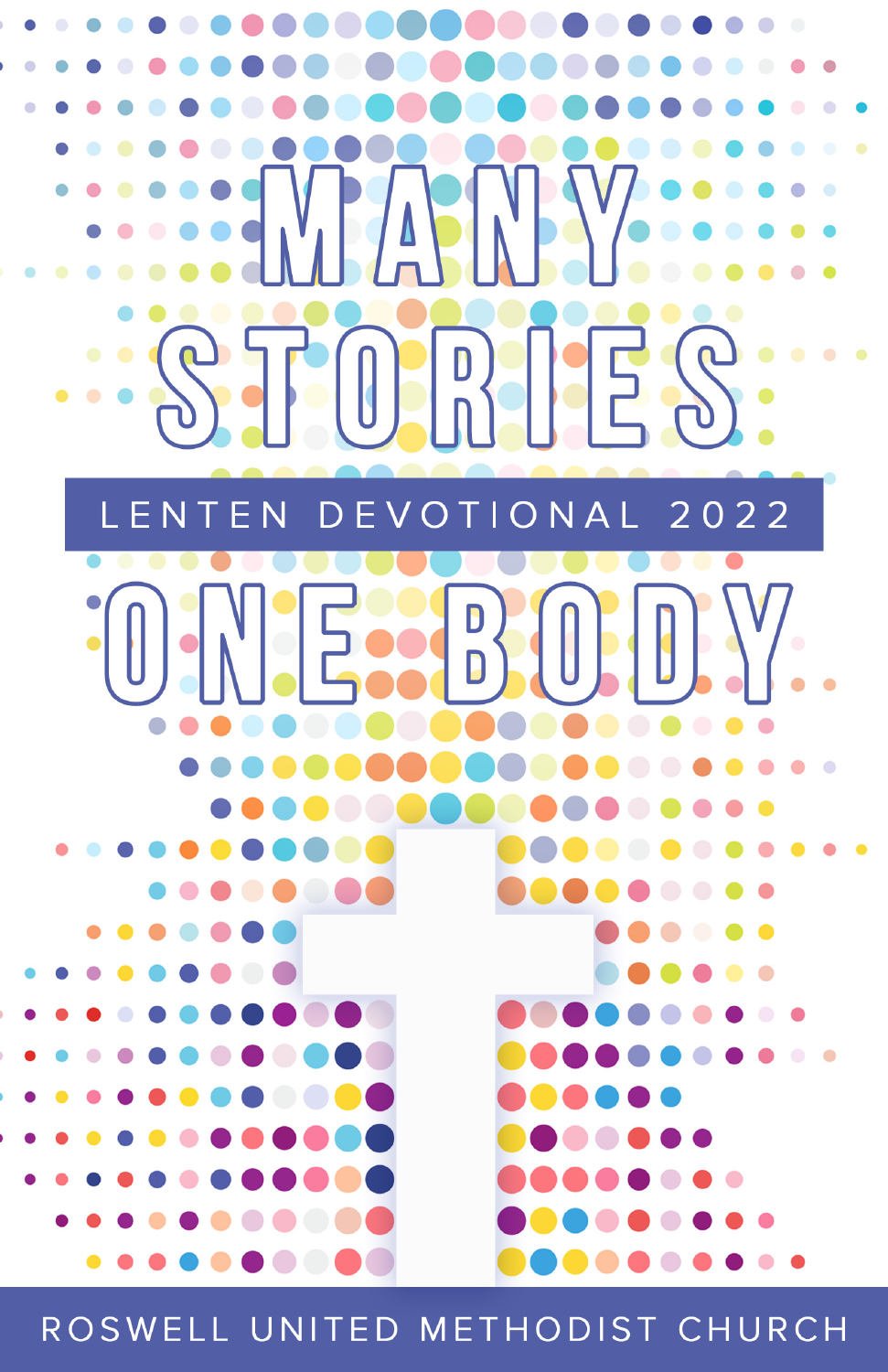# **WELCOME**

God is a God of seasons. In Ecclesiastes 3:1 we are told, "to everything there is a season, and a time to every purpose under heaven." The past couple of years have been a season that changed the way we live and relate to one another. One thing this has produced in us is a deeper understanding of the importance of being united in Christ. Recognizing that we are uniquely created by God with different gifts and perspectives, and yet are united in the Body of Christ. It is our faith and trust in Jesus that helped us learn this lesson.

This year's title, *Voices of RUMC: Many Stories, One Body,* is inspired by 1 Corinthians 12:12: "For just as the body is one and yet has many members, and all the members of the body, though many, are one body, so it is with Christ." At RUMC, we desire to be a place of community and faith where many parts of the body can be united through Christ's love. We desire that our different gifts and stories inspire others to discover and share their gifts and stories. Through them, we hope we all discover how the variety of gifts and stories build up the body of Christ and help strengthen the bond that unites us.

The devotion begins on Ash Wednesday, a day when we are keenly aware of how we fall short, and then moves through the six weeks that lead us to the cross and to the joy of resurrection. The devotions are written by members and staff of the RUMC family. They represent people of all ages who share their gifts and stories to help us draw near to Jesus during this season, and hopefully, inspire us to spend time seeking to know what fruit God desires to produce in our lives.

We hope that each devotion will be a helpful part of your Lenten practice. We also invite you to visit rumc.com to learn more about opportunities for worship and growth during this season. If you have questions, you can contact me at mkimehall@rumc.com.

Peace and Blessings,

Rev. Melissa Kime-Hall

Rev. Melissa Kime-Hall Associate Pastor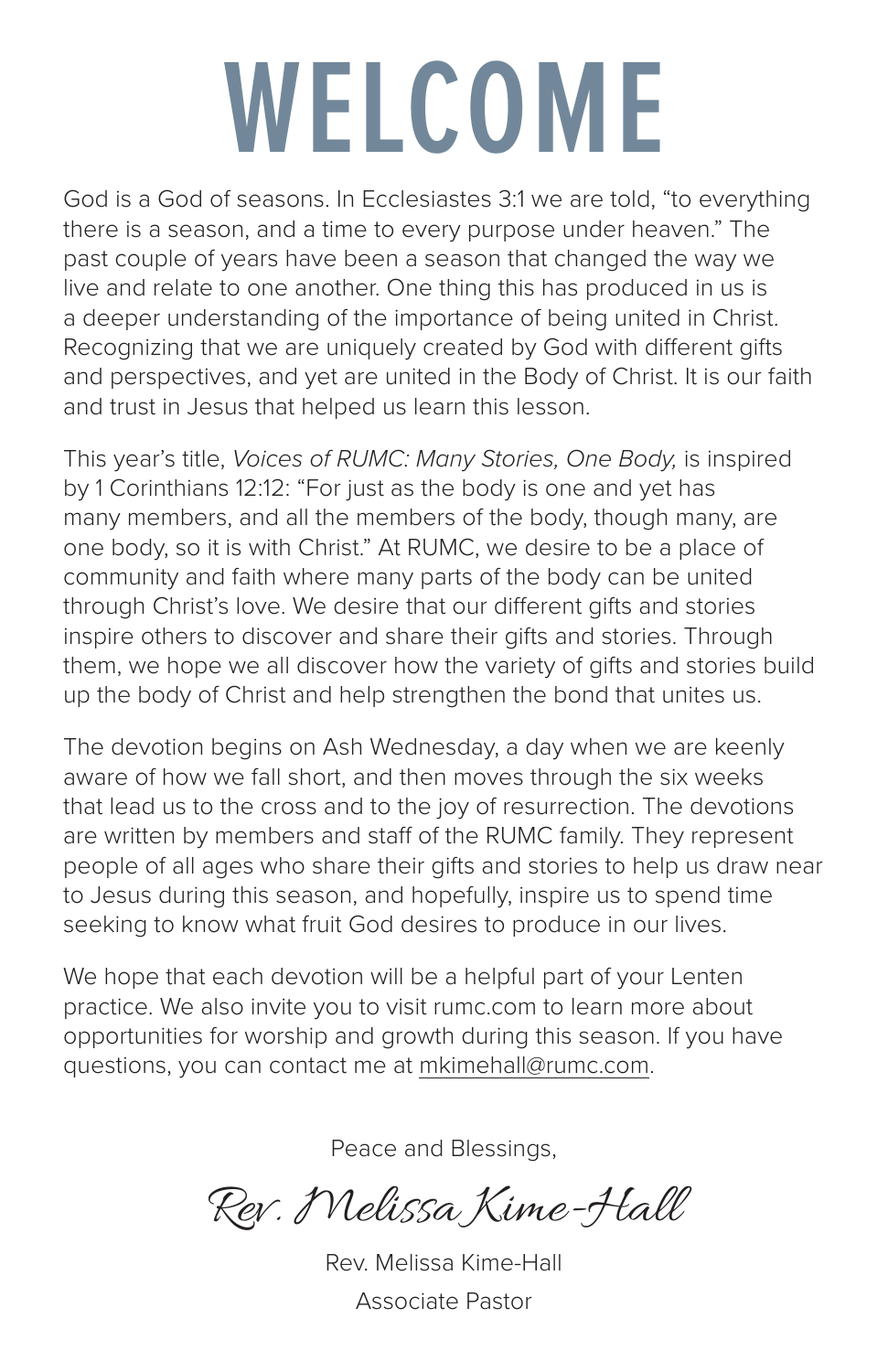# **Psalm 51:1-13**

Psalm 51 is one of my favorite Psalms. We get to see how human King David, the author of this psalm, really was and his desire to "make things right" with God after he messed up big time. David quickly acknowledges that there is nothing he can do to make things right with God; it requires God's mercy, love, and forgiveness to wash away our sins and cleanse us. God is the one who makes things right again.

Today is Ash Wednesday—the beginning of a forty-day journey called Lent. The season of Lent is an intentional time set aside for us to examine our own failures, sins, and mortality. And let's face it, no one likes to talk about our failures, our sin, and death. It's not fun! But, in order for God to make things right again, we need seasons like Lent that allow us to confess our shortcomings and seek God's mercy and forgiveness in our lives. As David puts it, the ultimate desire and result of our confession is joy. God restores the joy of our salvation when we realize our humanness, when we acknowledge God's Divinity, and when we accept God's mercy and forgiveness that is readily available. Not only does God make things right through the gift of mercy and forgiveness, God allows us to know and experience joy—a double blessing!

As we walk through this season of Lent, may it be a time of personal examination and confession. But may this season ultimately lead to joy.

Dr. Michael Cromwell

# **March 3**

# **Psalm 91**

I sat in our pediatrician's exam room during my baby son's 2-month appointment with dark circles under my eyes and my unwashed hair pulled into a messy bun. My baby boy could barely lift his head while the doctor tested his tummy time strength. I shared, "It's been hard to get tummy time in. I'm terrified his older sister will step on him, and he cries miserably every time I put him on his tummy." The doctor smiled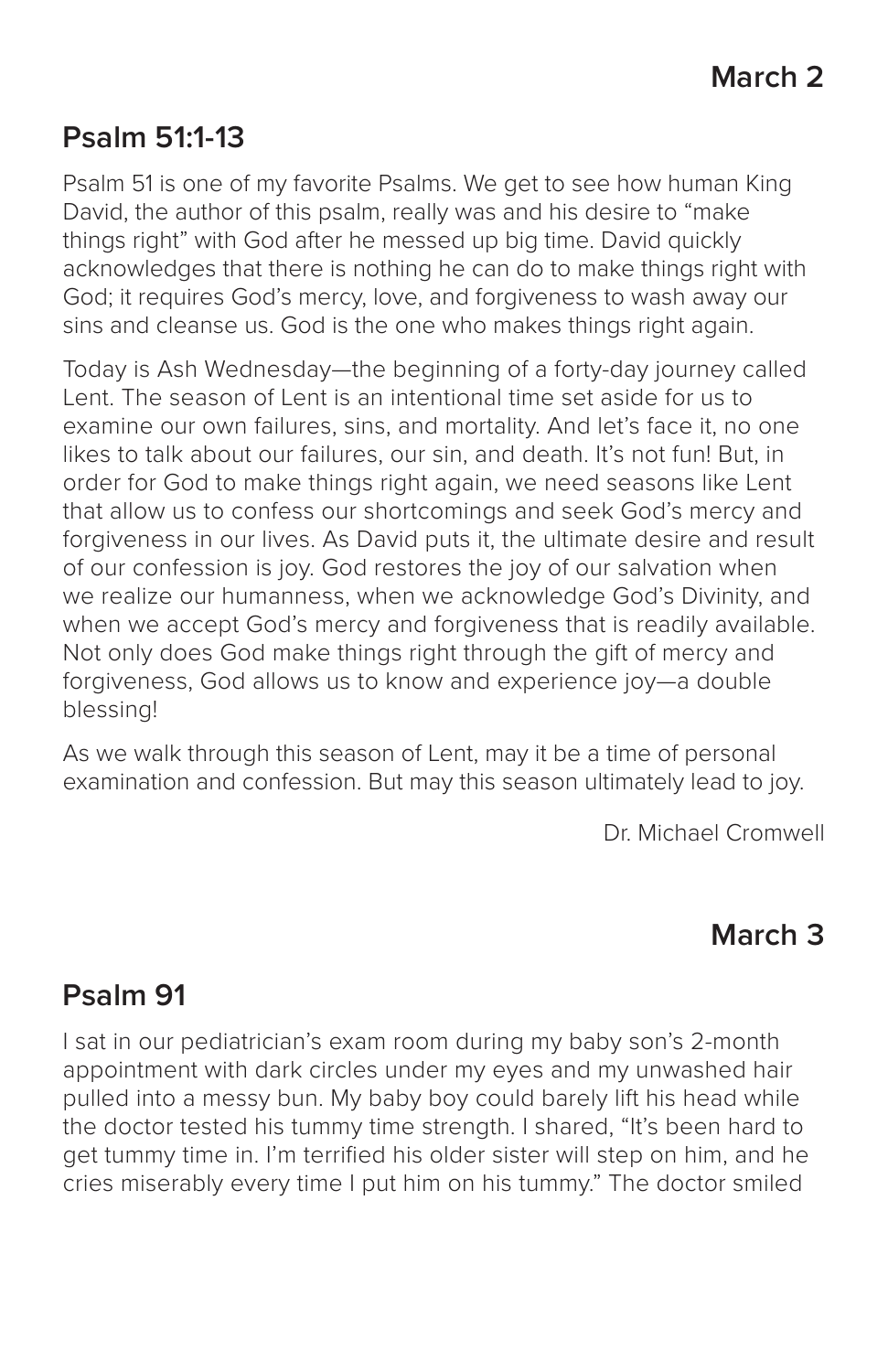as she said, "It happens. You have two children now, and you only have two arms." My involuntary response: "But do I?"

When reading in preparation for writing this devotion, I must admit that my review of this beloved text brought humbling feelings of discomfort and defeat. Too often in this season of my life, I find myself refusing to dwell in the shelter of the Most High, refusing to rest in the shadow of the Almighty. I get so caught up in trying to remove obstacles—to remove harm—from all those entrusted to my care—my husband, my children, my coworkers—that I forget that all I must do is call on the Lord.

In this Psalm, which Moses wrote during the 40 years of wilderness wandering, we are reminded that because we simply love the Lord, He will be with us in trouble. When we call on His name, He will rescue us. He has promised to be our refuge and commands all the angels to guard us in all of our ways. As we wander through our Lenten days, may we each remember that our Lord is faithful, and with our trust in Him, we will always find refuge.

Catherine Roberts

#### **March 4**

# **John 12:23-26**

Jesus, knowing his time on earth was ending and being followed by thousands of followers including some Greeks, began to teach and explain why He must die. In verse 24, Jesus tells those listening that "unless a kernel of wheat falls to the ground and dies, it remains only a single seed, but if it dies it produces many seeds." Our Lord is not just speaking of His own death on the cross but also telling us that unless we allow the "shell" that we surround ourselves with to be broken for Christ, we cannot expect our faith to grow.

In verse 25 we receive what, at first glance, is a confusing message. "The man who loves his life will lose it, while the man who hates his life in this world will keep it for eternal life." Jesus is not wanting us to hate ourselves but to not "love" our lives, being only consumed by our own needs and desires. Our Lord does not want us to ignore our own needs as humans to the degree that we become physically or emotionally ill, but rather, to look outside ourselves making Jesus and His love for others our priority.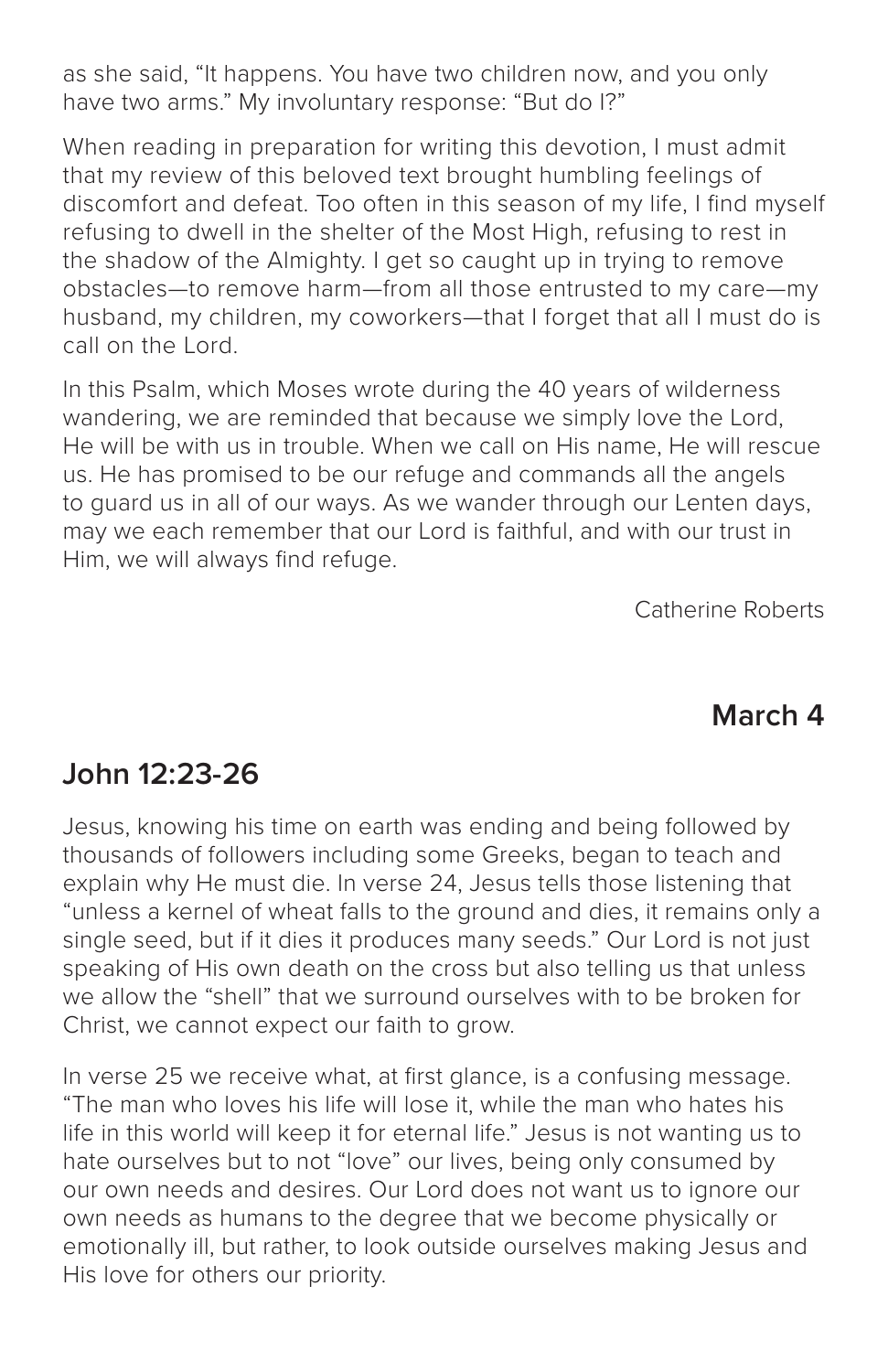Verse 26 is another challenge to all of us. "Whoever serves me must follow me, and where I am my servant will also be. My Father will honor the one that serves me."

"And where I am, my servant must also be…" This instruction from Our Lord is a challenge to us to look outside our comfort zone to serve him. That means serving and having compassion for all God's children: even if they do not look like us, believe as we do, are of a different religion, or do not even follow Jesus. In this time of great division in our country, these words offer hope and healing.

Allan Kennedy

## **March 5**

## **1 Corinthians 12:12**

#### Everyone Is Important

My wife and I first began participating in the life of RUMC about a year ago. We had moved from rural North Georgia to the urban city of Roswell. We had come from a church with an average attendance of fewer than twenty persons. We were not certain how well we might be assimilated into a congregation of more than five thousand members. We were awed by the size and complexity of this church organization and its physical plant. This congregation constitutes a very large body.

But as we began to worship here, many people who were strangers greeted us in the Sanctuary and in the hallways, invited us to their Sunday School classes, invited us to join them in volunteer opportunities. Though each acted individually, through them the whole congregation caused us to feel embraced and enfolded within the body of Christ in this place. As a result, we were glad to become members here and to join those who had reached out to us in reaching out to others.

Paul told the Christians in Corinth that every member of that congregation was very important to Jesus and his ministry. He reminded them that, like a foot or hand, each of them was a vital part of the body of Christ in that place. Not one of them was unimportant. In verse 13, Paul told them, "God's Spirit baptized each of us and made us part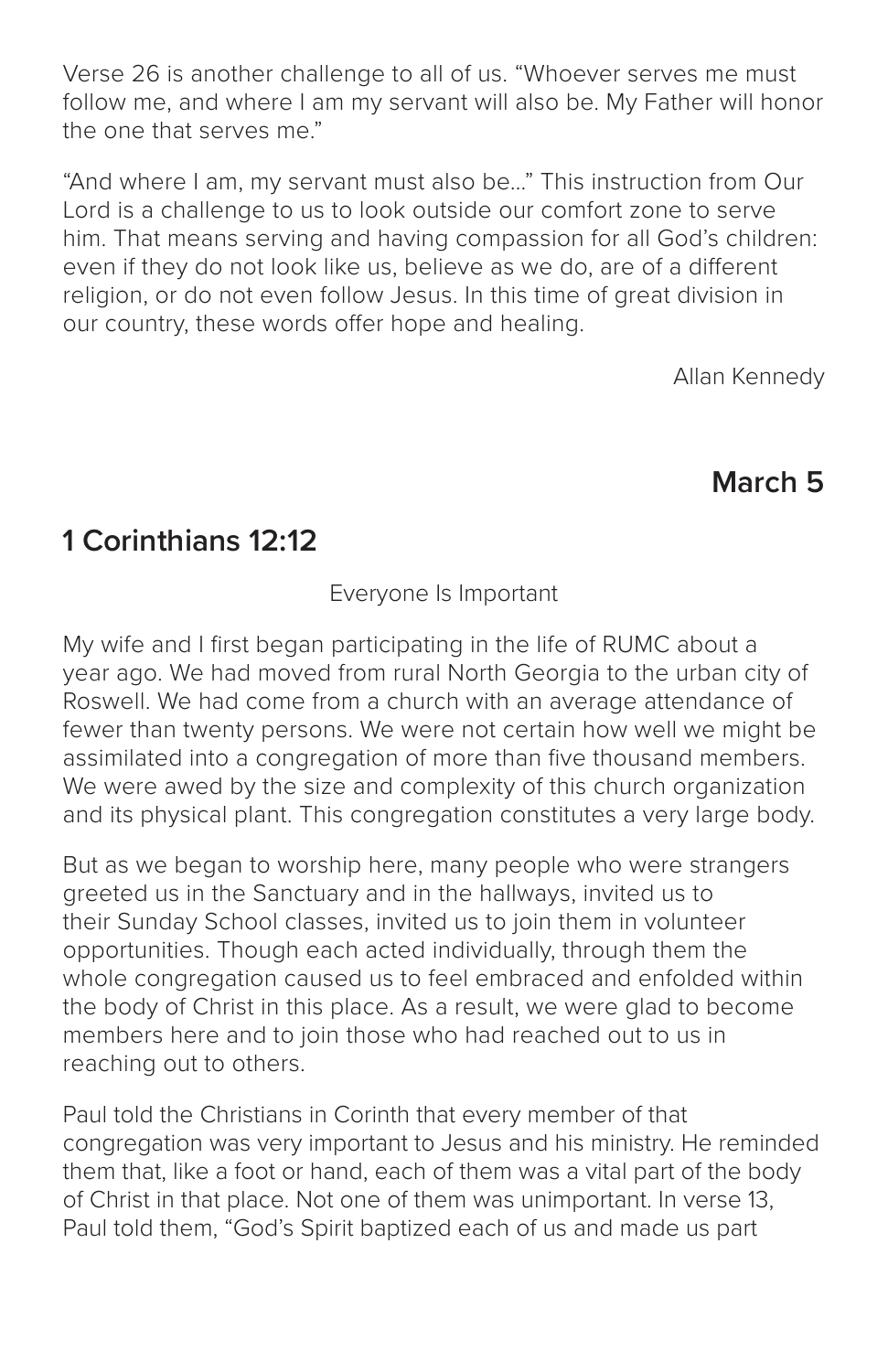of the body of Christ" (CEV). Every time you extend hospitality to a church visitor, every time you invite someone to your Sunday school class or small group, every time you tell someone how you have been strengthened and blessed by Christ, you constitute the Body of Christ in redemptive mission.

Do not miss those opportunities.

*Prayer: Cause us to seize every opportunity to embrace and enfold others within your church. Amen.* 

Rev. Richard Long

# **March 6**

# **1 John 4:7-21**

Imagine being John near the end of his life and reflecting on what had just happened with the first persecution under Nero's rule. Noticing that what had happened was a brutal and unjust, killing thousands of Christians. That was not Christlike, at all. Then, remembering the love of God and the teachings of the early church. Feeling regret and shame for what had just been done.

John wrote then what we should hear now to refresh our minds and remember that we are ALL so very loved by God. We need to extend love, patience, and kindness to everyone around us. Yes, this includes our loud neighbors, the stressed-out mom, the screaming child at Kroger, and yes, even the angry man that cut in line at the gas pump. Yes, this also includes the people that speak all the languages, have all the hairstyles, and have all the skin tones. In Christ, we are all brothers are sisters. We were all made in his glory. We should not fear our brothers and sisters, nor should we fear or become anxious about challenges in life.

Yes, I know this is easier said than done. In the past two years, everyone's life has changed. We never could have imagined things would change this much this quickly, but they did. Now all we can do is love God, love our family, and think about John 4:18. "There is no fear in love. But perfect love drives out fear." Breathe in, breathe out, remember what you know, and pray to God. Look around you. Who in your life can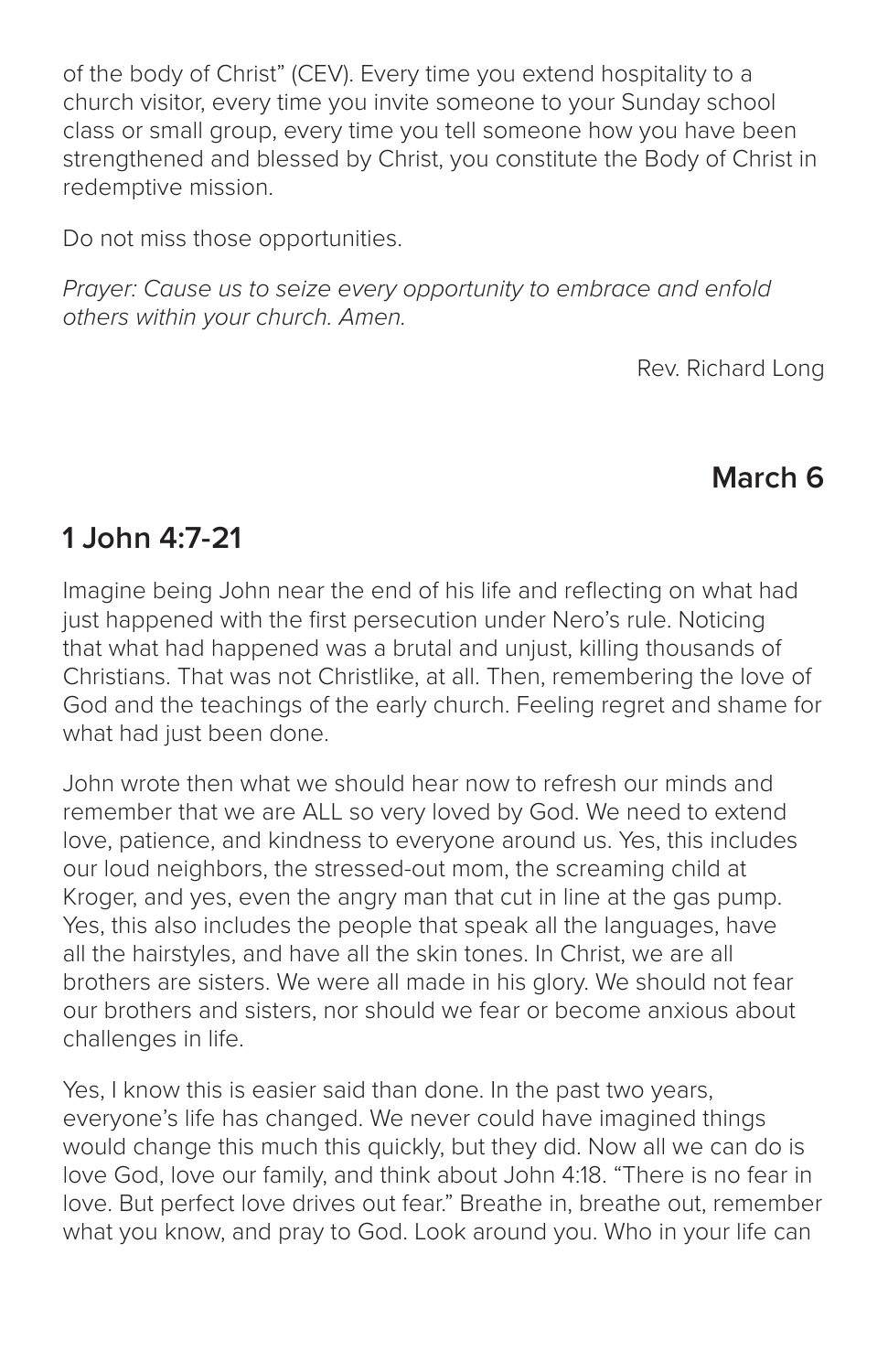you extend love and kindness towards? Imagine what effect that will have on the people around them? Let us make the best of this crazy time by going back to the Word of God, appreciating others, treating them well, and working together with God to the greater good.

Theresa Moore

## **March 7**

# **1 John 2:1-6**

John (the Apostle John, member of Jesus' inner circle, the disciple whom Jesus loved) wrote to believers in western Asia Minor; however, I believe he is writing to us today as well. He writes so we will not sin, but if we do, we have an advocate with the Father: Jesus Christ, who is the atoning sacrifice, not only for our sins but also the sins of the world.

During Lent, we celebrate the fact that Jesus died on the cross in our place for our sins. He is the lamb of God who takes away the sin of the world…by being the atoning sacrifice that satisfies God's wrath. We also celebrate His rising from the dead, His victory over death, and the eternal life we now have simply by believing or trusting in Him.

John then goes on to make clear that if we know Him, we will keep his commands. This certainly does not mean we will never sin. It means the more we get to know Him, the more we will keep His commands. And by being obedient, love for God or God's love will be made complete in us. What better way to be at peace, than to experience God's love and forgiveness now during Lent and forever!

*Prayer: Father, thank you for your love! Jesus, thank you for your sacrifice and thank you that we have forgiveness for our sins because of what you did for us and simply by our believing in you!*

Mark Kramer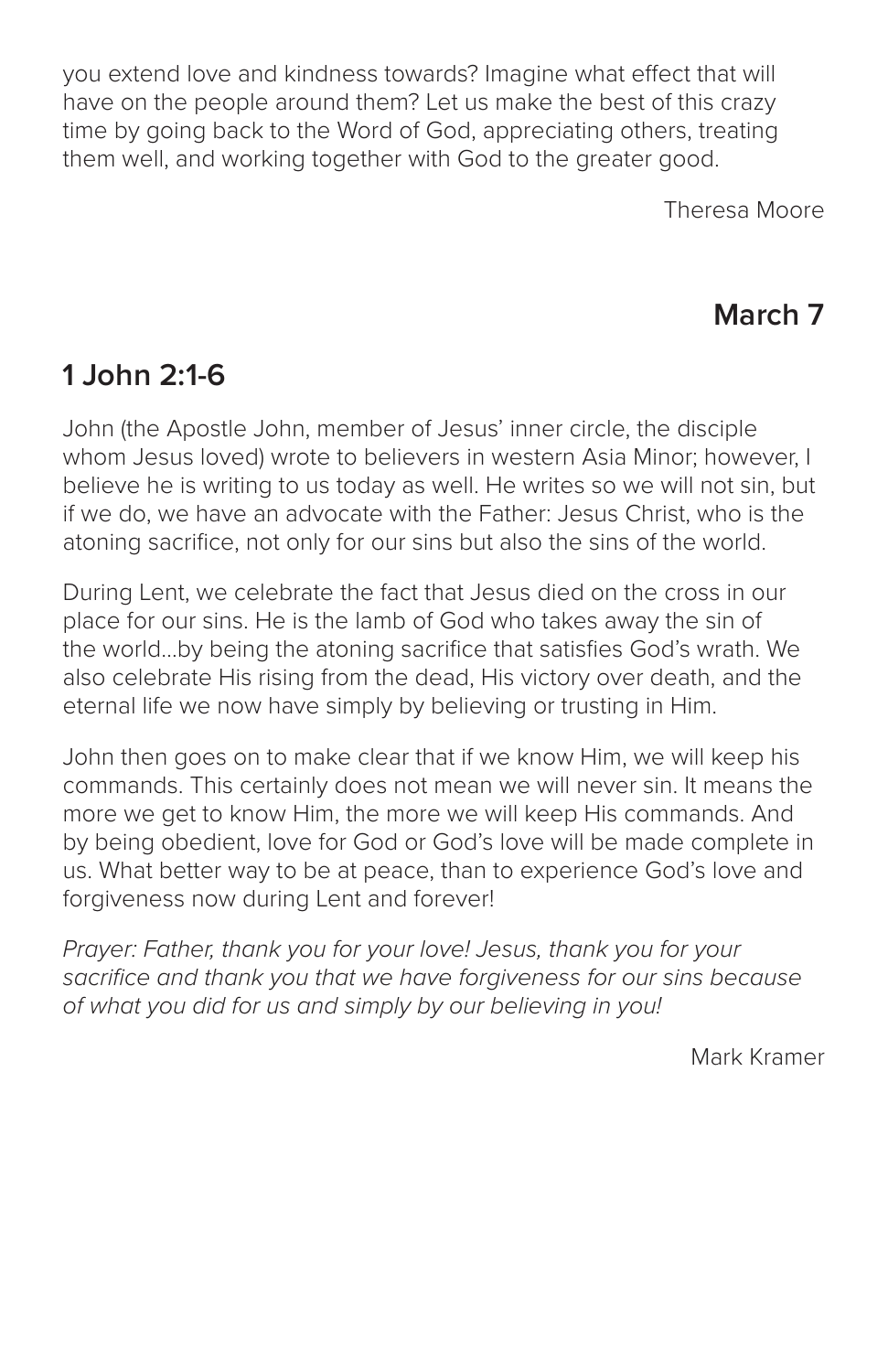# **Zechariah 3:1-10**

This passage is quite oblique; it is the fourth vision Zechariah receives in just the first three chapters alone. One of the more interesting things in this vision is the character that most English translations name Satan, but in the original Hebrew is written as ha-satan, which means "the accuser." Rather than being the pitchfork-wielding horned devil that might spring to mind, in the Old Testament, ha-satan is actually a member of the divine council, someone who works kind of like God's prosecuting attorney to point out where humans fall short and assure that God's perfection is not sullied by our sinfulness (Job 1-2 is similar in this regard). It is understandable how someone who points out your sin, like ha-satan, might later become more associated with sin itself, leading to our modern conception of Satan.

But here, we see ha-satan ready to prosecute Joshua before being preemptively shut down by God. For a moment, put yourself in this scene; what would it feel like to stand before God in the shame of your own shortcomings, just as Joshua was in his filthy clothes standing before the angel?

Lent is a season when we are challenged to take an honest, hard look at our own sinfulness and ask for the grace to throw off everything which hinders, as the writer of Hebrews says (12:1). This is why folks give up vices or take on spiritual disciplines—not for their own sake, but as a means of replacing our "filthy clothes" for "festal apparel" in preparation for Easter. Just as the Lord reassured Joshua, so may we be encouraged by the same prophetic words: "I will remove the guilt of this land in a single day."

Matt Hall

#### **March 9**

#### **Psalm 27**

The words of Psalm 27 act as a mirror for us. They help us see our lives with God. The days when we are confident in our faith proclaiming, "the Lord is my light and salvation, whom shall I fear?" (v1), and the ones where the words "Hear O Lord, when I cry aloud, be gracious to me and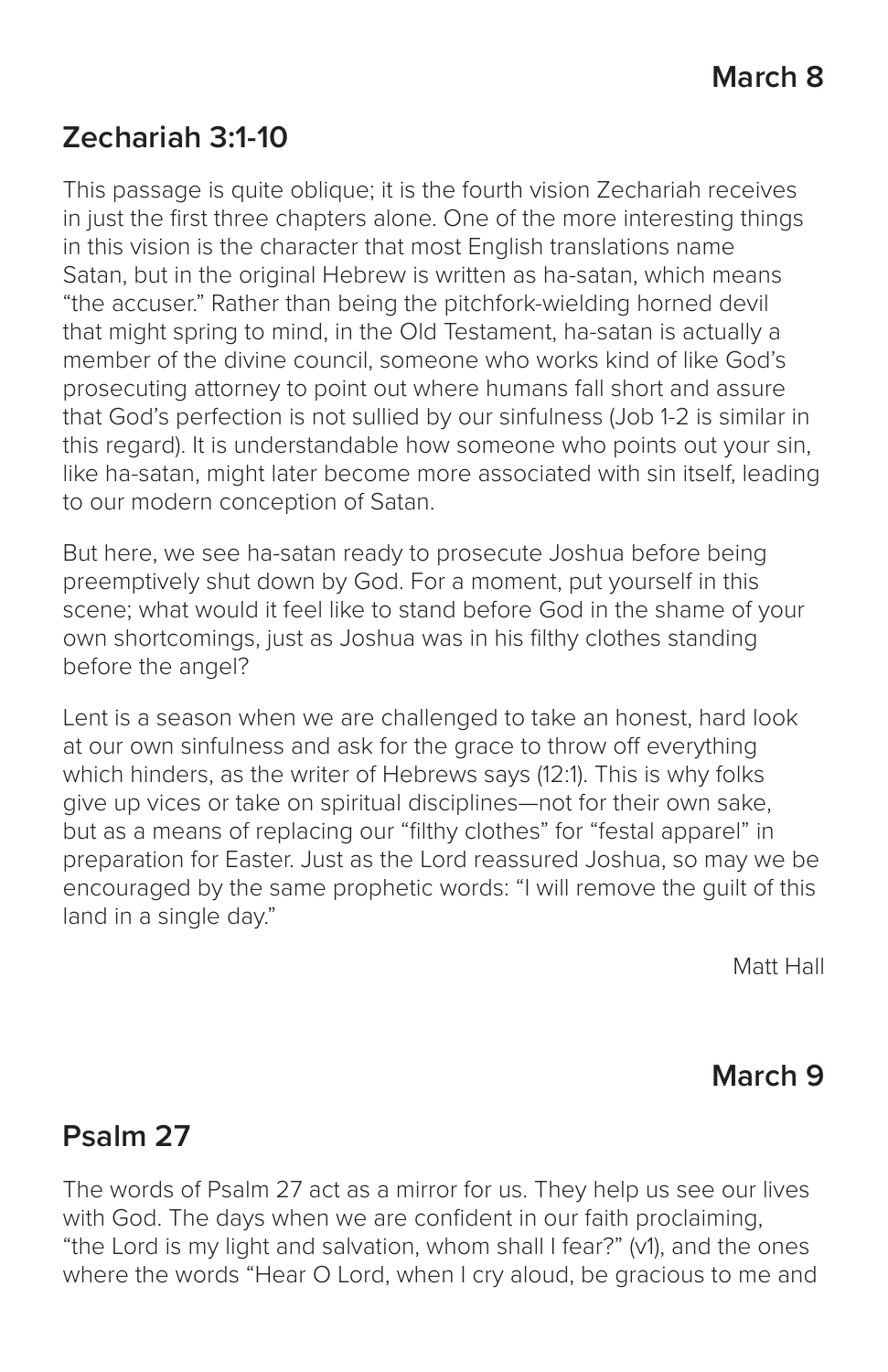answer me!" (v7) resonate more. This psalm joins the experiences of our lives where we contemplate God's goodness and when we actively call upon His goodness.

Are our experiences with God so varied because we live in a world that tells us to gather up lots of stuff so we can live "good lives"? We get so busy grabbing and holding these things that we fail to focus on what is most important. In our daily lives, this may look like putting so many things on our calendars that we find that things we once enjoyed are no longer fun because there is so much crammed around them.

This psalm tells us there is one thing needed to experience the good life. "One thing I asked of the Lord, that will I seek after; to live in the house of the Lord all the days of my life, to behold the beauty of the Lord, and to inquire in His temple," (v4). The word "asked" translates to "desired." We are reminded there is only one thing we need to desire to have enough. The one thing is God. In January, I decided to start my day by praying these words. They remind me daily to set my sights on God and what God is doing. They call me to worship God constantly. They help me to let go of what the world says I need and pursue the one thing I know I need, nearness to God. This Lent, what are the things you need to let go of so you can pursue the one thing that is needed? As you set your heart and mind toward letting go, pray the words of this psalm and let them guide you toward God.

Rev. Melissa Kime-Hall

# **March 10**

#### **Philippians 3:2-12**

Yeah! Go get 'em, Paul! Give those hypocrites the "what for," them and all their rules and special signs and fences to get past. We are the ones on the side of Jesus! They are wrong. We are right, and we will show them!

Paul warned his friends of the church in Philippi to watch out for those who twist the Gospel, imposing new restrictions that Jesus never heaped on them to be a part of the "in-group." He reminded them that if you want to get serious about the Hebrew laws, he can tell it better than anyone. So what?

Paul says that, as valuable as he found the Law to be, his life in Christ now is far more valuable, full, and beautiful than his past life was.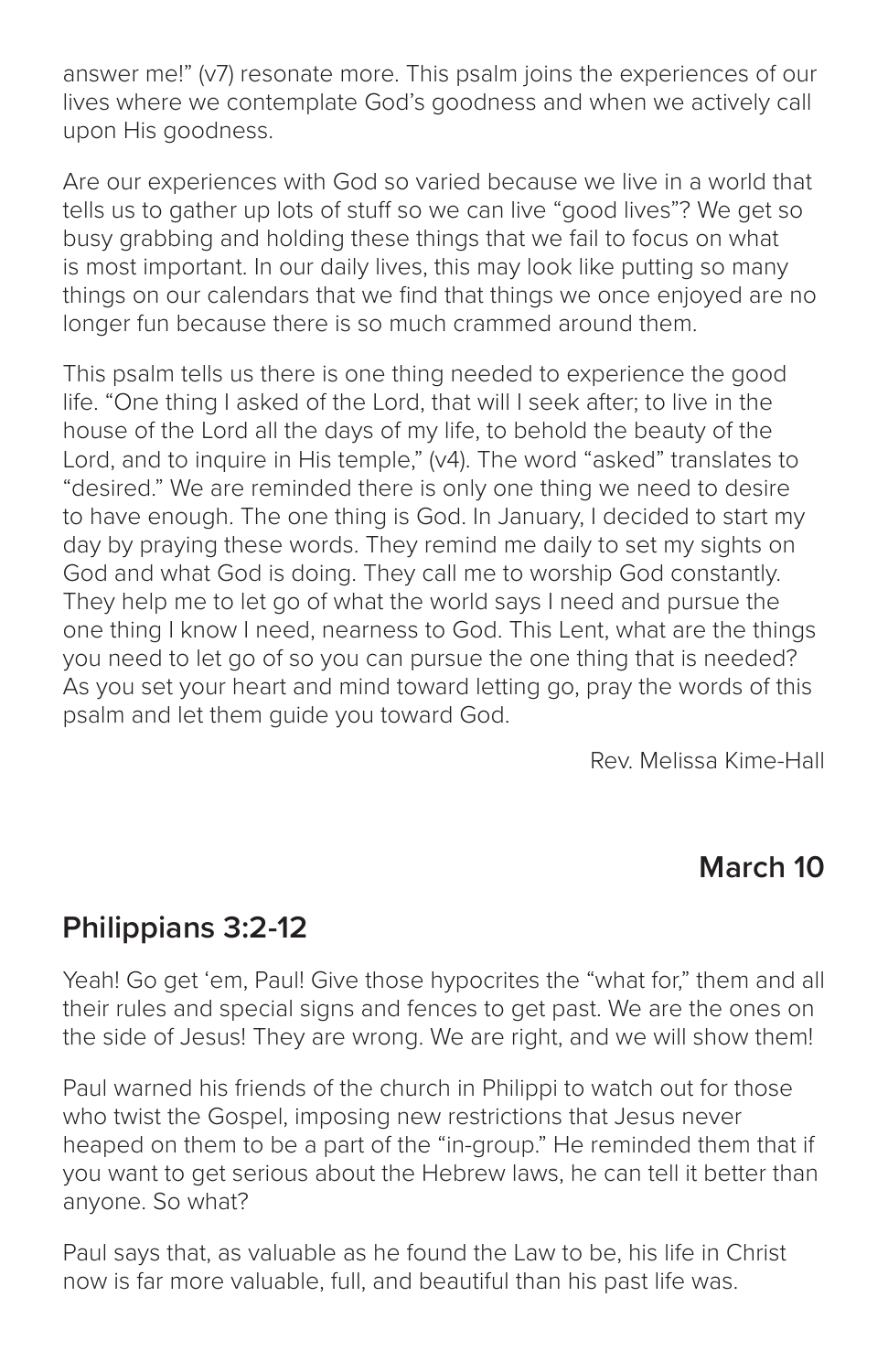Father Richard Rohr says, "What is the law really for? It is not to make God love you. God already loves you, and you cannot make God love you any more or any less by any technique whatsoever. The purpose of spiritual law is to sharpen your own awareness about who you really are and who God is for you. Then you will recognize your own radical insufficiency and, in that same movement, find God's fullness."1

Recognizing that insufficiency, and then finding and growing into God's fullness is what John Wesley called Christian Perfection. By Perfection, he is not talking about a noun, a cold, crystalline, unchanging state. Instead, Perfection is a process, a verb. We are perfected only by recognizing how we fall short and then allowing Christ to reside within our lives, leading and guiding what we do, say, think, and feel. Then, can we become fully who Christ intends for us to become.

*Prayer: Lord Jesus, I get so frustrated by those who use your name in ways that make it so I cannot even recognize you. I just want to grab them and shake them. But help me to remember that they, too, are yours, created in your image. Help me to focus on my own imperfection, perfection, and maturation with you. Empower me. Fill me with your love to reach out to those who I think put up barriers to you and to show them the love you showed to all those around you. Amen.* 

Scott Dickson

# **March 11**

#### **Romans 10:8-13**

Paul wrote this letter to the Christians in Rome sometime during the reign of Emperor Nero around 54-68 CE. He wrote to them about the gospel of salvation in Christ which included moral instruction and exhortation. The concordance in my Bible stated that some of Paul's exhortations were responses to developing "anti-Judaism among the Roman aristocracy that was beginning to penetrate the Christian community." There had been problems in nearby cities, and Paul was hoping to dispel those problems in Rome to prevent disturbances in the minority Jewish population.

As Will Willimon, retired Bishop in the UMC and professor at Duke Divinity, wrote about these verses, "In Romans, Paul emphasizes faith. Our confession of faith from the mouth should come from the heart, and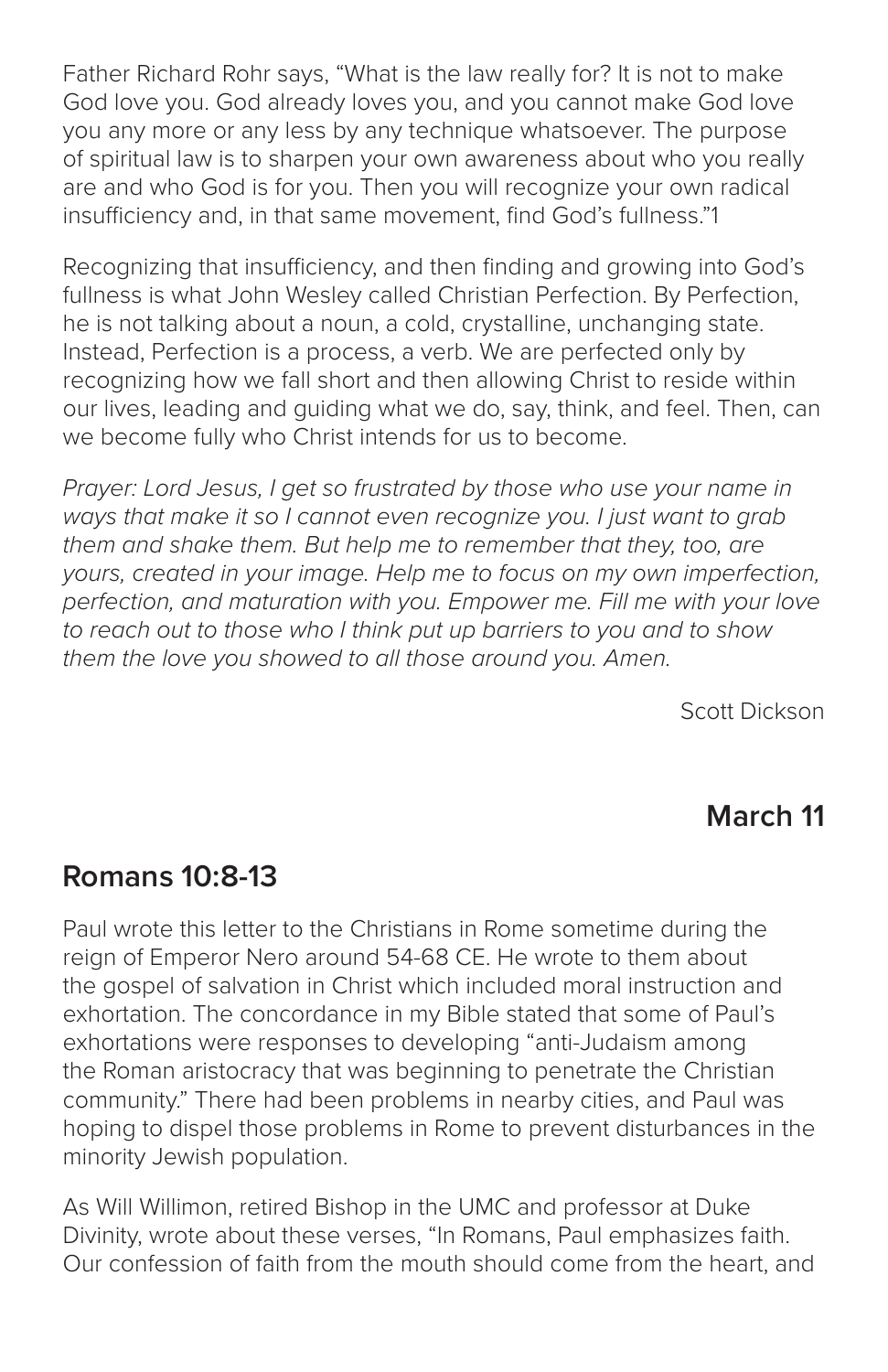this heart confession saves us." In verses 12 and 13 Paul says, "For there is no distinction between Jew and Greek, the same Lord is Lord of all and is generous to all who call on him. For everyone who calls on the name of the Lord shall be saved." This says to me that God loves me and everyone and wants a relationship with all of us.

These verses remind me of the books I have been reading on racism during the pandemic. In a book study, I have been learning about the church and what we have done and not done for other people who do not look exactly like us. My classmates and I want to do better. Jesus DID tell us to love one another!

*Prayer: Lord Jesus, thank You for your love, your presence in our lives, and your sacrifice. In this Lenten season, help us to remember that you died for all of us because your father God "so loved the world."*

Alison Stokes

# **March 12**

#### **Psalm 118:26-29**

Psalm 118:26-29 starts in the form of a greeting between two parties. "Blessed is he who comes in the name of the Lord," is the greeting that was given to Jesus as he entered Jerusalem. The reply is that which might have been given by priest, although in this case the priest is most likely other believers in Jesus. The author then professes that our Lord is God and is above all others. The part that struck me most was verse 27. In some versions it says, "boughs in hand, join in the festal procession up to the horns of the altar" and others say, "bind the sacrifice with cords to the horn of the altar." Boughs and cords are not ropes like we think of today, but rather branches and wreaths. The image of the wreath is one of adornment and more clearly represents the willing sacrifice that Jesus made for us and one that we are called to make. We are called to follow Jesus and be living sacrifices.

I grew up when WWJD bracelets were very popular. I had those along with a cross necklace. As I thought about both in the context of these verses, it struck me that they are forms of adornment that remind us that we are willingly bound to the altar. No one forced me to wear either of them; they are a sign that I am follower of Jesus and ready to make sacrifices for Him. Psalm 118 starts and ends with joy. Even though the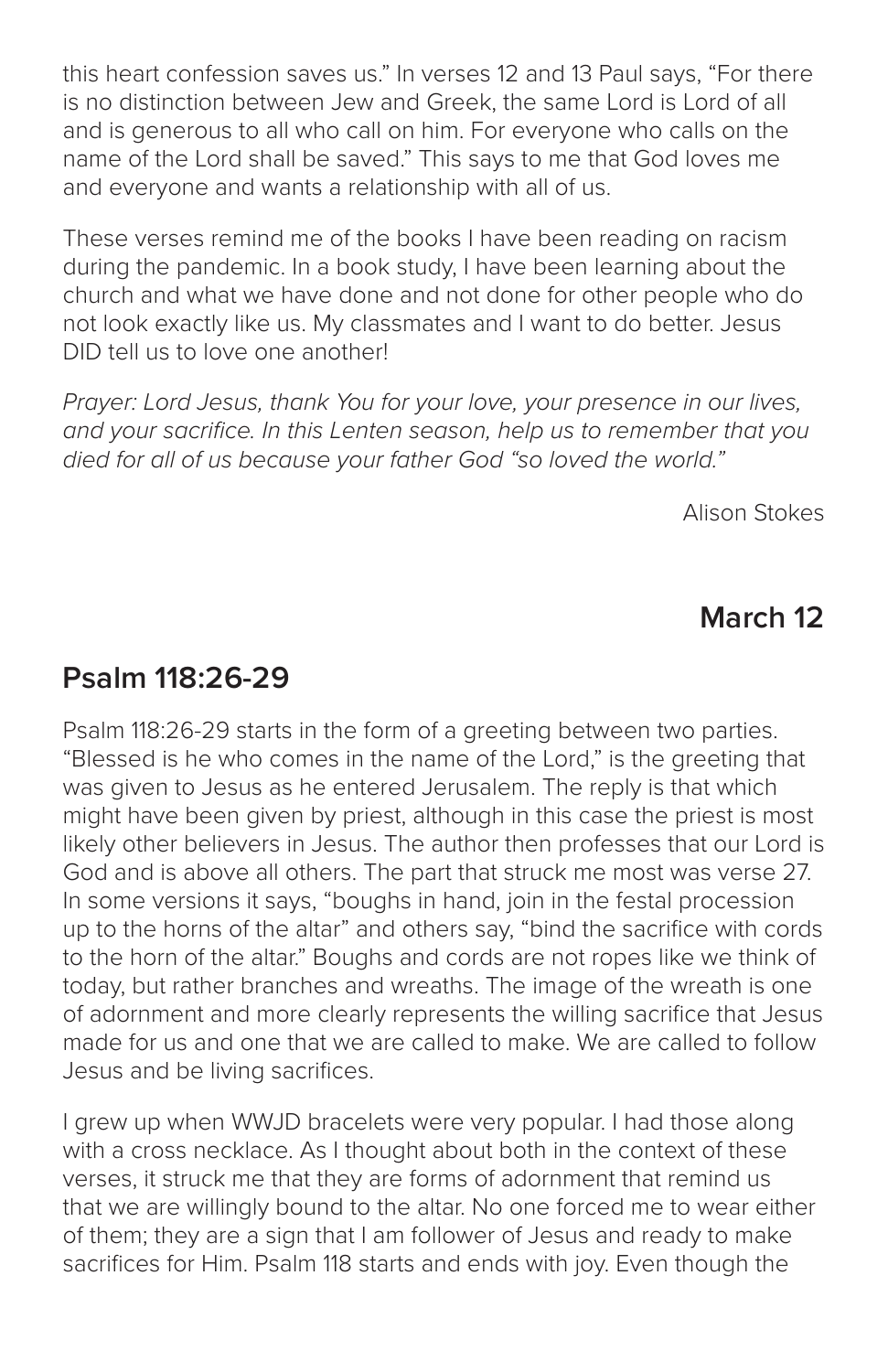middle talks about the huge sacrifice of Jesus, the end result is joy and willingness to do what the Lord wants.

*Prayer: Dear Lord, please help us to be living sacrifices to you—ready to both praise you and endure hard times. We know you are a loving, merciful God whose love endures forever. Amen.*

Ali McDaniel

#### **March 13**

# **Colossians 3:12-17**

Mostly right! In many ways, the members of the church at Colossae were on the right path in following Christ's teachings. However, the apostle Paul heard that certain practices were misleading some of these Christians. He sent a letter emphasizing that belief in Christ is all that is needed for salvation and stressing the importance of a Christcentered life. This passage begins with the assurance that through Jesus' love and grace, believers are part of God's beloved family. This comes, however, not as an exclusive membership but as a responsibility to become a new self, completely oriented to Christ. Jesus requires daily action to show and share His love for all. The virtues listed in this passage are to become such an integral part of a believer that they will be as obvious to others as clothes that are worn. However, even in a body of committed followers, Paul knew that conflicts would arise. He reminds the Christians that because they are forgiven by Christ, they should practice forgiveness to all. Loving others brings peace with justice and wholeness. Responding to God's love transforms lives making individual songs united and harmonious in thanksgiving.

Paul's words are still relevant to individual believers and to the church body today. The world doesn't always applaud the virtues of Christ. Instead, self-interest, power, and greed lead to oppression, marginalization, and injustice. As followers of Christ, we all can use a reminder of the need for greater consciousness, for daily putting on of the virtues of Christ, and for showing God's love to all. Christ's love, working through each believer and through the church body, celebrates everyone as created in God's image and uses our differences to bring a wholeness and reconciliation to the world. God made us to be in relationship and community as His beloved people.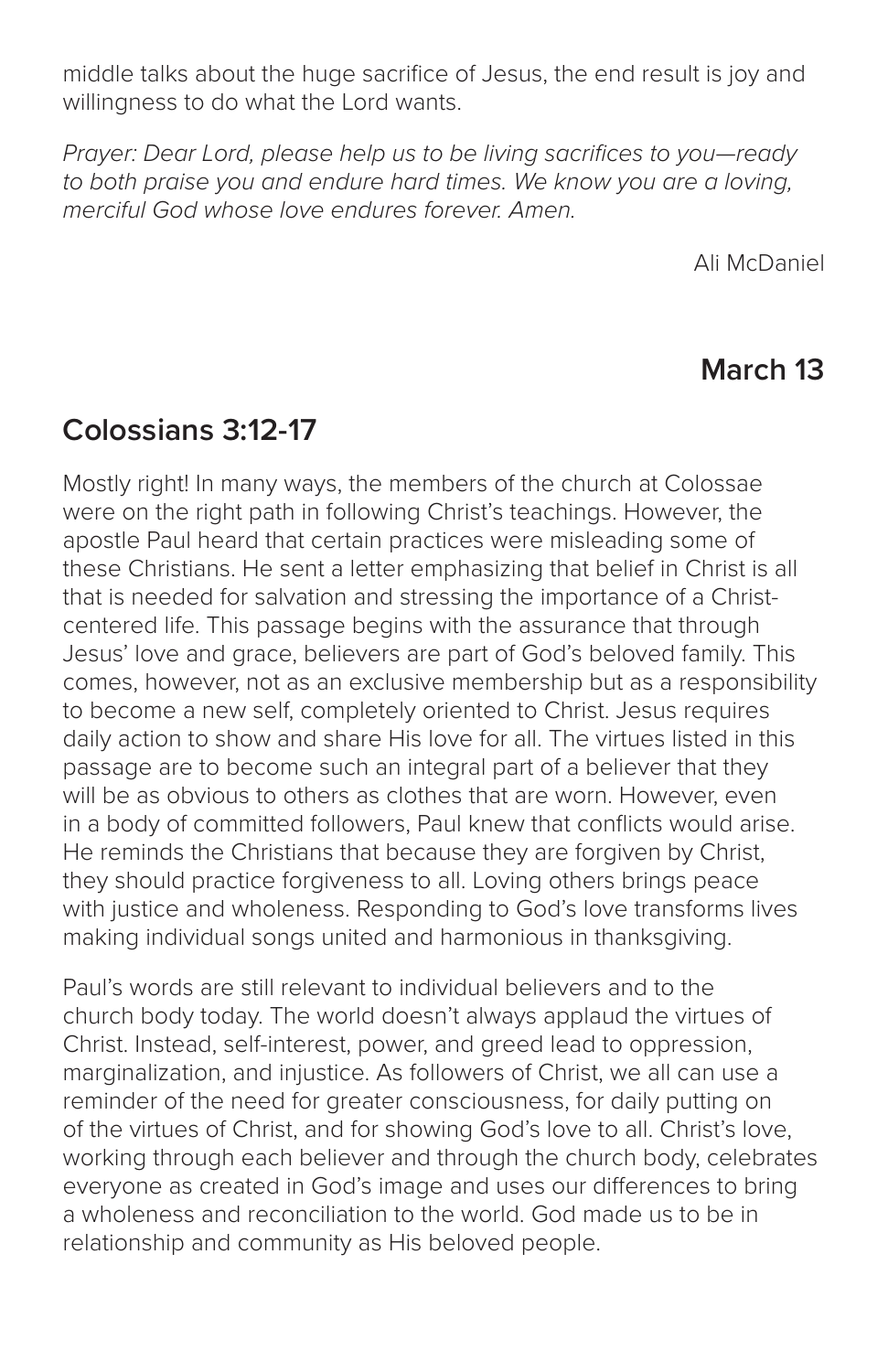*Prayer: Heavenly Father, as we enter the season of Lent, keep us mindful of your gift of love and salvation through Jesus. Dwell in our hearts and guide us daily to show this love to all. Encourage us to share in RUMC's service to the community and to the world. Help us to be more than "mostly right."* 

Susan Yeilding

#### **March 14**

#### **Luke 13:22-31**

My initial reading of this scripture made me feel uncomfortable, convicted, and grateful. Jesus is teaching as He makes His way steadily to Jerusalem. The majority in the crowds were the "church crowd" Jews. A bystander asks, "Lord, will only a few be saved?" The answer was pretty much, "Check yourself. Will YOU be saved? Are you following your only exit ramp to the venue of Heaven?" We all come from various locations. We come from the East, West, North, and South. Our individual roads merge with others as we journey. We must be careful not to get caught up in the traffic and miss our exit. The ramp is narrow and one way, and it is discovered sooner for some than others.

Like the religious leaders and good Jews, we assume we will be in Heaven. Accepting Jesus as Lord is our prepaid ticket to the venue. But then He says, "Follow me." "Take up your cross." "Make every effort/ strive to enter through the narrow door..."

That word, strive, comes from a Greek word used for athletic contests and war, implying earnest, deliberate, sustained effort. And there's urgency because the door will be shut eventually. On this highway there are only multiple exits: one leads to Heaven and the others lead to "weeping and gnashing of teeth."

I said my initial reaction was 3-fold:

1. Uncomfortable: One of my weaknesses is avoiding conflict. Jesus' answer confronts the comfortable Christian. He did not save us for comfort.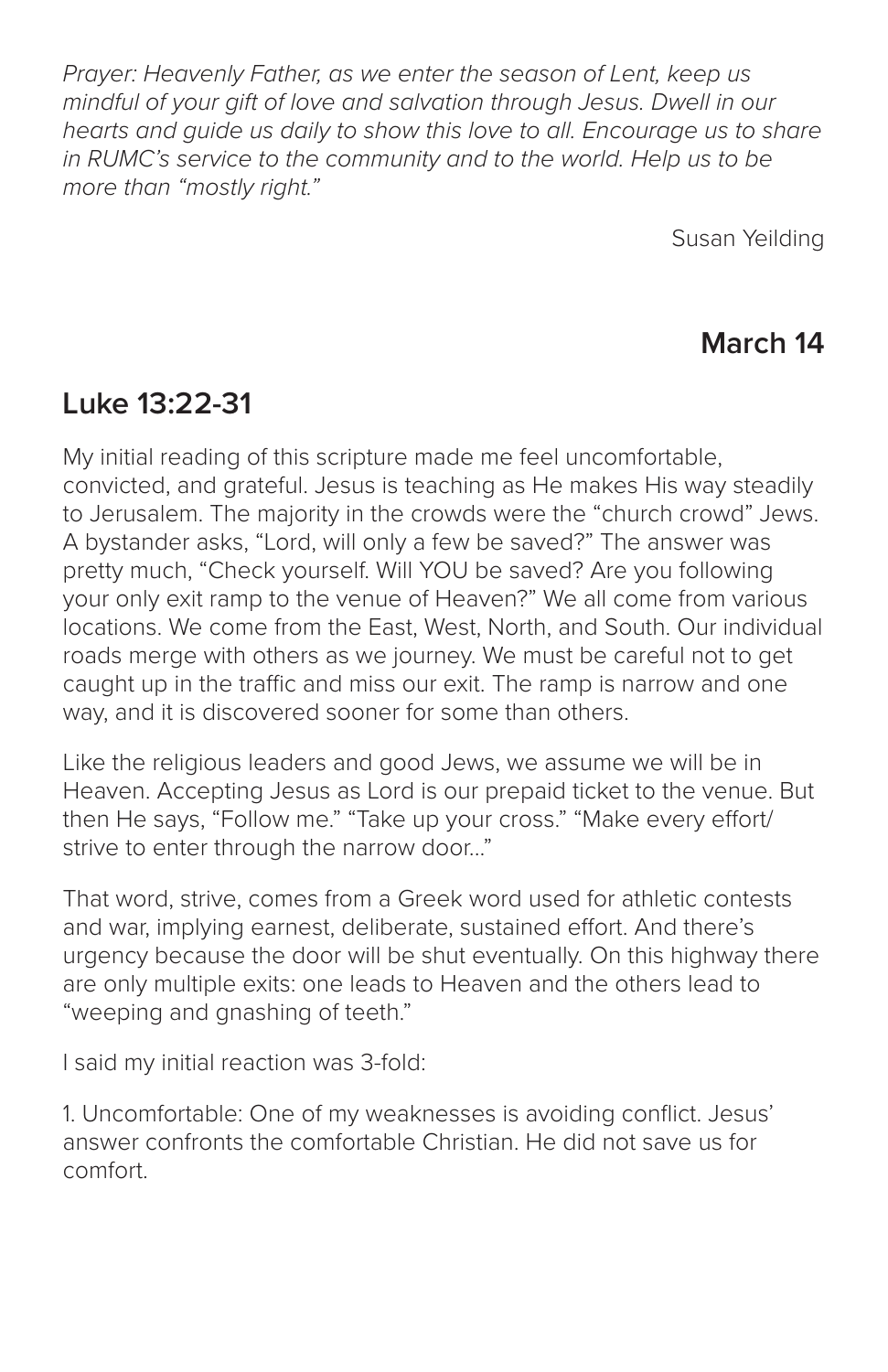2. Convicted: For my all too natural habit of procrastination. Our salvation is the most dangerous matter to procrastinate about. I know firsthand, today is all we are promised. I must be bolder in sharing my faith.

3. Gratitude: As I write this, our church has just experienced the culmination of AYL. 57 young people gave their lives to Christ. Our son, Josh Fonner, had the opportunity to participate in AYL in the early 2000's. He gave his life to Christ, largely because of those experiences and the leaders that shared their faith journey with him. In 2007 he was killed in a car accident. How eternally grateful we are to know that he had been travelling on the right Exit ramp, and he made it to the main event before the door was shut!

*Prayer: Jesus, as we journey with you to the new Jerusalem, may we not get distracted by the crowd, but instead, by keeping our focus on you, show others the way through the narrow door as we "Follow the leader." In your Holy name, Amen.*

Penny Fonner

## **March 15**

## **Habakkuk 3:17-19**

Habakkuk! Remember him? As it turns out, not only was he one of the 12 minor prophets in the Old Testament, but he was also a man who was trying hard to believe God was good in a time when hurt and tragedy surrounded him. Habakkuk's words are poems of lament—very similar to what you find in the book of Psalms. And because corrupt leadership, unjust economics, violence, and hardship are not unique to today, Habakkuk lodged a few complaints with God.

When God did finally respond, it was not with the desired answer. Habakkuk boldly brings his rebuttal, and God grants him a vision of the future. This vision holds perspective along with a promise, not just to Habakkuk and to Israel, but to future generations as well. Justice will be brought unto all, and the oppressed will be rescued. Habakkuk is given a glimpse into the heart of God that allows him to understand God's deep love and awareness over all of creation. And while the promises of God often go beyond human understanding, this encounter and this promise allow the poem to end on a note of hope and faith. These are two things not easily grasped by our author and not so easily grasped by us either. But it is the spirit of God, not our circumstances, that is our strength. Much like Habakkuk, we can take our deepest hurts, our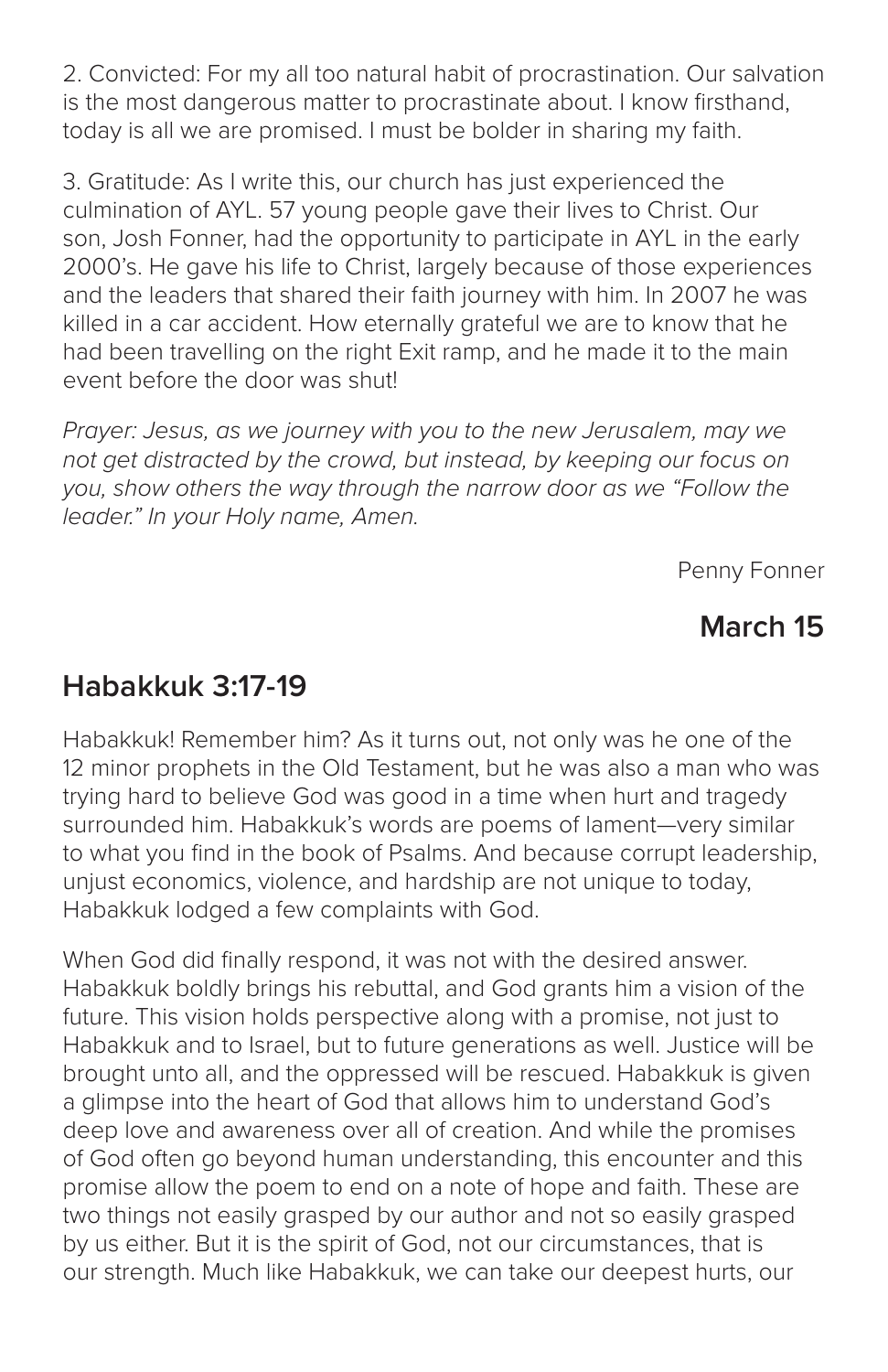strongest rage, and most feeble of doubts straight to God, and He will meet us with those very same promises.

*Prayer: Jesus, thank you for your promises. It is hard for us to wrap our heads around all that we see and witness in our world. Thank you for the hope and the strength you provide when our spirits need it most.* 

Shaunna Fretwell

#### **March 16**

#### **Psalm 105:1-6**

A Psalm of David, a man God called after His own heart. You would think that David was perfect, but he was far from it. He was like all of us, flawed, but he had one redeeming quality. He loved God with his whole heart. We can learn a lot from these few short verses. David had a special relationship with God that is open to all of us.

God has loved us from the beginning of time. We were created for fellowship and for worship. Part of worshiping is to be thankful for all that God has done for us. Worship is more than coming to church. There are many ways we can show our love for God. David danced before the Lord. One of the ways I worship is to sing praises while I am driving. Be aware of His creation and enjoy the beauty that surrounds you. Worship and praise are one way of building a relationship; the other is just spending time with Him. The psalm reminds us that our hearts will rejoice when we seek to be with Him continually.

David knew the blessings of spending time with God. As I follow his example, my faith grows stronger each day. God has become my rock where I can draw strength as I face the challenges that come my way. I am blessed being one of his children grafted into the family of Abraham by the sacrifice of His Son Jesus. My soul rejoices as I pray all Glory to the Father, Son, and Holy Spirit, Amen!

Rev. Bill Floyd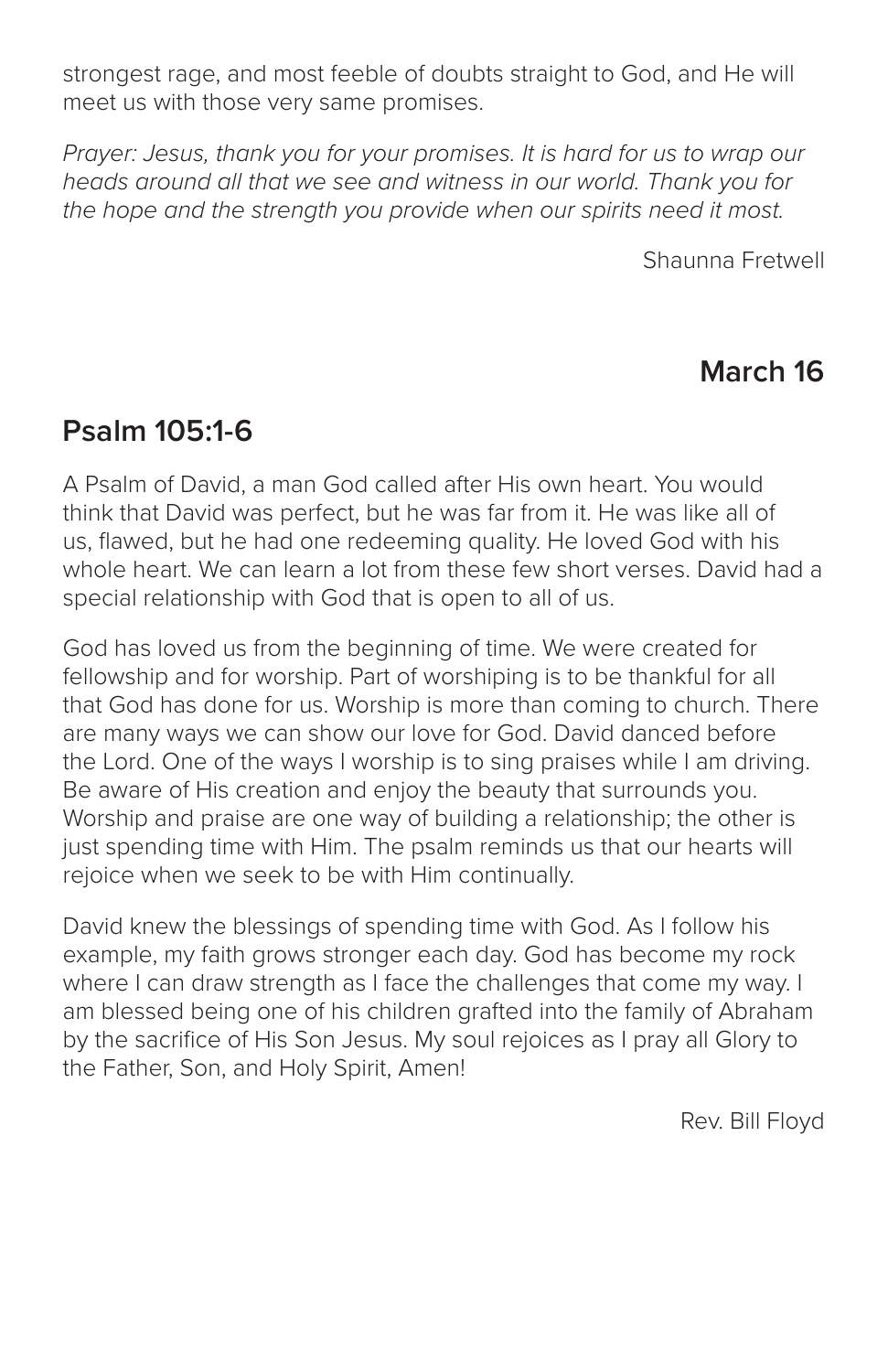# **Psalm 63:1-8**

Have you ever felt cut off? Lonely? In the wilderness? I find comfort knowing that biblical heroes, like David, felt this way too. Scholars think that when David wrote this Psalm, he was hiding from his son, Absalom, who was after the throne. I cannot imagine many situations feeling quite so lonely as David's.

During this time in the wilderness, David hungered for God's presence and comfort. When David felt cut off from his family, his friends, his country, he still reached out to God. In verse 1 of the Amplified version, he says, "My soul (my life, my very self) thirsts for You, my flesh longs and sighs for you." The next thing David does is praise God. He speaks of God's glory and his generous love. That praise turns into a communion with God that satisfies like nothing else.

Have you ever longed for someone or something in that manner? Have you ever cried out to God for rescue or solace? The good news is that God will meet you in that thirst and longing. When other people/things/ situations cannot or will not satisfy your longing, God can and does. It gives him joy to do so!

There have been stretches of wilderness in my life where I feel cut off. Honestly, I struggle to praise God in these times. However, I know from experience, that if I turn to God and share my desire for his strength, his comfort, his wisdom; He is waiting for me to seek him. He meets me where I am, and his comfort strengthens me. I realize how weak I am and how strong He is and then my praises start to quietly form.

Charlotte Pelz

**March 18**

#### **Luke 6:43-45**

#### The Heart of the Matter!

The Gospel of Luke is a set of teachings by Jesus in The Sermon on the Plain. Jesus had just spent the night on a mountain praying to God. On His way down the mountain a throng of people had gathered; Jesus began a sermon of notable lessons including those in Luke 6:43-45.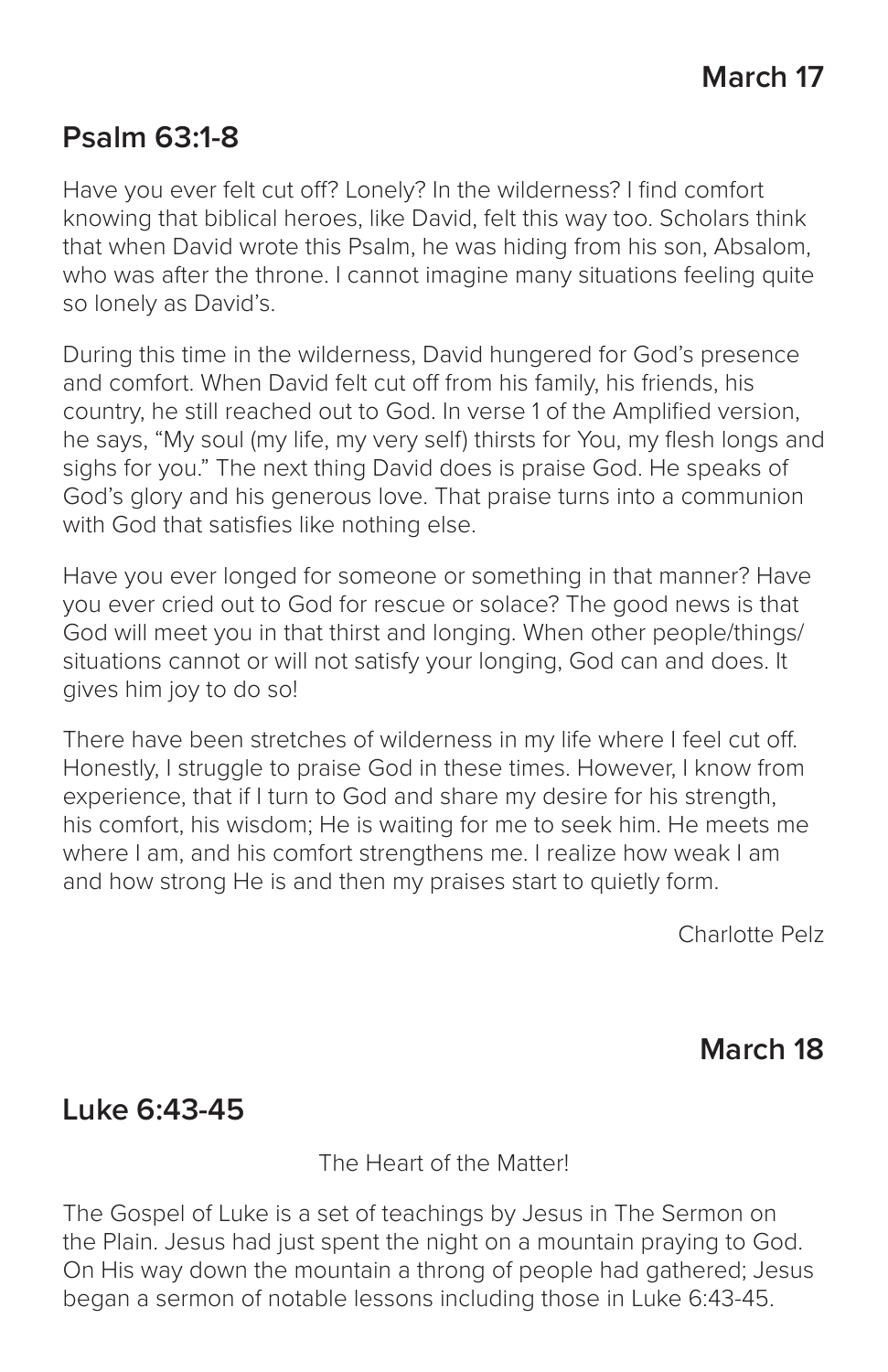What is in our heart is spoken out of our mouth and reveals what is in our hearts, according to Jesus. What are we speaking about? What kind of fruit are we bearing as we speak? Jesus drives home the point to all of us, "what we speak truly reveals our true identity" and not how we act or perform before people.

Today in our country, we need to relate Jesus' words—bearing good fruit of love for one another is needed more now than ever before. Evil and hatred sits at the forefront of the world, but God is calling Christians to be "good fruit trees," bearing good fruit that can be identified by our character from the words we speak. If we are bearing good fruit, the results will be productivity for the kingdom of God in word and deed.

In other words, Jesus teaches that our fruit is a direct result of whatever controls our heart. The fruit of a life not surrendered to Jesus includes lying, sexual immorality, impurity and debauchery, idolatry and witchcraft, hatred, discord, jealousy, fits of rage, and many more evil acts. In contrast, the fruit of God's heart are love, joy, peace, patience, kindness, truth, goodness, faithfulness, gentleness, and self-control.

With the crucifixion and resurrection of Jesus, God gave to the world HIS heart bearing good fruit. Have YOU had a heart checkup lately? What kind of fruit is growing on the tree of your heart??

*Prayer: Speak to our hearts, dear Lord! We need to hear from You how to examine our hearts. Help us to know that our heart matters and what we speak truly reveals our true identity. In God's holy name we pray, Amen.*

JoAn Hobbs

# **March 19**

#### **Isaiah 55:1-9**

As you read these verses there is such a yearning by Isaiah to Listen! Seek! And follow!

Listening encompasses obeying what you hear. As people, we do not always want to hear the message from God or feedback from others in our lives. That may require changing our course. That may require changing our mindset. That may require an honest appraisal of a situation or ourselves. "Listen so that you may live." There is such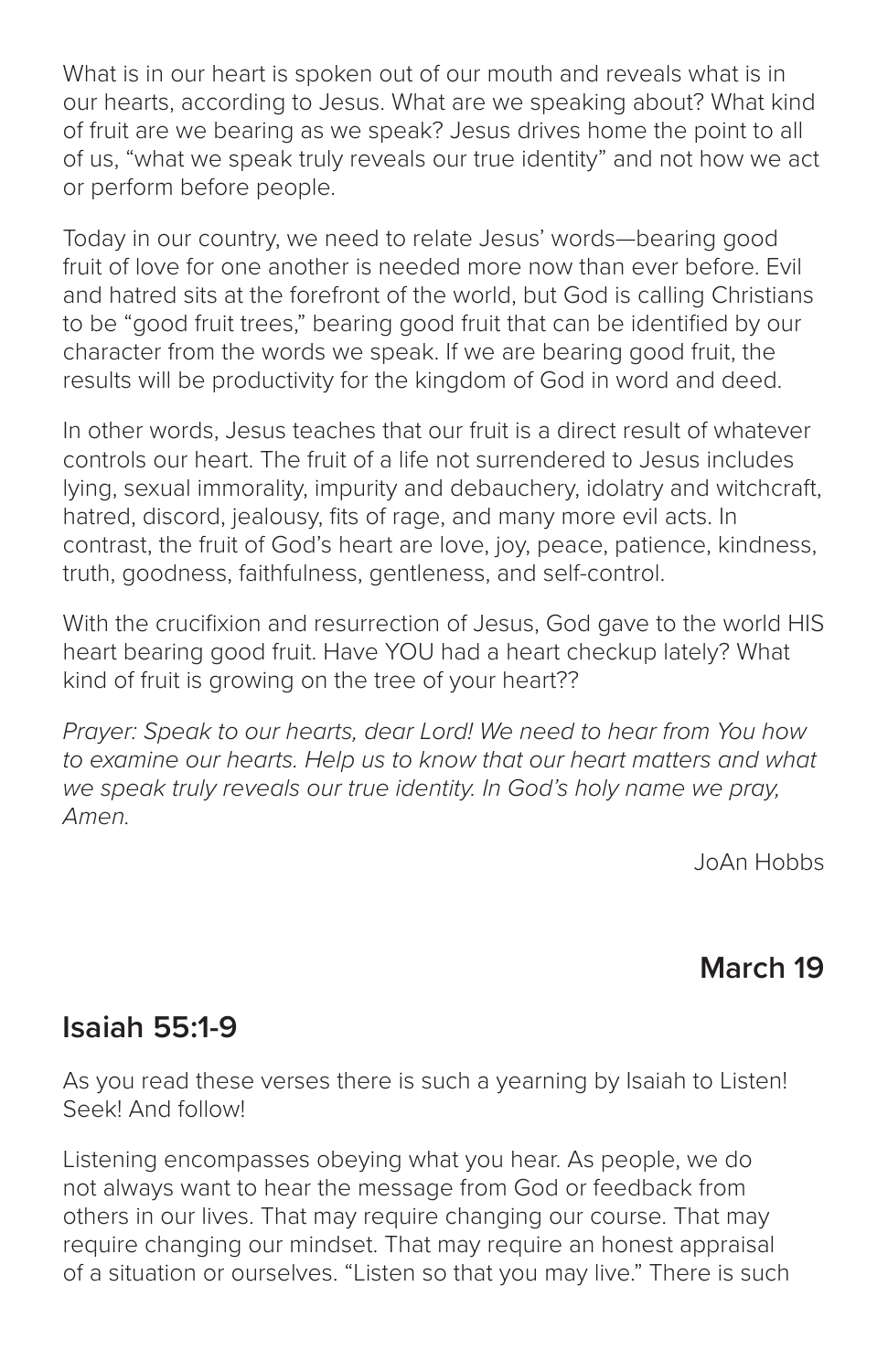conviction here, and it speaks to us in terms of not merely existing but living fully in this life as a Christian and beyond. Everyone who thirsts, come!

"Seek the Lord while he may be found, call upon him while he is near." June 2021, my mother was hospitalized due to a fall which included a broken hip and pneumonia. The course of treatment was complicated by her Alzheimer's disease. There was surgery, IV antibiotics, and physical therapy to name a few. The treatment team kept projecting sub-acute rehab as her aftercare plan. Over the next two and a half weeks it was a rollercoaster of improvement, setbacks, agitation, and endurance. No rehab center would take her. I tried calling everywhere. After pleading with a Program Director, to no avail, I sat in the hospital parking lot crying. I begged God to please open a door. Open the door for a woman who has been a loyal servant all her life. Within two days, the door was open—to hospice. God's aftercare plan.

"For my thoughts are not your thoughts, nor are your ways my ways, says the Lord." To follow where God leads you takes awareness and trust. The week I spent in hospice with my mother was a sacred time. I realized everything worked out the way it was supposed to by listening, seeking, and following.

Amy Curtis

# **March 20**

#### **1 Kings 19:1-18**

#### God Encourages Discouraged Elijah

No character in the Old Testament is more vividly portrayed or has as much fascination as that of the unique character of the prophet Elijah. Elijah was not exceptionally spiritual or superior. Yet, what made Elijah extraordinary was his complete commitment to the Will of God.

God's people had been ruled by kings for quite some time, but many had been evil. God was far from pleased by them and used Elijah to guide them out of their suffering. Even after victories over false prophets, Elijah struggled with typical human frailties. Often his burden proved to be too great to carry. His life was filled with turmoil. At times he was bold and decisive, and at other times fearful and tentative. He became lonely, weary, frightened, and depressed. He remained faithful in proclaiming God's message, yet the only result he could see was a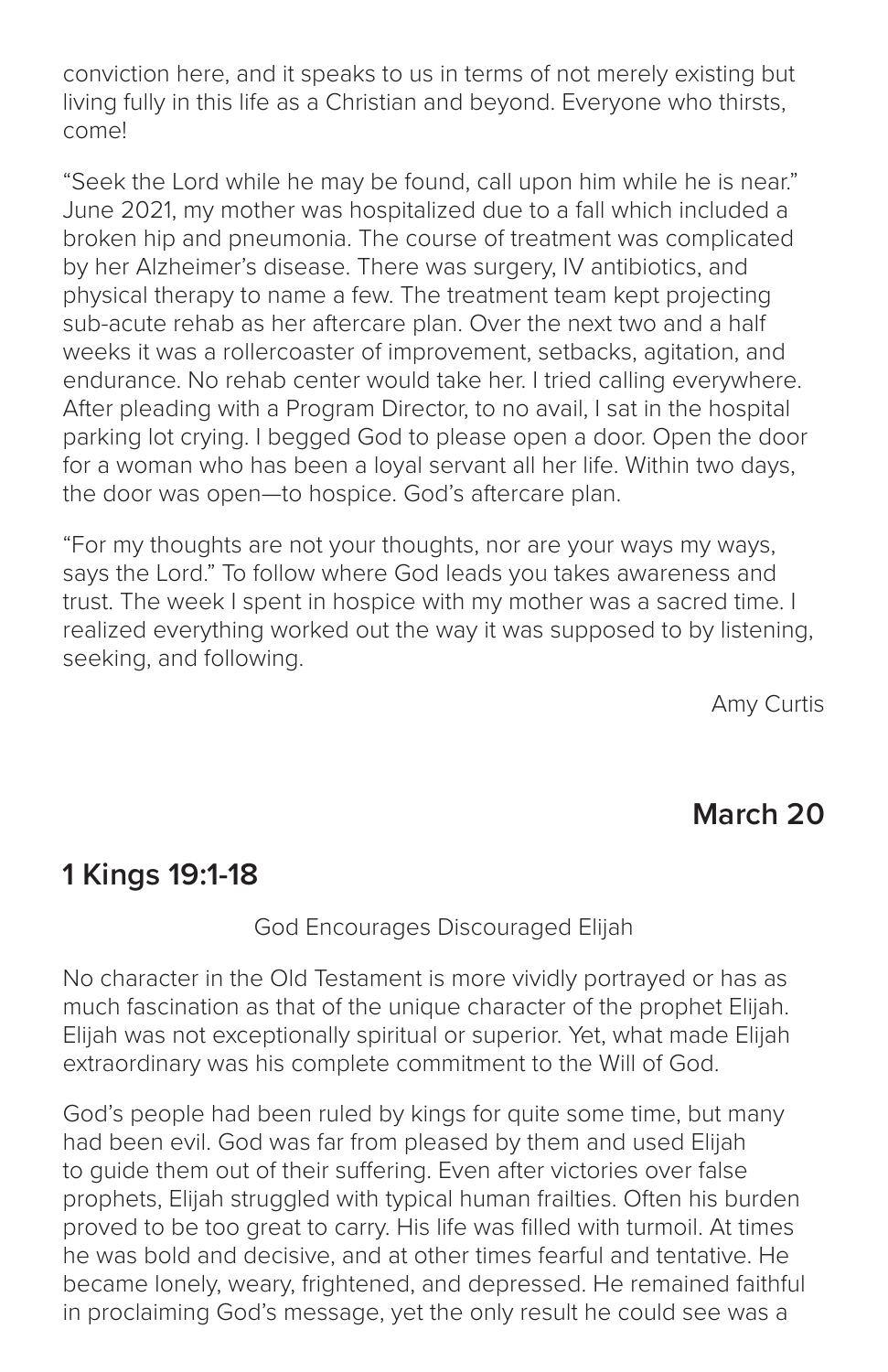threat on his life… He gave up. He prayed, "I have had enough Lord, take my life." Then he lay down and fell asleep. But an angel of the Lord came, touched him, and his spirit was restored.

God often speaks through people who are ready to give up. Could that be you—or someone you know? In my life, I have had many efforts that seemed too difficult or impossible to continue... I wanted to give up. I am thankful that even though at times the journey may seem too challenging, I know He is mindful of each of us and will give us strength to go on. Whether in victory or despair, we can trust the Lord to know exactly what we need and to meet our every need. Don't we all want to make a difference? Have you ever wondered, "if I carry on…might I make a difference?"

*Prayer: Lord, thank you for all your special blessings and for this season of hope. Help us to live the life you want us to live and to be aware of your presence, reminding us you have promised to be with us always. Help us to keep our eyes on you, as we know your eyes are on us. May we hear your encouragement while you guide us along life's way. Amen.* 

Don McNew

# **March 21**

# **1 Corinthians 12:1-13**

"A demonstration of the Spirit is given to each person for the common good."

A scripture passage of great meaning for me is 1 Kings 19. The prophet Elijah is enjoying a private 'pity party' just after his amazing victory over the priests of Baal. When the Lord confronts Elijah asking, "what are you doing here?" part of Elijah's response is, "I'm the only one left who has been faithful." The Lord responds to Elijah's other complaints, then almost "by the way"—reminds Elijah there are 7,000 others who are faithful. Elijah is not alone.

Nor are we. We have been called into a body, we are part of a family, we each are essential members of this group we call the church. We have each other and have the task of caring for each other, making the whole thing work for the common good and the good of God's Creation.

Does that sound overwhelming? Remember, we have not only each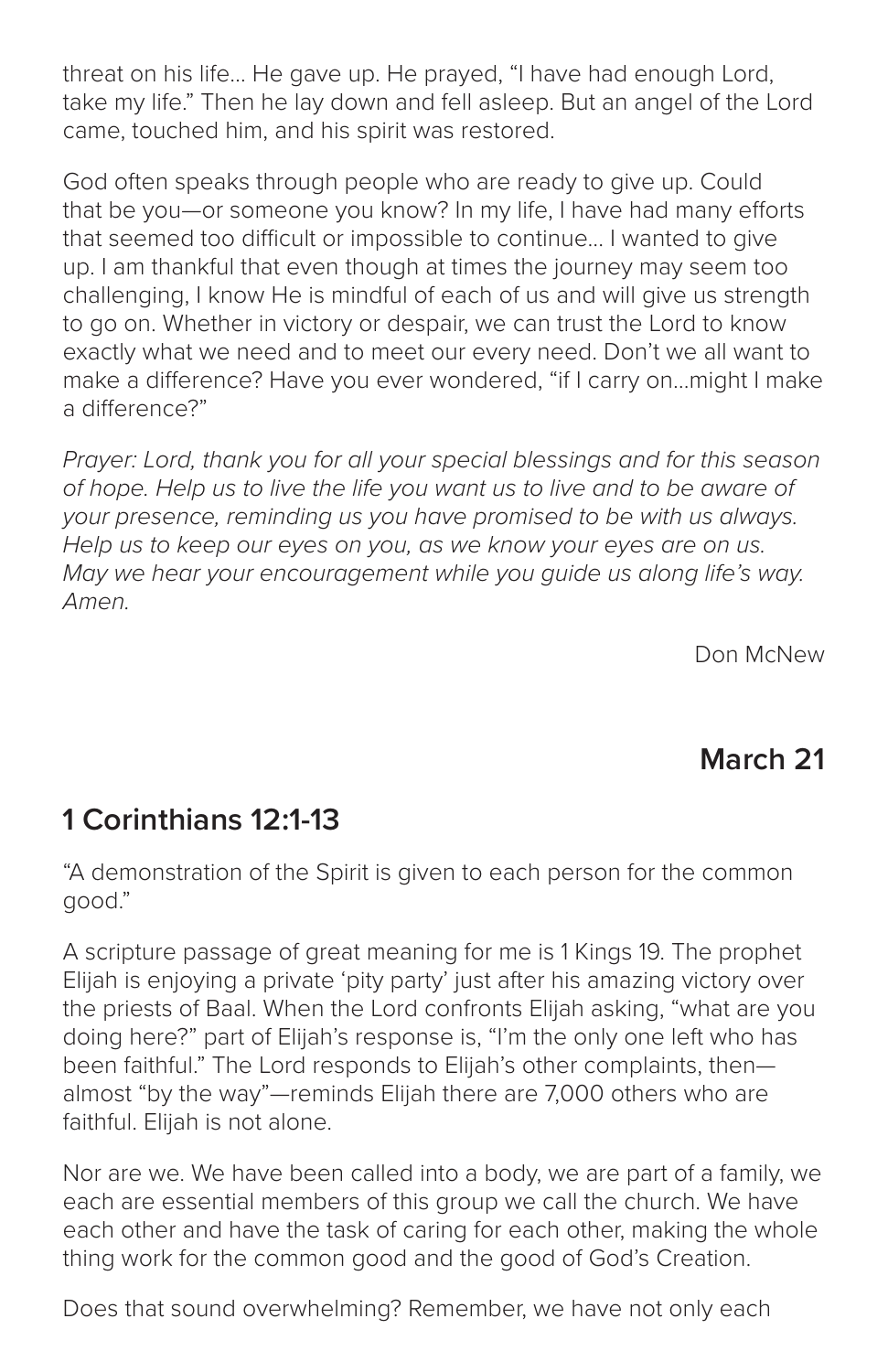other, but the Holy Spirit, the indwelling presence of God, to activate us. The Spirit will guide us and gift us so that we are able to do whatever God calls us to do—even rest—at the proper time.

Know you are equipped and empowered to be the person God created and is calling you to be.

*Prayer: Faithful Father, thank you for the gift and the gifts of your Spirit. Remind us always we are never alone. Help us to be faithful members of this family into which you have called us, being and doing all you desire, and living in peace with one another. Amen.*

Sally Dowland

# **March 22**

# **2 Corinthians 4:16 - 5:5**

As our daughter was getting ready for her first AYL this year, we were gathering what we would need to take. Phone… check, journal… check, jacket… check (because who does not love a water balloon fight in thirty-degree weather!). Then I reached for her beautiful new Bible she received for Confirmation, and I paused. I thought she could leave that at home. I do not want it to get dirty. Within a couple of seconds, I said to myself, "What??!!. What a crazy thought to let God's word sit on a shelf." How often do we do this? We receive something finite on this Earth, and we treasure it and save it away, so it stays in pristine condition. Only to find out no matter what, it fades, it corrodes, it breaks, it wears down, and it disappears ultimately.

If you are like me, we do this with our lives too. We save ourselves so we do not get bumps and so we do not put ourselves in uncomfortable or fearful situations. Staying in our bubble with our tribe of familiar people to stay safe. That Bible sitting on my daughter's shelf, which is our Heavenly Father's perfect word, is meant to be seen, touched, used, and shared! By God's will and by His design, we too are meant to be seen as an example of God's love and used to share God's love and the Good News of Jesus Christ who came to give us an eternal life with God!!

When Paul writes to the Corinthians he says, "For the things that are seen are transient, but the things that are unseen are eternal." Through God's good grace, each one of us is guaranteed something that will never fade and never wane in perfect splendor. I recently heard a pastor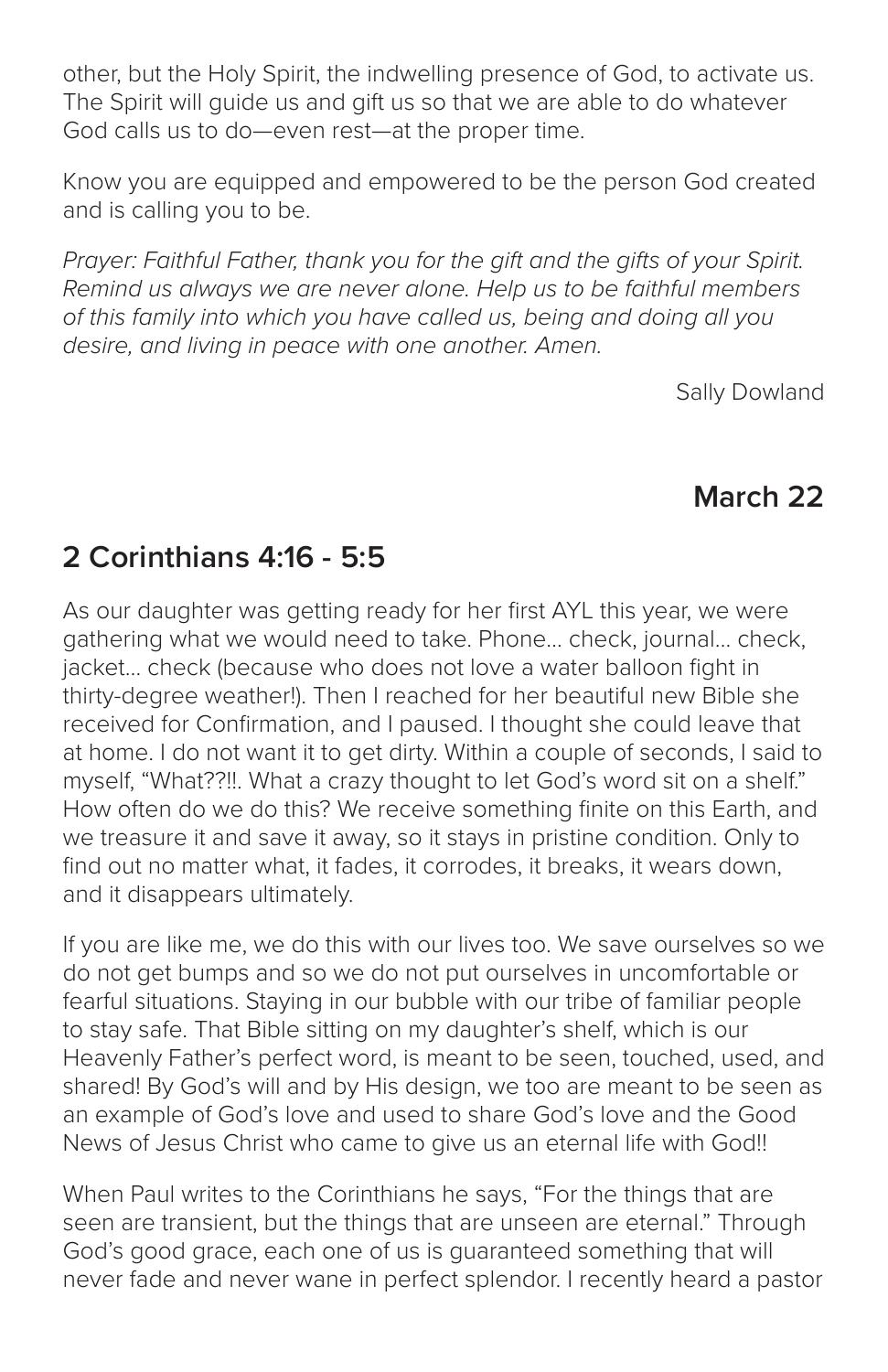say, "Where was the Gospel going when it hit you?" Let the Gospel hit you, let Jesus change your whole self, and then keep it moving! Let us not only see the temporary things or difficulties of today. My prayer is that we can go bravely into the world and share His word, this is our mission so that all may know of an eternal life!

Rachel Litchfield

# **March 23**

#### **Luke 13:18-21**

The mustard seed represents something small and pervasive. Once planted, it takes over and cannot be killed, much like kudzu. Everyone knows that stories of women were not always kind. And the use of ingredients just as yeast to leaven anything suggested an evil presence. So how are these things put together to suggest a kingdom of God?

That is what makes it all wonderful. The kingdom of God will stand in opposition to the strength and dominant nature of the well-known Cedars of Lebanon. The kingdom of God will be created with everyone that is not supposed to be in the lead. And the kingdom of God will use the very things deemed bad.

To top it off, the use of three measures of flour connects us immediately to Sarah's story in Genesis. When God visits the couple, the birth of Isaac is announced while Sarah takes three measures of flour.

So, for our Lenten journey, today we are connected through these words of Luke to the stories of the many whose lives were changed because they let go of control, let go of the boundaries the world created, and let go of the preconceived notion of government and ways of culture, only to accept that God is using everything in front of us to pervade our lives so our faith may run wild.

Maybe today we pinpoint one thing or one person in our lives that we are trying to control, that is unacceptable, that we think is evil or needs to be cut out, and see that person or issues as the baker, the flour, the seed. That way, we allow God's kingdom to work instead.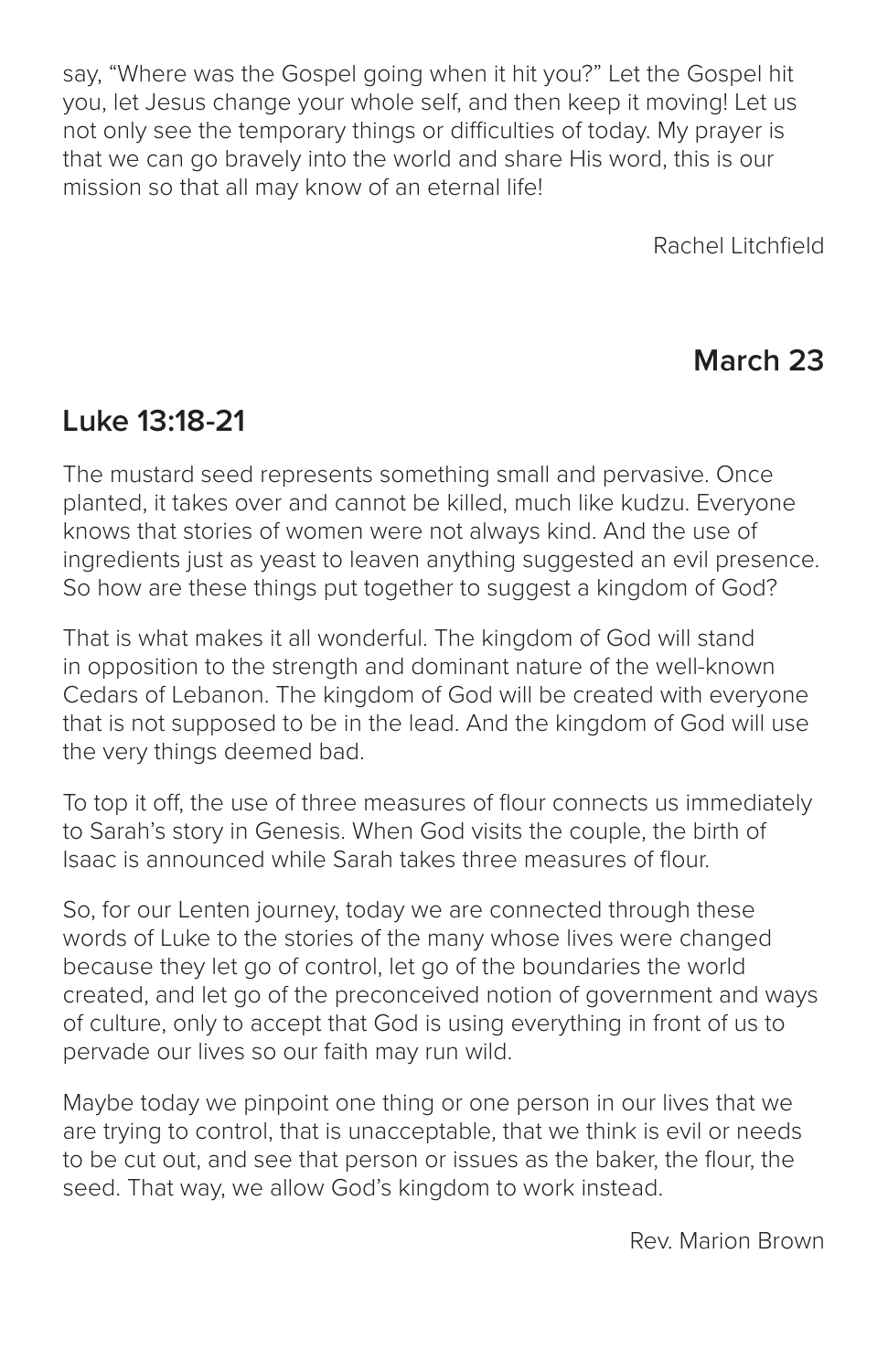# **Joshua 4:1-10**

In the scripture cited above, the stones placed in the Jordan River were to serve as a memorial to the people of Israel forever.

Today, these stones symbolize for us those people, places, and events that have shaped our spiritual lives and have helped us in trying times. I was reminded of this scripture last summer when I visited my North Carolina home church, Oakdale Methodist. Sadly, the church had been sold and was about to become a non-denominational church. This visit was indeed a blessing. I saw people I had not seen in years and thought of all the Sunday School lessons I had been taught, the hymns I had sung, and the sermons I had heard in that beautiful space. I am confident that the impact my home church had on me, and others will remain and that the ministry within those hallowed walls will continue, despite its new name and congregation. In my forty-five plus years at RUMC, I have also encountered wonderful Christian people who have had a profound impact on my life. On a wall in our choir room, there are plaques containing names of choir members who have passed away. I often stop and read the names and think of each person and his or her legacy. These are not just names. Like the stones in the Jordan River, they are symbols of God's love for us, our love and care for others, and the promise of eternal life.

My prayer is that during this Lenten season, we will be comforted by our past "stones" and our current ones and that we will contemplate the "stones" that we will be leaving our family, our friends, and our church.

Mimi Taylor

# **March 25**

#### **Luke 1:26-38**

Luke was a close friend of Paul who referred to him as "the beloved physician" (Colossians 4:14). The reason Luke's gospel gives such a high profile to Jesus' acts of healing may be his interest in medicine. He was a physician and the only Gentile to write any part of the New Testament.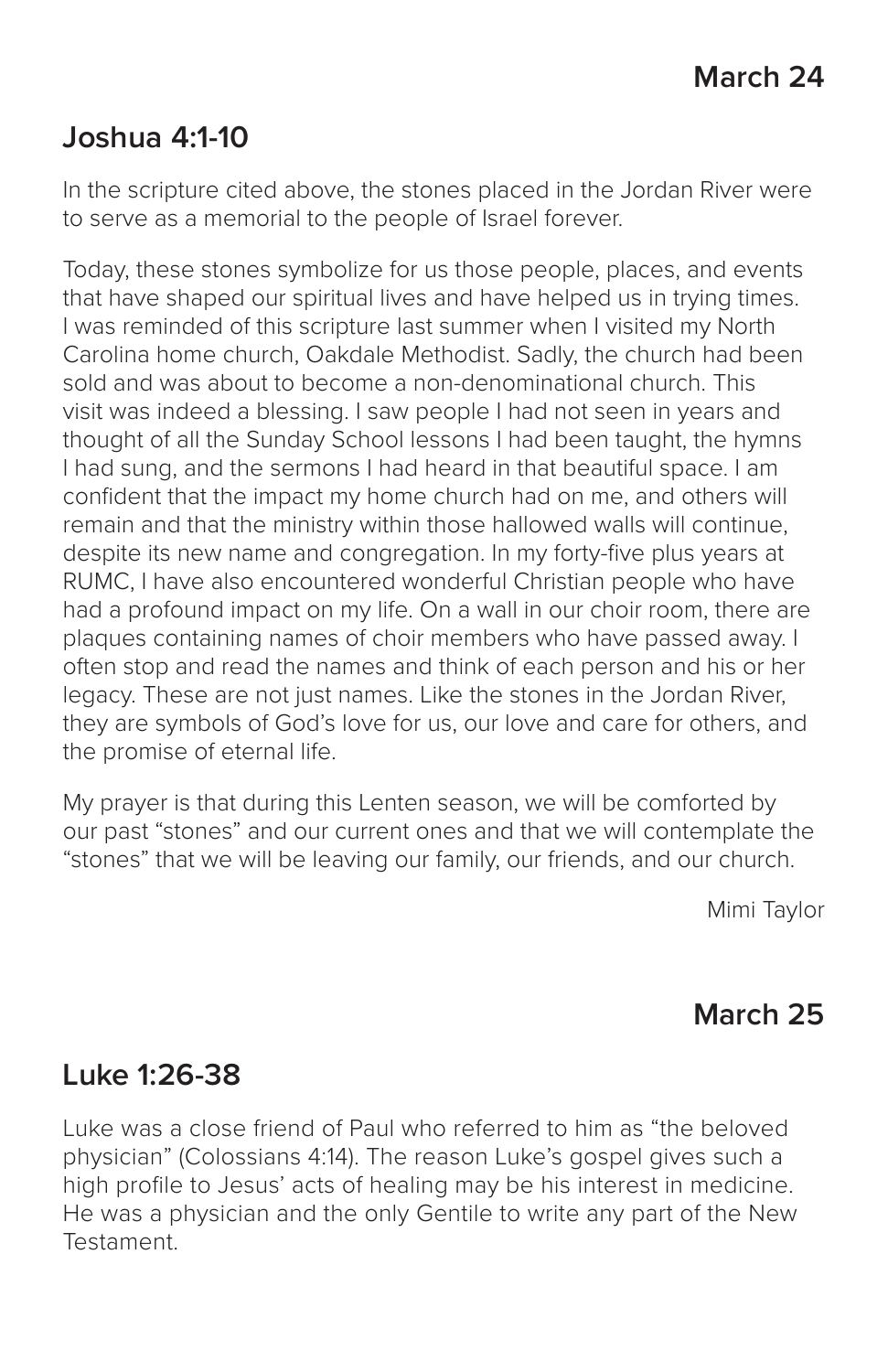Mary proclaimed herself to be the servant of the Lord and with great courage accepted God's will in challenging times. She did this knowing that saying yes to the Lord might mean losing her own life. She showed such a perfect example of faith, love, obedience, and humility. She told God she was His, willing to do whatever He asked.

We all have an invitation to follow Jesus even with all our sins and difficulties. It does not matter what condition we find ourselves in because having Jesus in our lives means we have a steadfast hope. Through our relationship with Jesus, God's immense love will lead us to the road of redemption and salvation. He never leaves our side despite there being many temptations that can cause us to stray.

We are called to follow and trust in God every day, even when we do not know where that will take us. We all face many challenges in our lives—terminal illness, caring for aging parents, children growing up in this day and time, marital issues, etc. We are called to minister to others despite those challenges, meaning we may reach someone facing a similar circumstance and be able to share with them hope through Jesus Christ. Have you helped others in need, putting aside your everyday challenges, heeding God's word?

Give your time, gifts, and talents—it is a blessing to others as well as you!

*Prayer: Thank you, God, for allowing us to live another day. Each day is a new opportunity to grow nearer to you and to fill ourselves with your immense love, your infinite kindness, and your great mercy.* 

Karen Griggs

#### **March 26**

#### **Psalm 32**

Psalms 32 records the experiences that David went through as he faced his sins, confessed them, and received God's forgiveness. Over the centuries, many believers, overcome by an awareness of their own sins, have found a ray of hope in the words of the "confession" psalms.

This scripture tells us that God wants to forgive sinners and that forgiveness has always been a part of his loving nature. These verses convey several aspects of God's forgiveness: He forgives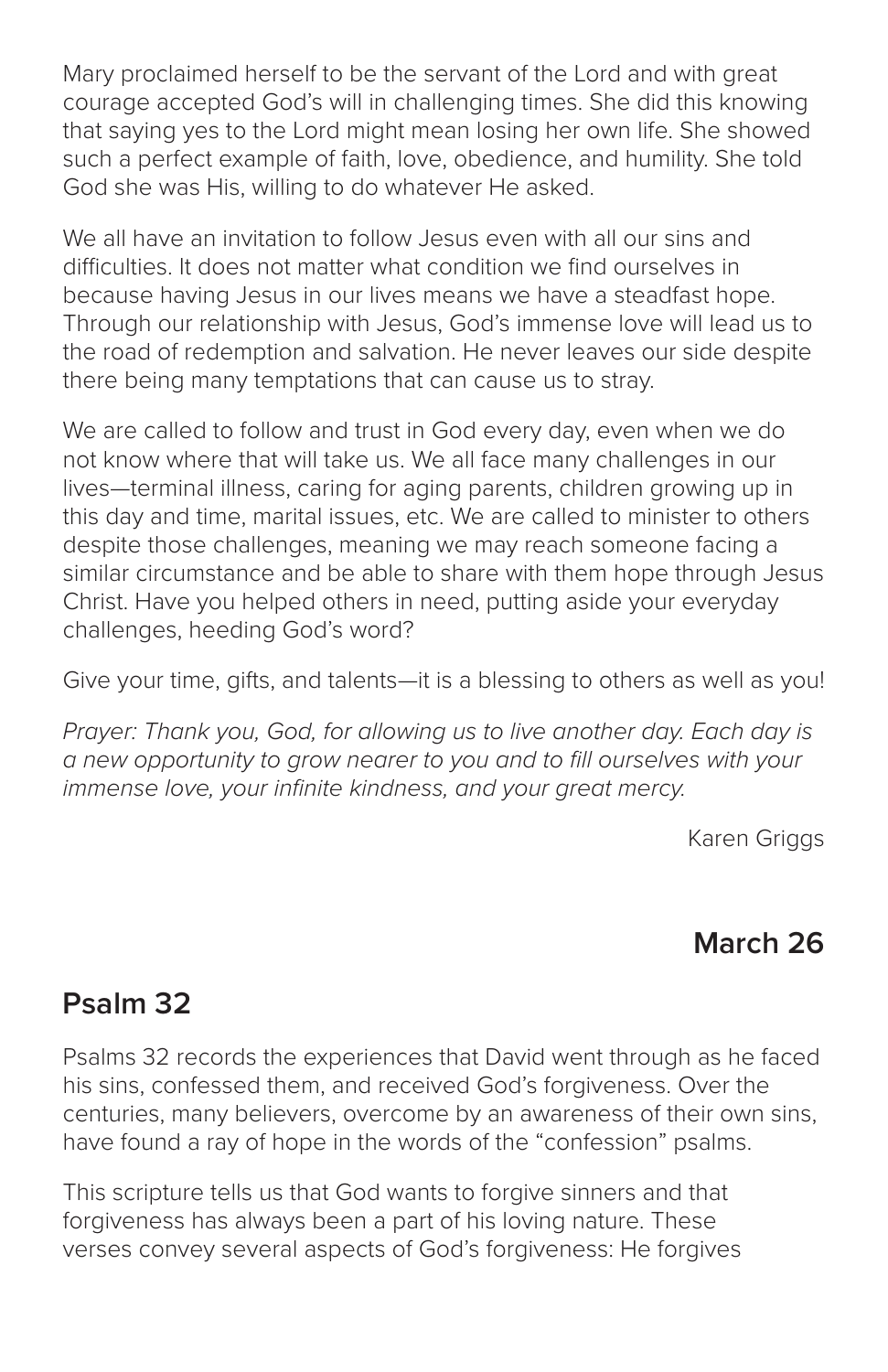transgressions, covers sin, and does not count our sins against us. Paul quoted these verses in Romans 4:7-8 and showed that we can have this joyous experience of forgiveness through faith in Christ.

We might ask what is confession? To confess our sin is to agree with God, acknowledging that He is right to declare what we have done is sinful and that we are wrong to desire to do it. It is to affirm our intention of abandoning that sin to follow Him more faithfully.

In Psalms 8 and 9, God describes some people as being like horses or mules that must be controlled by bits and bridles. Rather than letting God guide them step by step, they stubbornly leave God the only option. But God longs to guide us with love and wisdom rather than punishment. He offers to teach us the best way to go. This scripture challenges all of us to accept the advice written in God's word and not to let our stubbornness keep us from obeying God.

During this Lenten season, we are reminded as we live on the other side of the cross that we can rejoice even more because we understand more. God has shown us that He is willing to forgive because His judgment on sin was satisfied by Christ's death on the cross.

Following Jesus does not mean freedom from pain, danger, or loss. Throughout time, God's people have never been exempt from trouble. By God's grace, however, we will be preserved in it, not overwhelmed by it.

*Prayer: Forgiveness is good Lord, and I thank you for that grace. I join with David in praising you, "Who are good and ready to forgive, and abundant in mercy to all those who call upon your name." Amen.* 

Mary Karras

#### **March 27**

#### **Luke 2:41-52**

In this passage, Jesus is only twelve years old and went to the Festival of Passover with His parents. When the Festival was over, Jesus stayed behind, and everybody went home. After one day of travel, they realized that Jesus was gone. It took a long time to get back, imagine a full day of travel just to go back to your start. They looked for three days and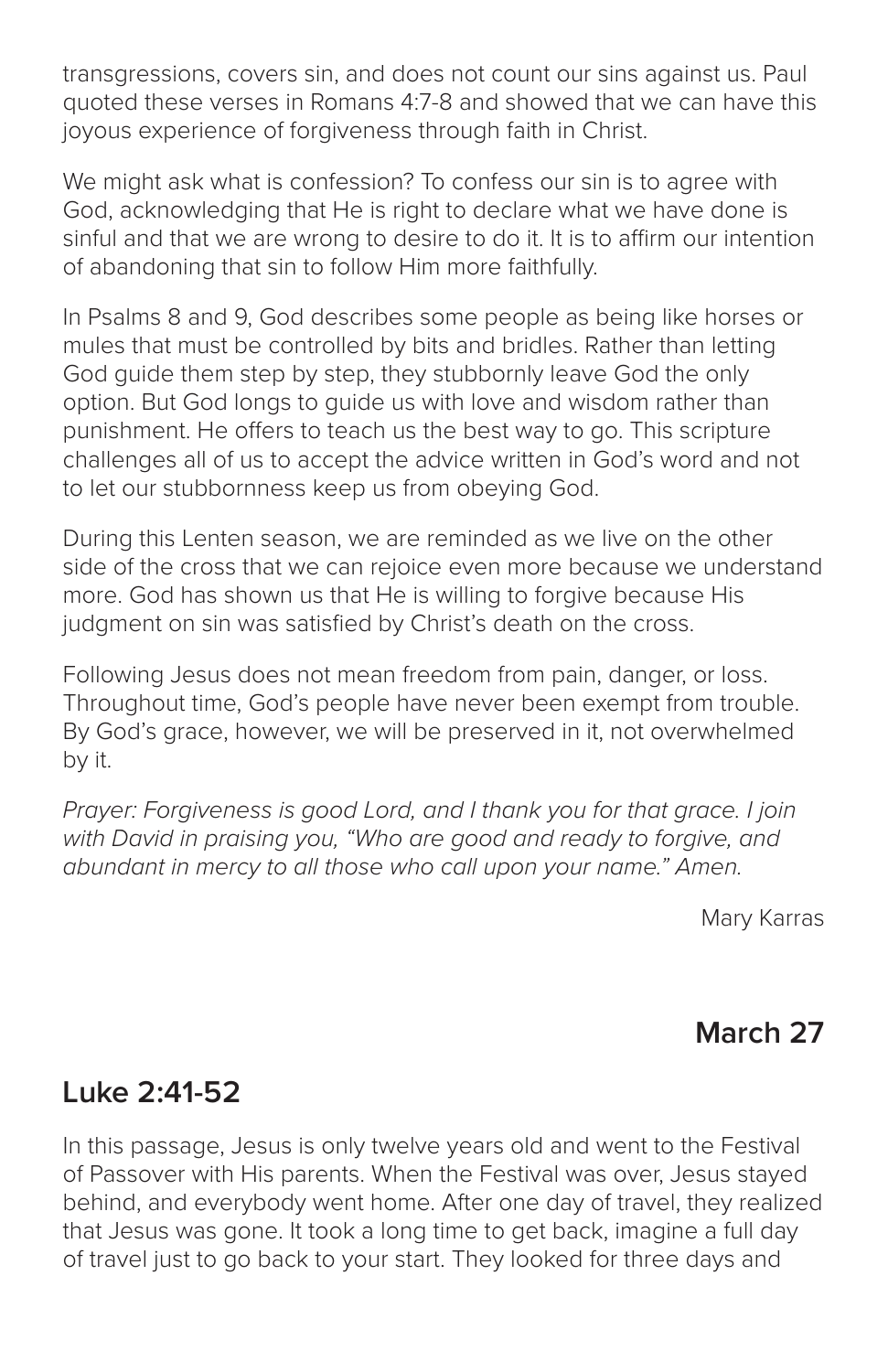then found Him. Normally if you lose something, you find it in an hour or so. Jerusalem is big. It's kinda like hide and seek; Jesus hides, and his parents seek. Except Jesus wasn't hiding from them on purpose, even though His parents looked for three days. When they found Him, they were relieved and angry at the same time. He was their son, so they were happy, and they were mad because He had been gone for a long time. When they found Him, He was talking to teachers, and He said, "Why were you searching for me? Didn't you know I had to be in my Father's house?" But they did not understand what He was saying to them. What Jesus meant is not what we see now. He meant He was in God's house. Not His physical father, His spiritual father. We all have the same spiritual father, God.

Prayer: Dear God, help us to understand what is spiritual, not just what *we see. Thank you for sending Jesus to help us learn how to do that. Amen.*

Daniel Fretwell

## **March 28**

#### **Numbers 6:22-27**

Bible verses do not shy away from providing guidance and perspective during hardships, and when God speaks to Moses in the book of Numbers, it is no different. Thirteen months after being rescued from Egypt, the Israelites find themselves preparing to wander the wilderness, whether they are aware of it or not.

The Lord conveys a blessing that Moses is to ensure he gets passed on to the Israelites. I see this blessing as serving a dual purpose. First, God is reminding the Israelites that they have been set apart as a holy nation in contrast to the rest of the world. Second, this blessing serves as a reminder of God's presence with His people and His desire to provide for them. One key is that every other line begins with "The Lord." Even though the priests are reciting the blessing, the blessing itself comes from God. It is the Lord who blesses, keeps, acts graciously to His people, and gives them peace.

I am sure we can all relate to sometimes forgetting that God is with us during the tough times and that He has not left us. It is extremely easy when times are difficult to ask God why instead of trusting that He is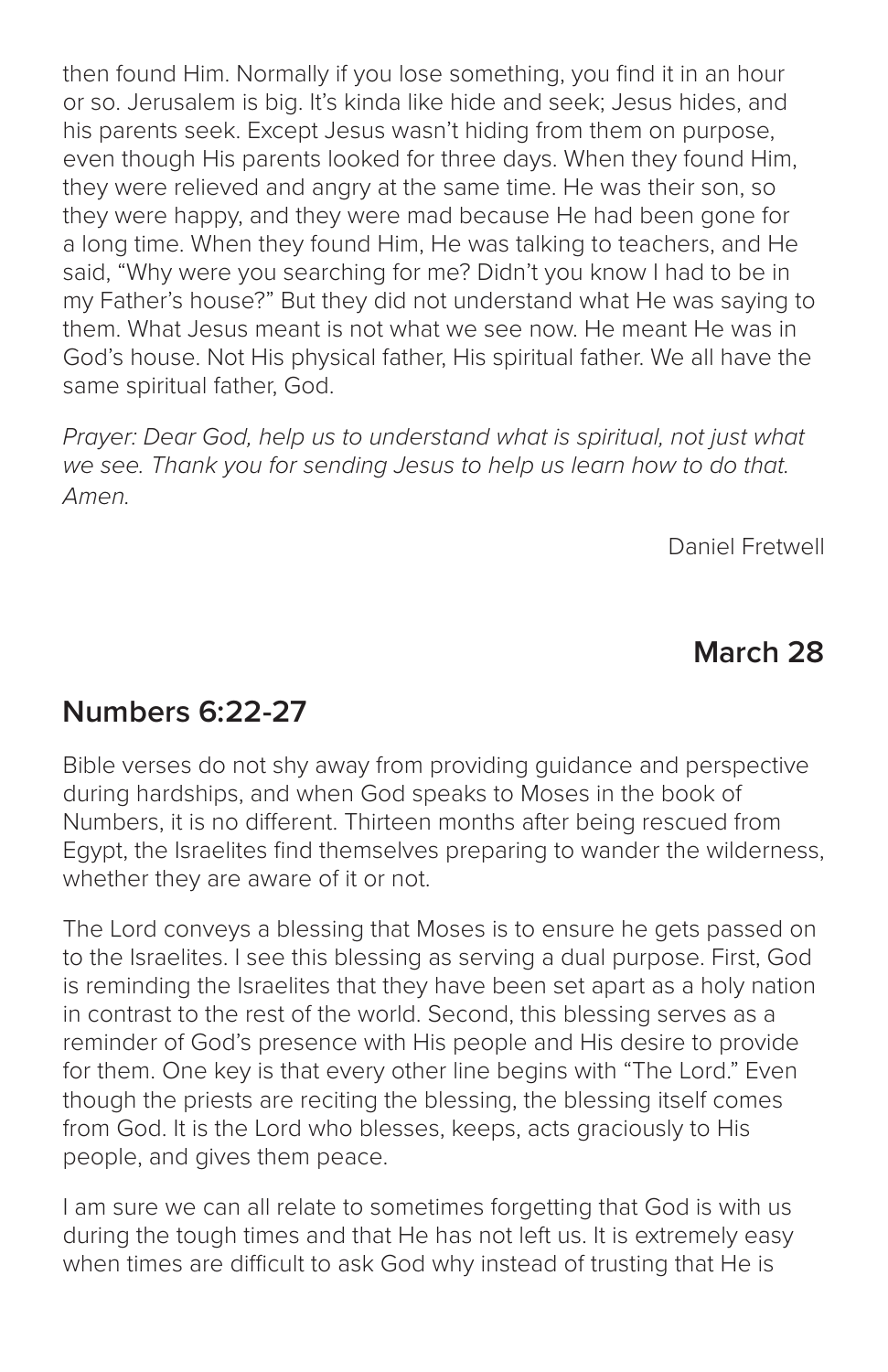shining His love upon us in a way that He knows is best. I hope that by remembering this blessing passed down by God through Moses, we will be given deep, abiding, fear-dispelling, chaos-calming, circumstancedefying joy. Because He is where the joy is!

Stephen Cosgrove

## **March 29**

#### **Hebrews 12:1-12**

In commentaries on Hebrews 12, I found references to endurance in tough and discouraging times, an exhortation to be constant and persevere, the spiritual training and discipline that God provides to strengthen us to "keep (our) eyes on Jesus, who both began and finished this race we're in."

Queue the opening scene of the movie "Chariots of Fire." The athletes running together through the surf, splashed with spray and sand and mud. The iconic music in the background as they push forward. And their look of focus and sense of purpose, and even joy.

Personally, as I have tried to understand and follow God's will, to persevere through difficulties, I have wished that I felt that way. It has seemed to be more stumbles than strides forward, slips and slides and more than a few detours. Reflecting on this passage, I see these hurdles are part of God's "strength building." And just like staying active physically for body health, there's always spiritual work(outs) to do!

In the past, Lent has been my time for a small spiritual "exercise" or two for a six-week span. Giving up some indulgence—desserts or such. Adding a devotional reading. Little lasting effect. But this year, I want to make more of it.

In a recent devotional was a quote from Goethe: "Things which matter most must never be at the mercy of things which matter least." So, during this Lenten season of self-reflection, I will be looking at what needs to be stripped from my life— "throwing off everything that hinders"—and what needs to be added in place of it.

My prayers for you during this period as well, that we find that strength and joy in what matters most.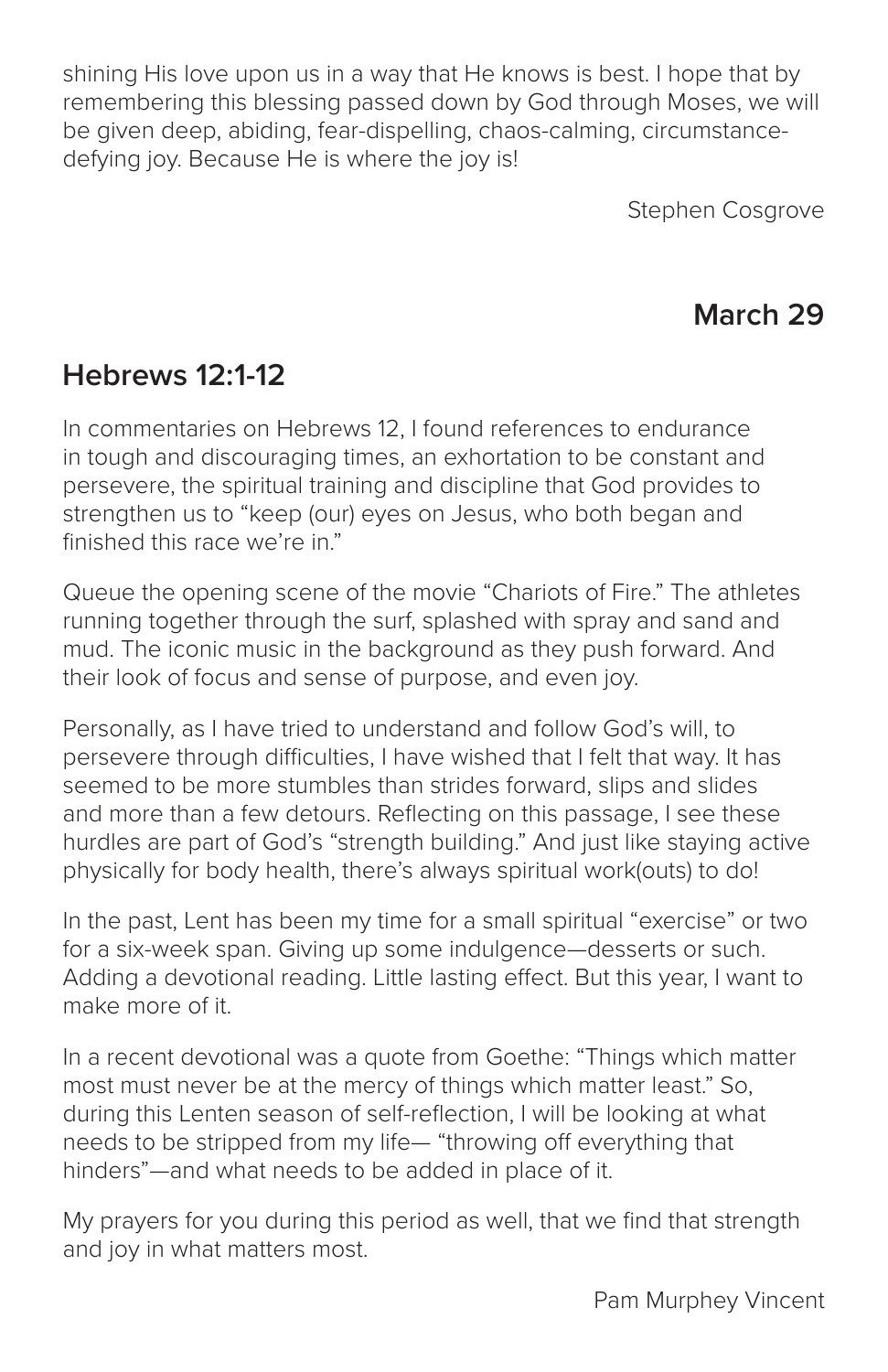#### **Luke 9:10-17**

Feeding the 5,000. It is possibly the most recognized miracle of Jesus. It is the only miracle recorded in all four Gospels. So many times, I have gotten into debates with people about the actual number and the logistical improbability of it. "There's no way." "If you add the women and children…"

By focusing on those details, I think we miss a couple of key points to this story.

- The Gospel of John records the same account with a young boy giving what he had to supply the needs of many. It was not enough to feed everyone, but he did not care. He gave what he had and trusted God for the rest.
- "When the disciples returned…" We glance over these words. The disciples had just returned from a mission, obviously exhausted. But when all these people showed up, there was more work to be done. Our current culture says, "Well, my time is up." "I'm off duty now." "That's not my job." Jesus says, "There is a need." "We must respond." "Regardless."
- You do it! Reread Luke 9:12. I bet Jesus' response shocked the disciples. "You give them something to eat." Was the unplanned dinner a test? For who? The people? No. The disciples? I think so. Did Jesus know the crowds would come? Sure. John 6:6 said He was testing Phillip. Jesus already knew the plan.

Whether you believe there were 5,000 people or there were 5,000 men (then add the women and children) or that it is all allegorical and there was just a really big crowd, it really does not matter. Either way, the Gospel writers were so compelled by this story (and I believe so led by the Holy Spirit) that they HAD to include it in their writings because it teaches us so much about faith, work ethic, commitment, following Jesus and the cost of discipleship. And that is ultimately the main point.

*Prayer: Heavenly Father, during this Lenten season, may we have the opportunity to give what we have for the cause of Christ. May we have the opportunity to serve when we are tired and feel like we cannot. And may we have the opportunity to be shocked by Jesus in His response to our requests. Amen.*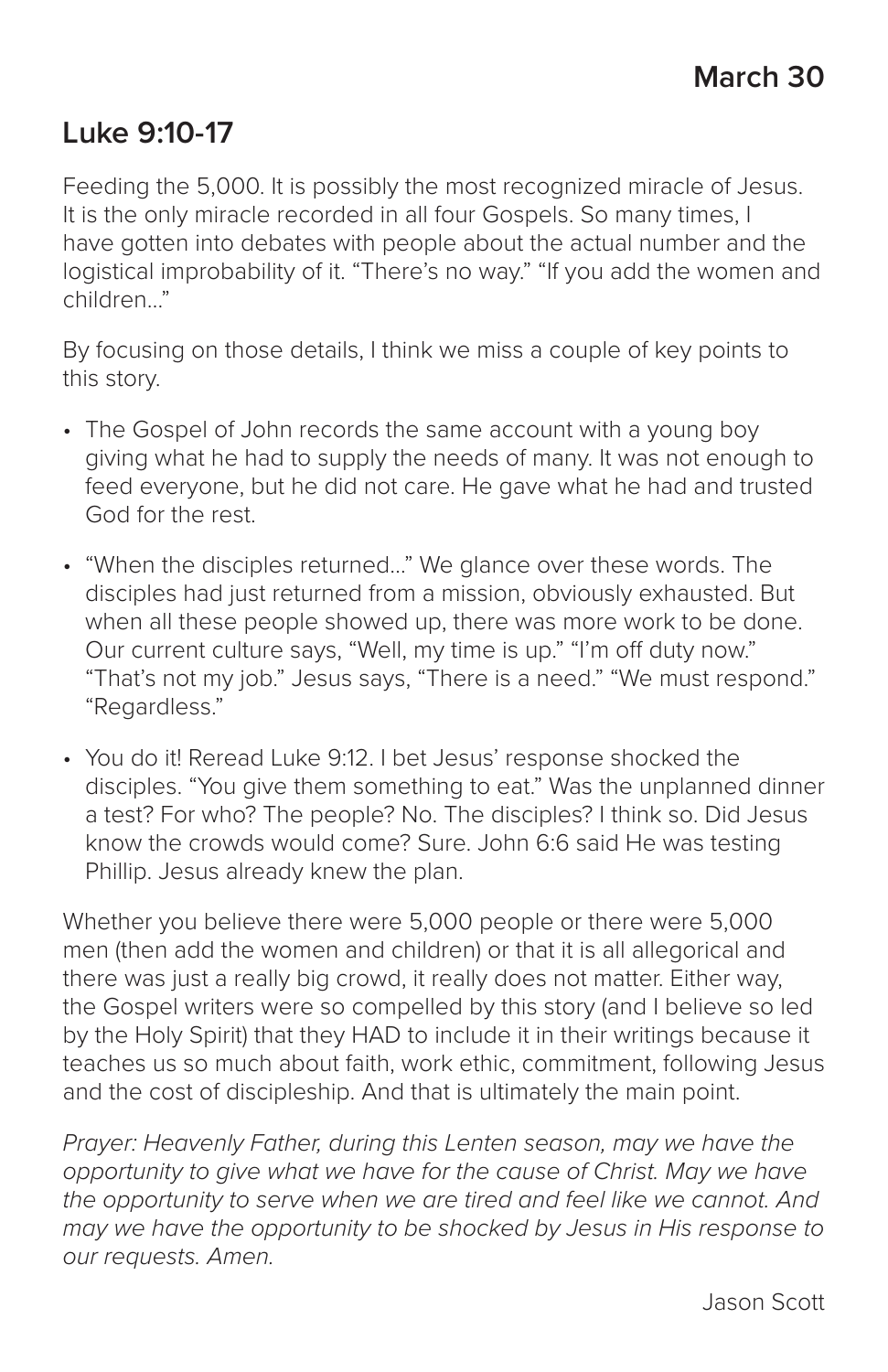# **Psalm 126**

Psalm 126 tells the story of the Jewish peoples' relationship with God: their release from exile; the immense joy of freedom; living in the experiential mountains and valleys of their daily lives; and the expectation and belief that through relationship, God would turn tears into laughter and joy into sorrow. The memory of rejoicing when released from captivity is the foundation of a strong hope for even greater joy with God.

This is our story, too. So many things can hold us captive, especially in the last two years of pandemic: uncertainty, anxiety, loneliness, death of a loved one, loss of a job, fear…

The psalmist tells us that in the arid, hopeless time of captivity and distance from God, God will send living water to set us free—just as He sent abundant streams of water in the Negeb desert.

God walks with us through adversity to bring us to joy once again.

God does restore us. This is the promise of his abundant love in the past, the present and the future. We need to look expectantly to God's restoration for us. Excerpts from a prayer by Ted Loder help define our response to this restoring love:

> "Lord of laughter, as of tears, shake me awake…. To the love in me unused, To the strength unspent, To the courage untapped, To the dream unrisked, To the beauty unexpressed, To the awareness that I must get on with being who I am as fully as I can... As gracefully, as powerfully, as faithfully as you created me to be."

This is restoration. This is an immense joy. This is EASTER! Allelujah!

Kathy Newman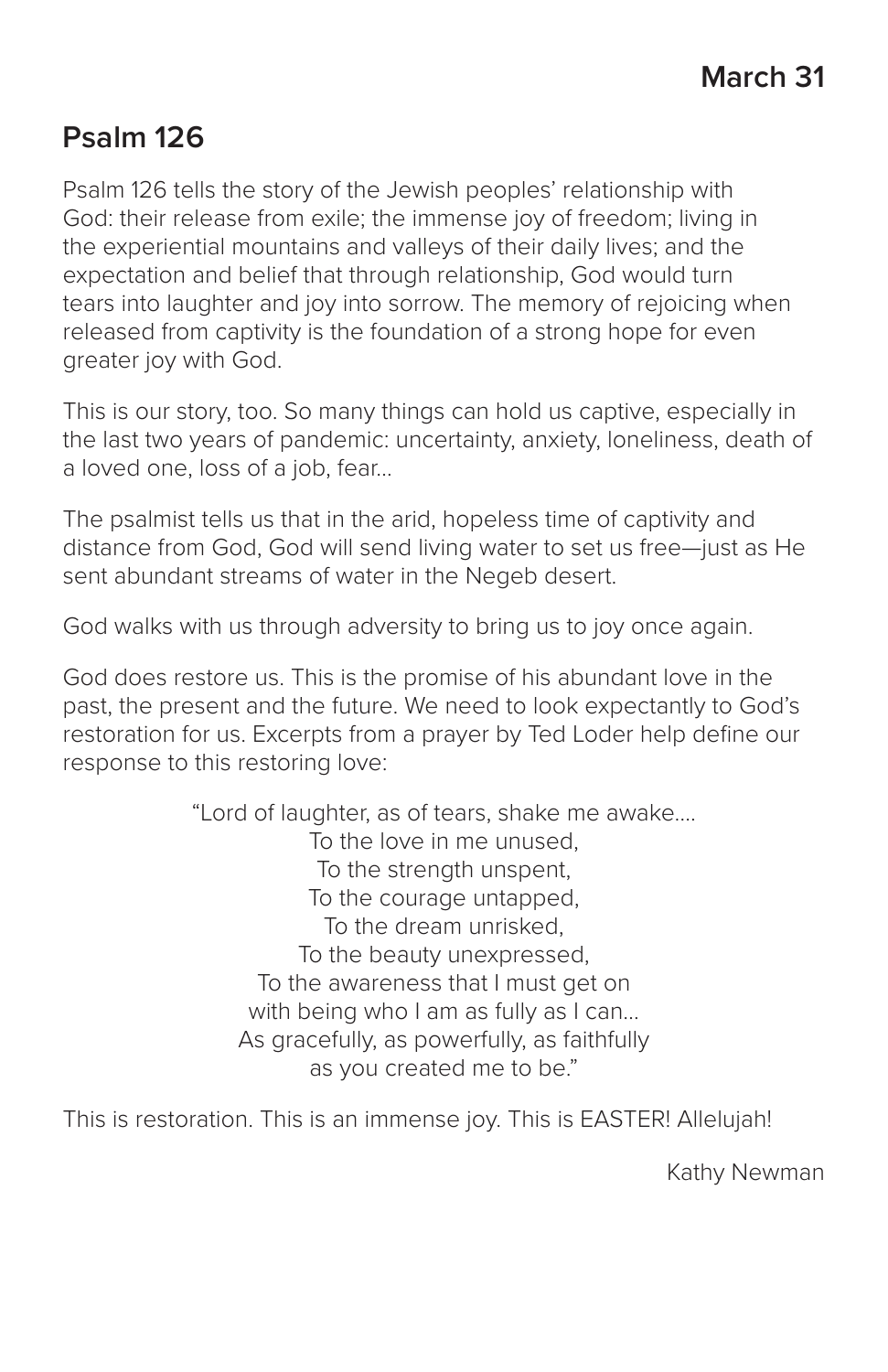#### **Exodus 32:7-14**

#### Be at Peace

In the morning darkness when sleep eludes, thoughts are heavy and focused on the past tumultuous year. It was a seemingly never-ending pandemic; discord amongst families, country, and world was ever present; and a new awareness was created through a focused study of history—that our church, our country, and we ourselves have acted in ways that are thoughtless, hurtful, and hateful to people different from us. We might ask why this is happening to us.

Should we be surprised by these realizations and that we are experiencing tough times?

We recognize that God has provided, through Jesus, the way to redemption. God could choose not to forgive us, His sinful people, but rather provide everlasting punishment. Our focus on the wrong things and our inability to recognize our part in the angst we feel means that perhaps our awareness is best developed when we deal with tough times.

Scripture shows that God can change His mind and has not given up on us. He recognizes that we can change, redeem ourselves, and be part of the promise of faith and hope that Jesus provides through His death and resurrection.

God has shown His compassion, love, faithfulness, and forgiveness when speaking to Moses and most importantly through His Son.

Why now must we endure difficulties, other than to be shown that we are imperfect? Through repentance we will experience the higher level that God plans for us. So, we will be prepared for the next situation where we will have to be more patient, more loving, and kinder. Who knows what He intends to make of us? Certainly, something better than we are today.

As the sun breaks through the darkness and morning clouds, we acknowledge the promise of a new day. We visualize a new and higher, braver way of being. We experience joy as we become a better example of the compassionate servant who is at peace with self and others.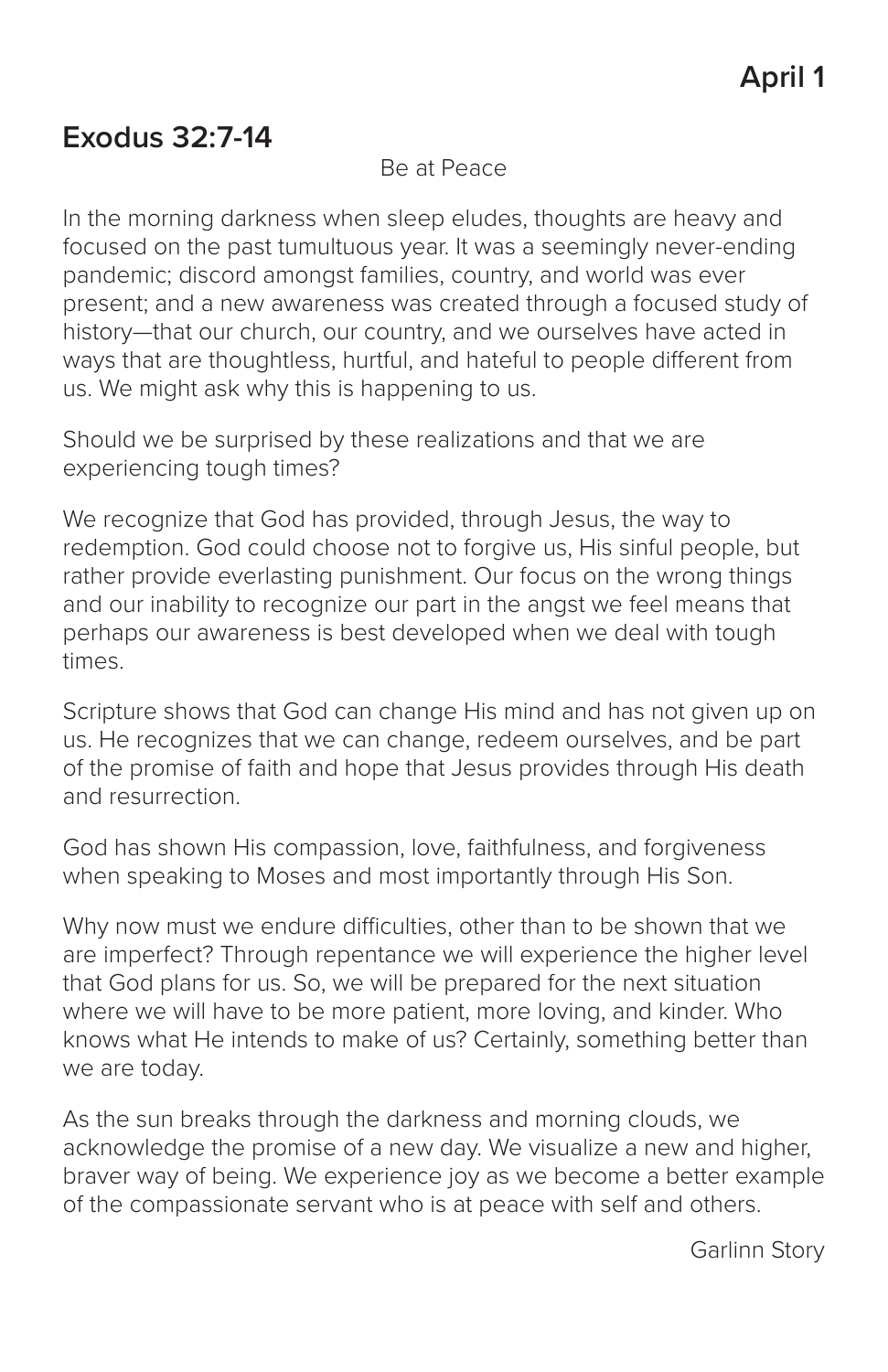# **John 11:45-57**

This passage follows the story of Jesus raising Lazarus from the grave after four days. That left no question that Lazarus was dead. Because Lazarus and his two sisters were friends of Jesus, many wondered why Jesus had not come to heal him. The question was so big that by the time Jesus did arrive, there were a lot of people gathered around to observe Him… Everyone wanted to know why? It would have been so easy for Him. When Jesus had them roll back the stone, much to everyone's dismay, they were even more stunned to see Lazarus walk out of the grave.

Some in the crowd ran off to share with those in power of the Sanhedrin what they had witnessed. They told them, "Here is this man performing many signs. If we let him go on like this, everyone will believe in him."

Even His enemies believed! They believed in the miracle but rejected the Lord.

John's words in 51-53 are profound. Caiaphas spoke. "Now this he did not say on his own initiative; but being high priest that year, he prophesied that Jesus was going to die for the nation, and not for the nation only, but that He might also gather together into one the children of God who are scattered abroad." Caiaphas, set out to kill Jesus for fear of losing his own fragile control with no understanding of God's plan to save us all.

When it was time for the Passover, the people were looking for Jesus, wondering when He would come.

It is this longing, this looking, that I understand. It is also the knowing, that yes, Jesus comes. He came for us. He comes for you and for me. The reassurance is in the many signs, like this one, that Jesus is who He says He is. He is the risen from death Christ, the Son of God who came to give us life.

*Prayer: Father, we praise you for the amazing gift of your Son. Help us to follow in your truth and light.* 

Judy Mardis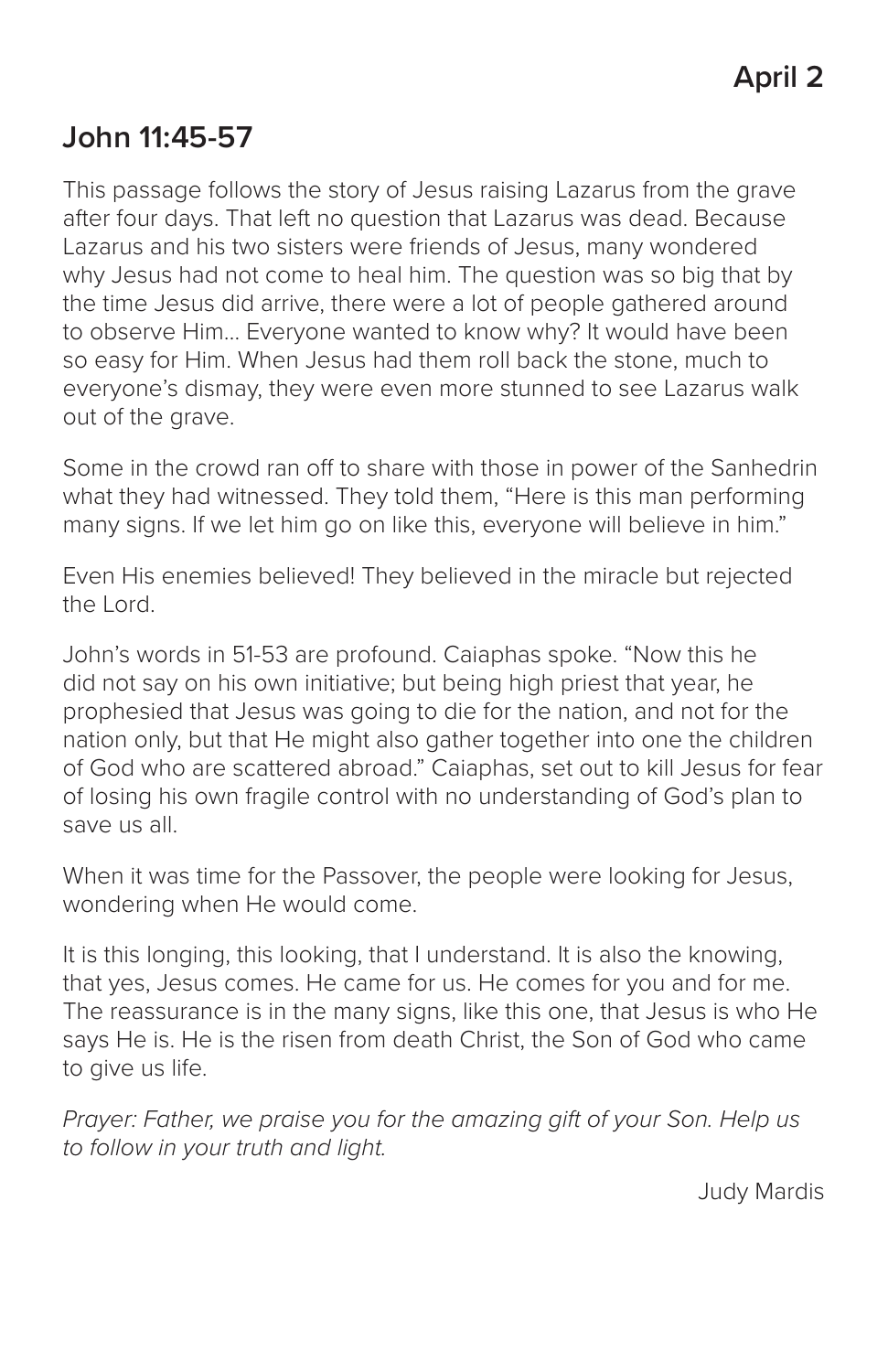#### **John 12:1-8**

#### The Voice of Love

Today's devotion focuses upon the beautiful story of Mary worshiping Jesus in an extravagant way that poured her heart out to Him as she sat at His feet and anointed Him with perfume from the essence of nard, further wiping His feet with her hair. An act of worship that can come into our mind's eye and give us a sense of peace and worship ourselves but then, we have Judas Iscariot who sounds off about her act as being a waste. In fact, his words were, "That perfume was worth a year's wages. It should have been sold and the money given to the poor," (verse 5). Red flag here—Judas Iscariot was a thief, and it is assumed that he would have stolen some of the money for himself had he been given the chance. But enough about him. What I want us to consider today is what happened next. Jesus stood up for Mary in responding to Judas' outburst by saying three little, yet profound words: "Leave her alone," (verse 7). I think these words were not only significant to Mary in that moment, but they are also significant to us today; especially as we consider our Lenten Theme, "Voices of RUMC: Many Stories, One Body."

In today's story, we have several voices: Mary's unspoken voice through her acts of worship; Judas' outspoken voice of untruth; and Jesus' voice of protection, shield, and love. And what love! What love He had for Mary—and what love He has for us today. Yet, our world is full of so many voices that consume us and get us headed in the wrong direction—the Evil One takes every chance possible to be a persuading voice that interrupts our walk with Christ. But God, in His love for us, gave us Jesus. It is His voice that we must read and learn and meditate upon so that when another voice gets louder and louder and louder, we can remember the voice of our Savior who knows His sheep and calls us all by name. Let us rest in His voice today and let His love that comes to us through the cross of Calvary speak into us and through us this Lenten Season.

Susan Gunter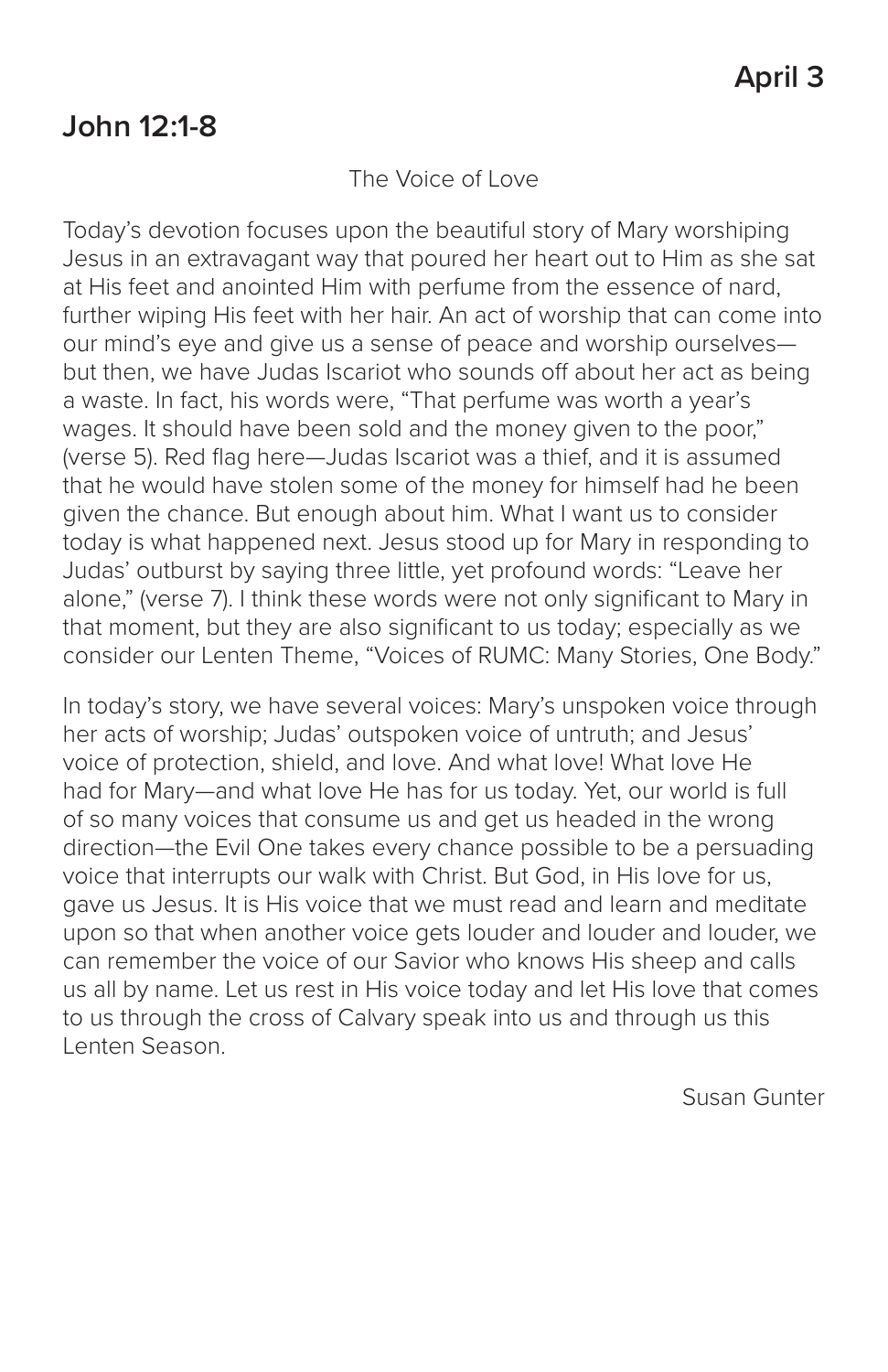# **Isaiah 43:1-8**

In the previous chapter of Isaiah, the Lord addresses Israel and tells them that the punishment they endured was justified by their own sin and disobedience. Yet here we see the Lord redeeming them. Not rebuking them. Not abandoning them. But calling them precious and honored. But they just made all these mistakes! And God is still here naming them, claiming them, and calling them to His purpose. The Lord is here making promises to His people. He is showing up. Are we?

The first 39 chapters of Isaiah contain the injustices and ways that these people have turned their backs on the Lord. Yet, what we read is vastly different. We must read about the depths of their disobedience to understand the fullness of Lord's faithfulness and the beauty of His mercy that is revealed to us in this passage. What a great reminder that no matter how far we run or how badly we think of ourselves, we are never separated from the love of God. He is there waiting and ready to redeem us, His grace covering all our failures and shame.

Do you feel like the waters are overwhelming you today? Do the flames feel like they are about to burn you? The Lord is protecting you. He loves you. He knows you. He has called you by name and created you for His glory. He is never going to leave you. I pray that during this Lenten season you will lean into and rest in His promises.

Elena Mitchell

# **April 5**

# **1 John 4:7-21**

"Dear friends, let us love one another, for love comes from one another, for love comes from God...We love because He first loved us...Whoever loves God must also love his brother" (1 John 4:7, 19, 21).

Love . . . love . . . love. I think that is what Lent is all about. God loved us so much that He could not let us just go and do what we thought was right. He gave us the perfect example in His Son, Jesus Christ, to show us what was right. Jesus walked this earth and lived the perfect life. He fed the hungry. He clothed the naked. He healed the sick, the lame. He didn't care whether the people He fed, clothed, and healed were good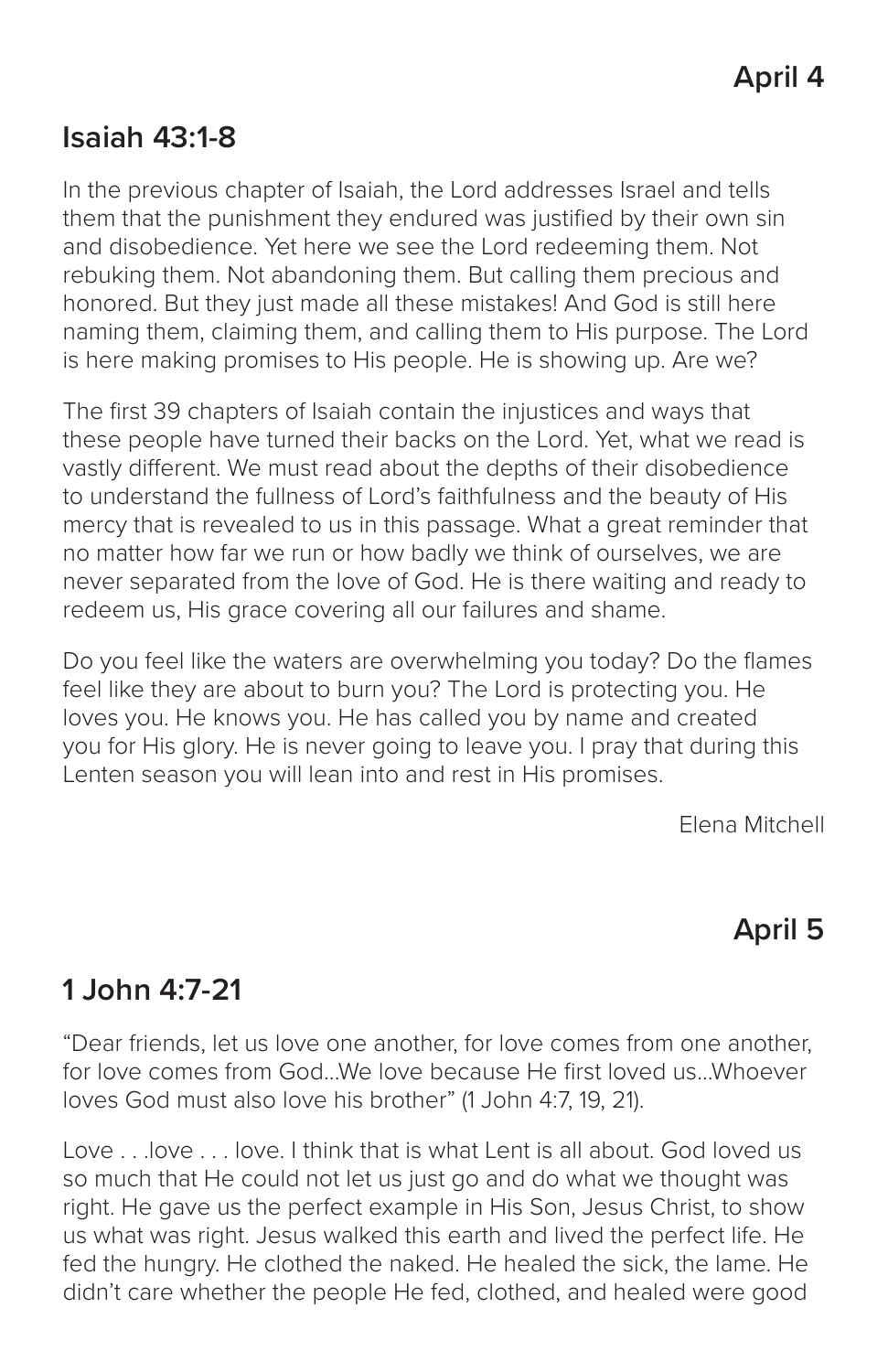people. Each person was a child of God. Each person was beloved by Jesus because God put them on this earth. They did not have to do anything extraordinary or say the right words. Some of them hardly even thanked Jesus. I think they were stunned that He not only paid attention to them, but He healed them—completely! And maybe that's what we need to do for Lent. Most of us are not going to be able to physically heal anybody, but we can notice that they are hurting. We can pay attention to the homeless, the hungry, the sick, the poorly clothed. Each person in need is a child of God just the same as each of us. That makes us all brothers and sisters. Let us show our neighbors that we see them as our brothers and sisters in Christ. Let us act just a little like Jesus would and show that His sacrifice on the cross was not in vain...that we are paying attention.

*Prayer: God, thank you for giving us another chance to be more like Jesus.* 

Pam Page

# **April 6**

# **Mark 1:15**

In Mark 1:15, Jesus is announcing that the time has come for Him to begin His earthly ministry. "Repent and believe the Good News!" This proclamation from Jesus is often the phrase spoken when the officiant at the Ash Wednesday service makes the sign on the cross on your forehead in ashes.

The word that Jesus uses here, "repent," actually means to turn. Not just a little turn or veer in one direction or another; it means to turn completely around and go the opposite way. I like that. One of my favorite images of Jesus is from this verse. I imagine Jesus looking out at a large group of people who are walking away from Him. Because of His great love for them, Jesus is sad, since He knows they are going in the wrong direction. They are following the wrong voices, the wrong information, the wrong leaders. The hope, joy, and gladness they are looking for will not be found in that direction. So, Jesus calls out, "Repent!" Jesus is not scolding the crowd, but He is simply trying to help them see that if they continue on the path they are on, they will remain lost.

Jesus' "repent" is an offer of love and grace. "Repent," He says, "come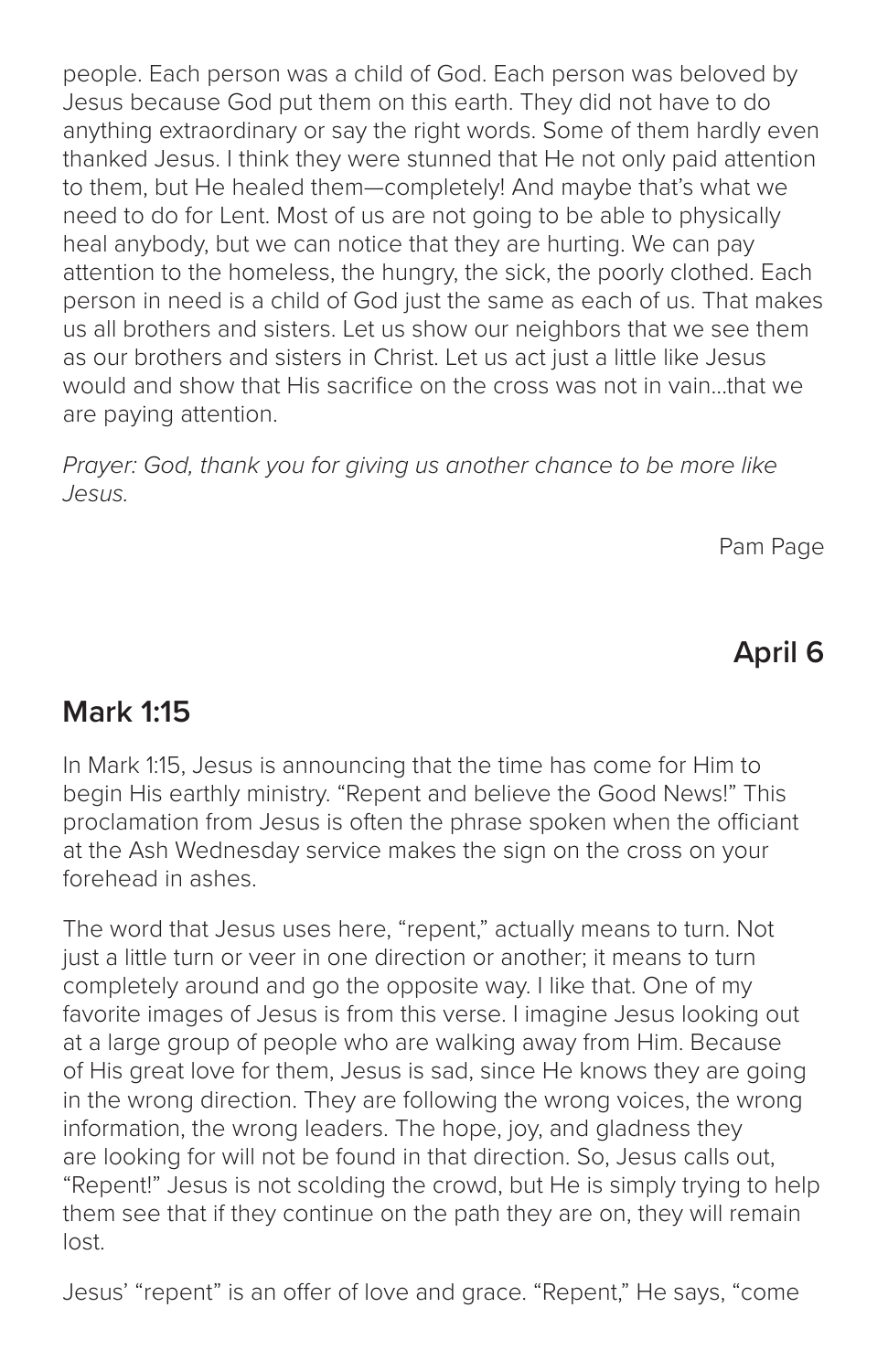and follow me. Don't go that way, turn and come this way. I can lead you! You can trust me!"

Lent for me, is a time to take stock of the voices I am listening to, a time to pay better attention to the path I am on and see if I am following God or if I am trying to get God to bless the path that I have stubbornly chosen for myself.

Dr. Jeff Ross

# **April 7**

# **Ephesians 4:25-5:2**

Unlike some of the other biblical letters attributed to Paul, the letter to the Ephesians does not appear to address any specific issues in a specific church but is regarded to be a "circular" letter originally sent to be shared with multiple churches in and around Ephesus. It contains general instruction from Paul on how the new Christian communities should behave and treat fellow Christians, and ultimately everyone they met. This specific set of verses addresses how we should conduct ourselves in order to build up and encourage the body of believers. It talks about striving for truthfulness, generosity, controlling one's temper, encouragement, compassion, forgiveness, and love. It urges us to reject anger, bitterness, rage, slander, fighting, and every form of malice. It sounds like being exactly like Jesus to me. It sounds like a recipe for bringing the Kingdom of God to the here and now. It sounds eternal.

During this season of Lent, while we ponder and anticipate the impending death and resurrection of our savior Jesus, let us spend some time envisioning a world where we all embrace these virtues. Let us dream about how we can build each other up, not for our own sake, but to be faithful witnesses of Jesus for all to see. Let us all pray for compassion, sharing with those in need, welcoming those who are hurting, and those who feel left out or marginalized. Let us focus on how we can be a blessing rather than a stumbling block. Let us take a prayerful moment to envision what the Kingdom of God might look like in the here and now and commit to help making that happen by being "Jesus-like" to someone every day.

As Paul wrote, "Be kind and compassionate to one another, forgiving each other, just as in Christ God forgave you. Be imitators of God,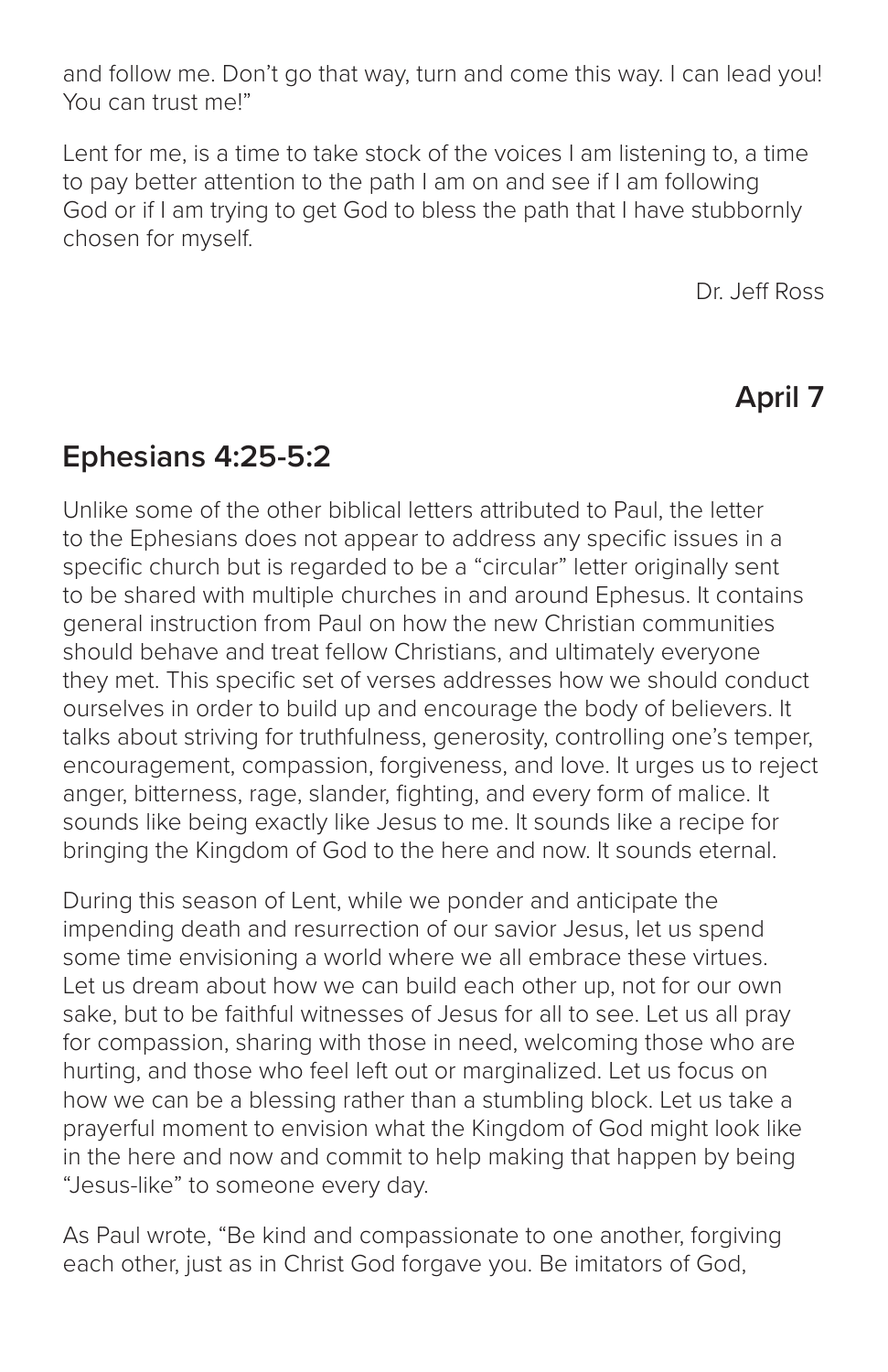therefore, as dearly loved children and walk in the way of love, just as Christ loved us and gave himself up for us as a fragrant offering and sacrifice to God" (Ephesians 4:32 -5:2).

Chris Leiner

# **April 8**

## **Luke 14:1-13**

In Luke 4:1-13 Jesus was led by the Holy Spirit into the wilderness where, for 40 days, He was tempted by the Devil. Jesus left the Jordan river behind and found Himself hungry and alone. Life got hard, and He was tempted.

First, Jesus is tempted to trust in His own power to satisfy his needs, rather than trusting in God's provision. Second, He is tempted to switch His allegiance to someone (Satan) who flatters him with shortcuts to power and glory. Third, He is tempted to question whether God really is with Him, and therefore to try forcing God's hand in desperation.

In today's vernacular, The Tempter offered three things—you'll get your material needs met, you'll have power over others, and you'll be assured of your personal security. To live in this world means that you will encounter temptation.

You never know what trials and temptations you will face today. When you do face them, will you know what God's Word says about the trial you are facing? Do you know Scripture well enough to make it your protection and guide through the pitfalls you will face?

Jesus resists these temptations by relying on God's word. Jesus didn't fight the temptations, He didn't even fight with the Tempter, He met each temptation with faith. He stayed true to His center. He wasn't looking for an easy way out. He didn't seek to dominate others. He didn't seek personal glory. His trust in God was His pillars of fire and cloud.

In this holy season of Lent, may we examine our temptations, hold fast to the Word of God as Jesus did and face our responsibilities with courage, faith, and perseverance.

Lori Walsh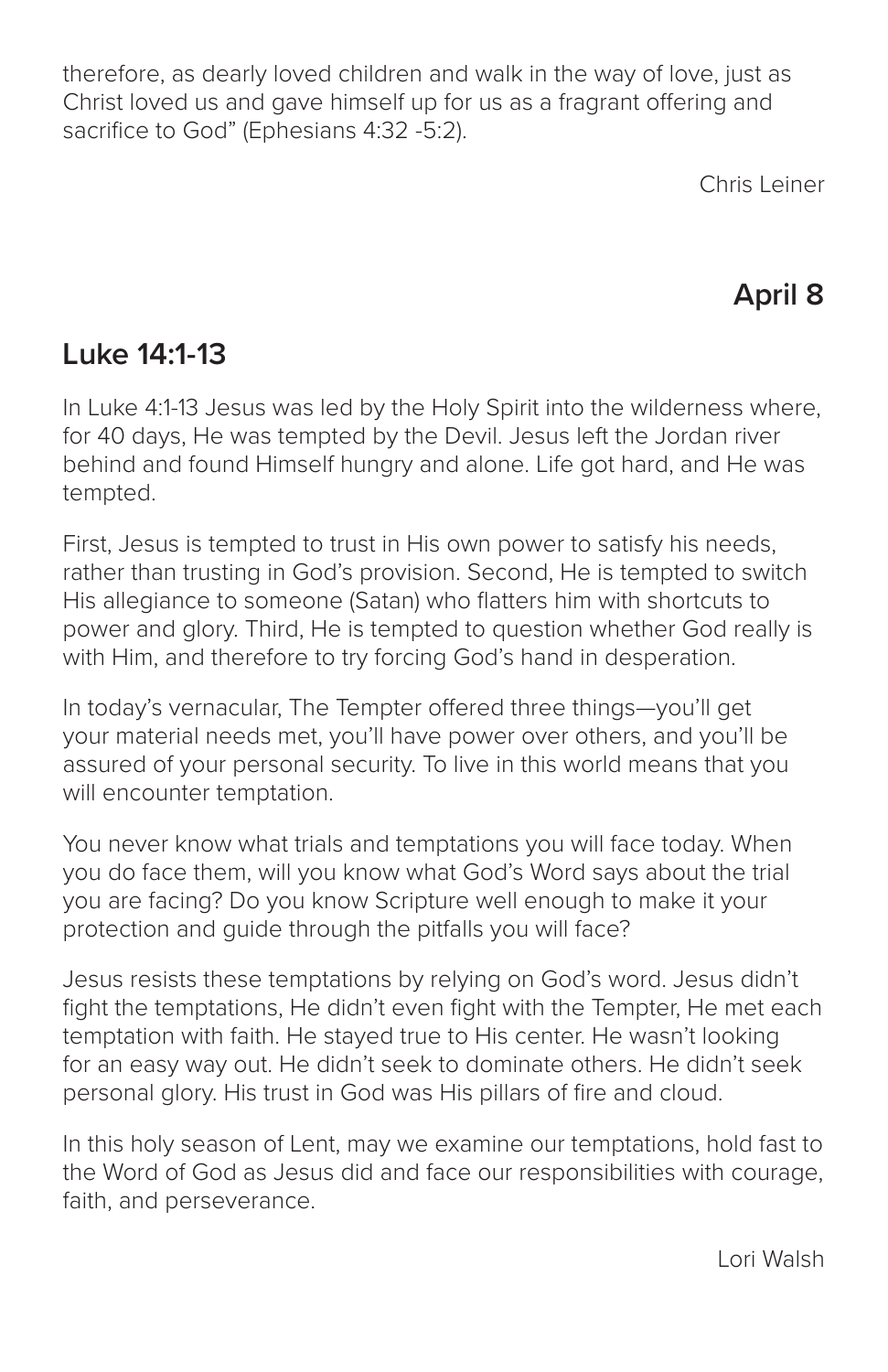# **Zechariah 9:9-13**

The word Zechariah means "God remembers." This short book (it is only 14 pages in my Bible) was written as an encouragement to the people of Israel in 520 B.C. God, indeed, remembers His people, as these verses of prophecy and encouragement explain.

Let's break it down:

Zechariah 9:9 – "Rejoice greatly, O daughter of Zion! Shout in triumph, O daughter of Jerusalem! Behold, your king is coming to you. He is just and endowed with salvation, humble, and mounted on a donkey, even on a colt, the foal of a donkey."

Just imagine, 550 years before Palm Sunday, Zechariah prophesied that King Jesus would arrive on a donkey!

Zechariah 9:10b – "His dominion will be from sea to sea, and from the Euphrates River to the ends of the earth."

This verse is still future as evidenced by current events of warring nations, nations that have yet to hear the name of Jesus, and those who have heard the good news of salvation yet deny its truth. We can be encouraged—just as the prophecy of Jesus coming on a donkey proved to be true—one day, Jesus' dominion will be from sea to sea!

Zechariah 9:11-12 brings more encouragement as we see that, because of Jesus' death, the prisoners are set free, have hope, and are restored.

What a joy it is to read the Bible and know that it is true, even though we might not understand it at the time. Zechariah's words to the Israelites as he told them of their King arriving on a donkey were surely difficult to understand. In fact, John 12:16 tells us that even the disciples did not understand that Jesus was fulfilling prophecy as He rode the donkey.

*Prayer: Lord, please help us to believe and trust in your word, even when we do not understand it. Amen!* 

Nancy Erwin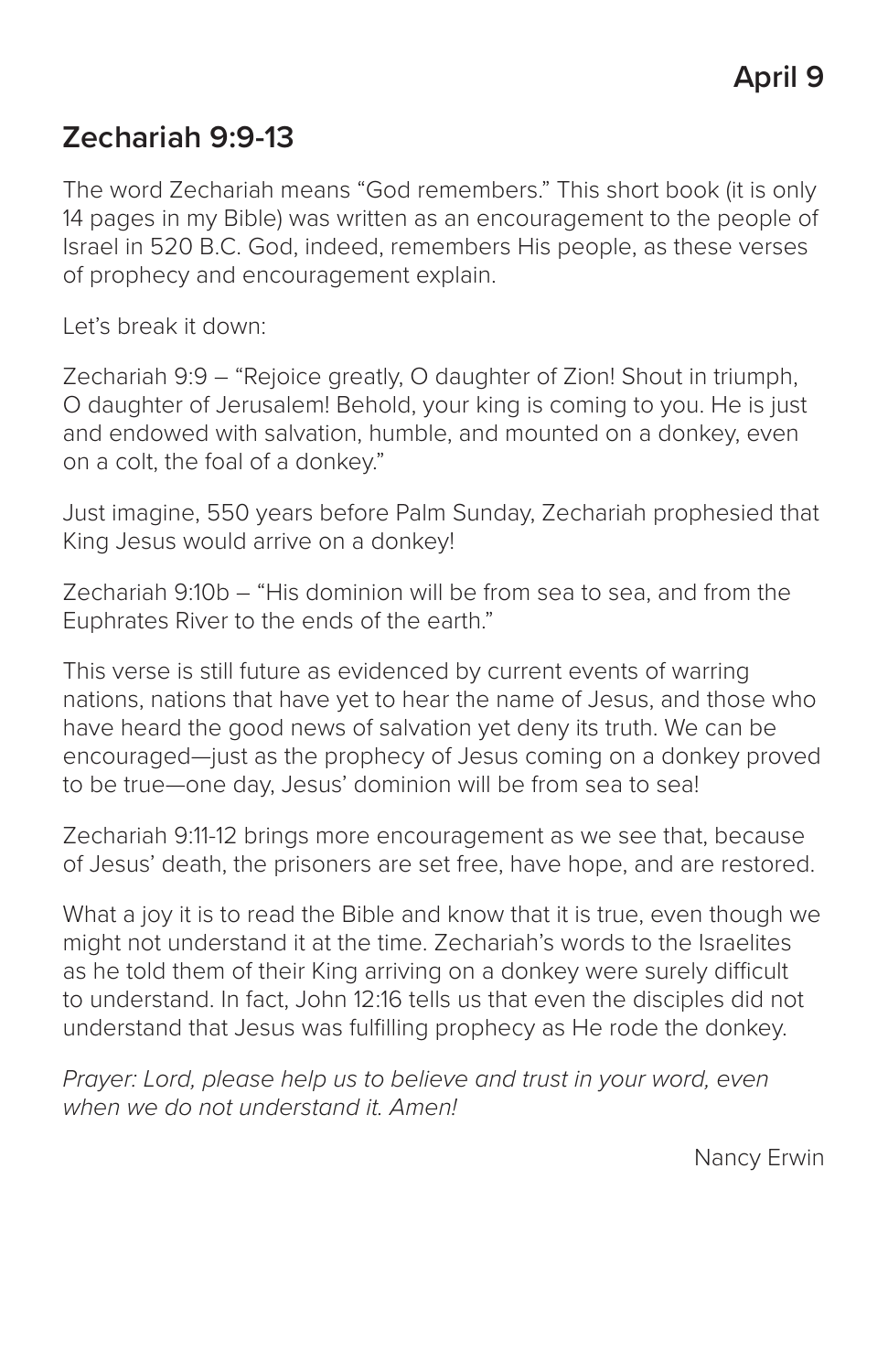#### **Luke 19:28-40**

Lent is best known as a time for sacrifice and denial, a time for Christians to focus on what Jesus went through in preparation for His torture and death on the cross. Lent is also a time for preparation, contemplation, and...celebration. I believe this story is focused on celebration. This is the story of the first Palm Sunday.

Jesus' followers, who have witnessed His miracles and teaching, believe He is the Messiah, the Son of God. They believe He has come to free Jerusalem from Roman tyranny and reclaim the promised land for the Jews. When He approaches the city on a donkey colt, He fulfills a Jewish prophesy foretold by the prophet Zechariah. Imagine the excitement as Jesus made His way toward the city gates. The cheering crowd, filled with unbridled joy, laid their garments on the road in His path, and waved palm branches, proclaiming Jesus King!

Within the crowd were several Jewish leaders who feared that this man would upset the status quo. They scolded Jesus, telling Him to silence the blasphemous crowd. This is where we discover something remarkable: The celebration is much more than what is visible. All creation is celebrating! Jesus tells them that even if He were to quiet the crowd, the very stones in the road would cry out!

Today we understand that Jesus was indeed on the verge of liberating us, but from sin and death, not the Romans. Even more reason to celebrate! Our savior has come! He sacrificed himself on the cross to bring eternal life to all who believe. What could be more celebrationworthy? On Palm Sunday, wave those palm branches with JOY, because we know He is risen. Halleluiah!!

Lee Dodson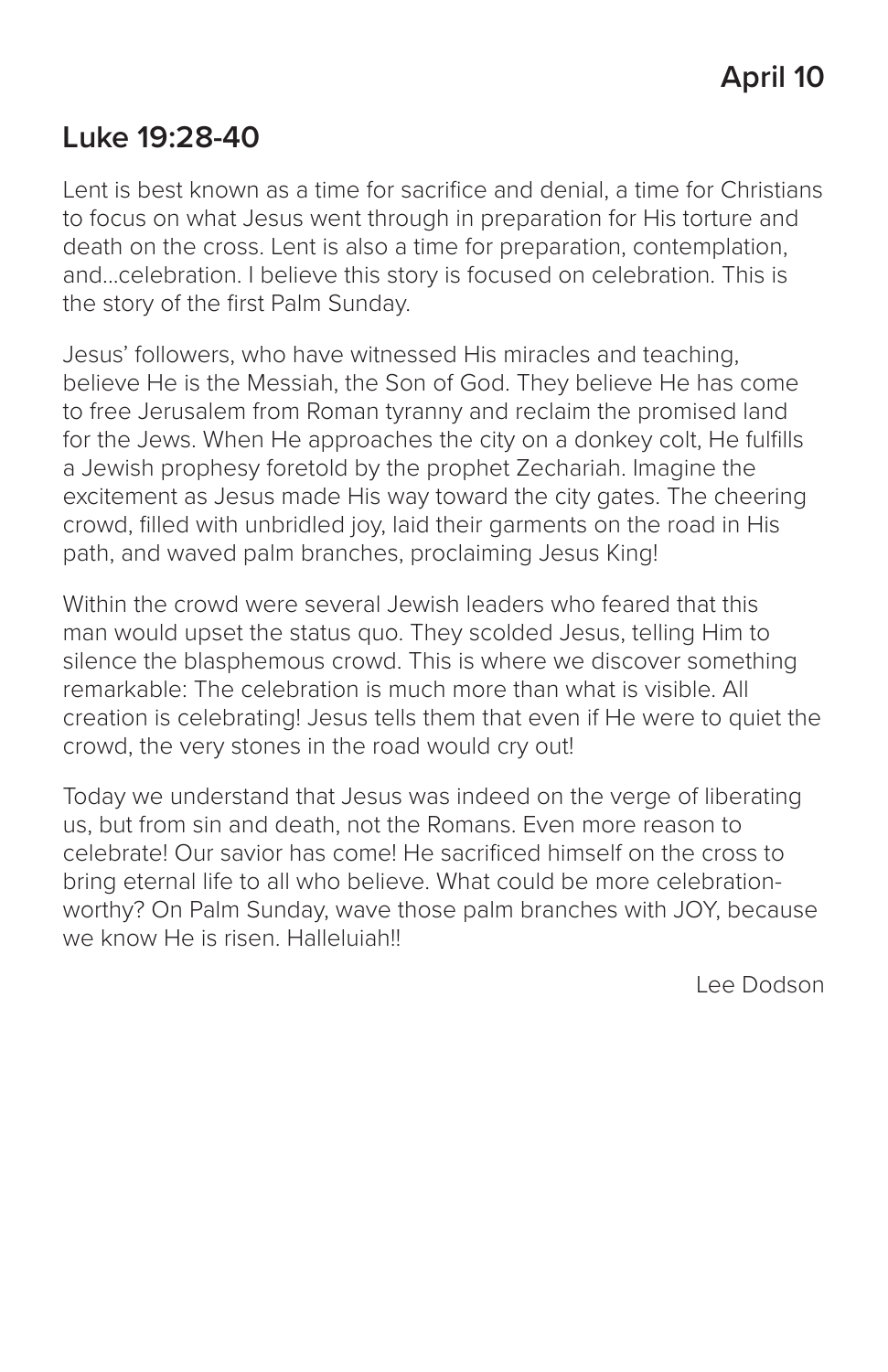# **John 12:1-11**

In this passage, Jesus is having supper at the home of Martha and Mary. Lazarus, whom Jesus raised from the grave, is also there along with others. Jesus is preparing for His entry into Jerusalem where we witness His betrayal, trial, crucifixion, burial, and resurrection.

Mary shows her humble devotion and love for Jesus by pouring expensive perfume, usually used to prepare a body for burial, on Jesus' feet and wiping them with her hair. She and the others are unaware of the coming events that lead to Jesus' death. Judas complains that the perfume should have been sold and the money given to the poor. Jesus reminds everyone that the poor will always be with them, and He will be with them for only a short time. Judas is not truly concerned for the poor but would like to have the money in the treasury of the apostles so that he could pilfer for his own desires.

For me, this interaction between Mary and Jesus shows us how to treat the people we care about. Like Jesus, we are all here for a short time. We do not know how much time we have. We should spend more time showing others how much we love them by simply treating them the way we should want to be treated. Our acts may not be as extravagant as the gift Mary gave Jesus, but simple things can express our love and devotion for a person. We can suggest going for a walk or just sitting and talking. We can offer to do simple repairs at their home. Bake them a cake or prepare a meal. There are many ways we can follow Mary's example to show our love and appreciation for others. We should make this a good habit to keep.

Bobby Dickens

# **April 12**

# **John 12:20-36**

Jesus was in Jerusalem following raising Lazarus and His jubilant entry into Jerusalem at Passover. The Pharisees were in a panic about all the miracles Jesus was performing and the fact that the "world has gone after him." Consequently, the Pharisees conspired to eliminate Jesus... and Lazarus since his life was compelling proof of Jesus' power (John 11:47-53; 12:10, 19).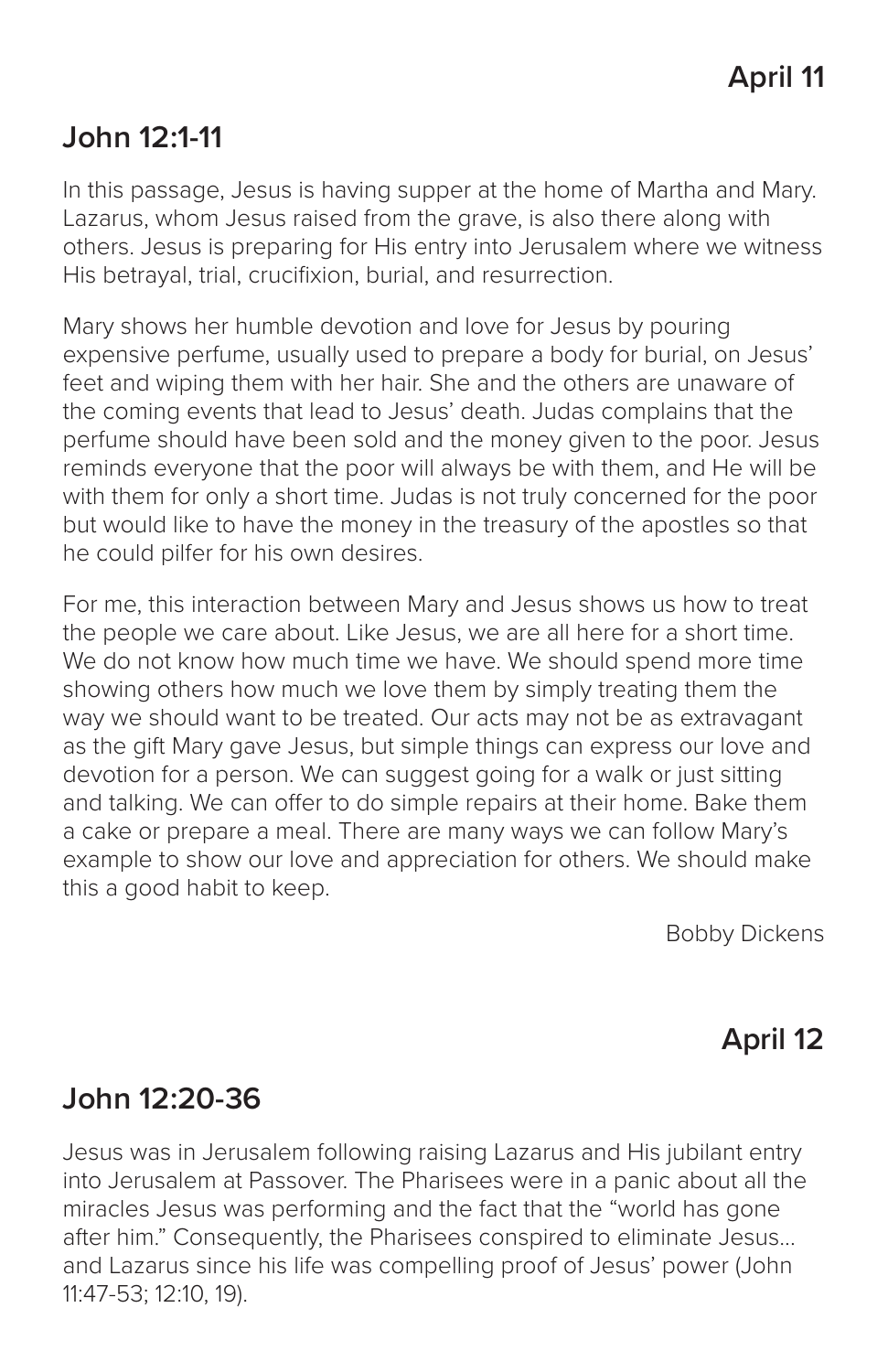In addition to the Jews following Jesus, some Greek admirers were there asking to meet with Him. The heart of this passage is Jesus' unusual response to their request. Many had come to celebrate His predicted kingship, but Jesus highlighted His impending death.

Jesus announced, "The hour has come… for this purpose I came to this hour." Indeed, Jesus was "the Lamb slain from the foundation of the world" (Revelation 13:8b). His own death (and subsequent resurrection) was the main purpose of His incarnation! The moment of His death was the judicial enactment of humanity's salvation from sin. "The wages of sin is death" (Romans 6:23), but the Righteous One paid that debt for unrighteous humanity. We accept his payment by dying to ourselves (exchanging our own ways for God's ways), submitting to Christ, and following Him (Mark 8:34). Jesus then clothes us in his own righteousness enabling us to have a personal relationship with our holy God.

Jesus' message was one of life or death, light or darkness. Do we desire to walk in darkness according to our sinful nature or walk in the Light according to God's best plan for us? Having made that decision for life/ light many years ago, I can promise that it is a choice that supersedes ALL choices in life. It is supernaturally transformational. "If any man be in Christ, he is a new creature: old things are passed away; behold, all things are become new" (2 Corinthians 5:17). No wonder the "ruler of this world (Satan)" as seen in this passage was and remains determined to eliminate Jesus and His message. Choose Life!

Sally Gresham

#### **April 13**

#### **Luke 22:54-62**

The beginning of this week was one that Jesus and His disciples had never experienced. They came into Jerusalem, and the whole of the city treated Jesus like He was a conquering hero. People were pulling off clothes and laying them in the street. People were pulling branches off trees and waving them shouting, "Hosanna" which means save us. Hosanna! Blessed is he who comes in the name of the Lord.

The problem was that they did not know what He was the conquering hero of: they were hoping Caesar and the Romans. Thinking this to be true, the disciples asked Jesus, "Which one is going to be the most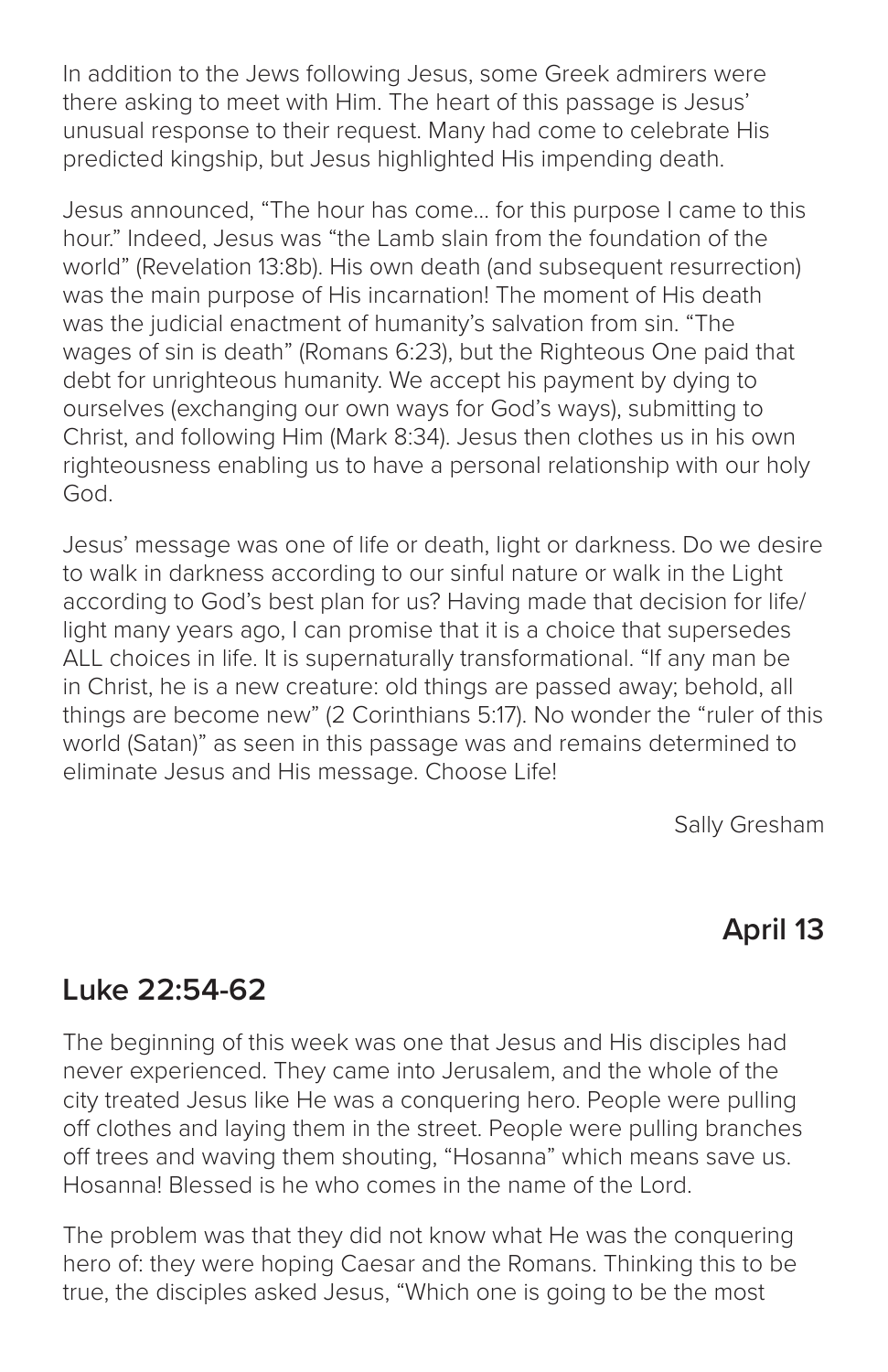important after you?" But Jesus had His eyes on something a little bigger—on the cross, He would conquer sin and death.

Jesus confused them when He didn't give them the nod of approval. They were even more confused when He drew His disciples together later that week and told them He was going to be killed. That He was going to die. That one of His disciples would betray Him. In the confusion, John finally asked, "Well, who is it?"

Jesus implicated the one for whom he dipped the bread—Judas. He gave communion. He gave his body and his blood to Judas. He offered Judas forgiveness before Judas betrayed him.

We hold Judas up as the worst that ever could be, but Jesus offered forgiveness to him. Judas is the example we so often hold up before ourselves and say, "At least there is someone worse than us." Next to Judas—or our neighbor—we look pretty good. Maybe we're not good enough for heaven, but we're way too good for hell. We are caught in this in-between, this competitiveness, and there's always someone worse.

So often, it is in the competitiveness and the self-justification that we refuse the forgiveness Jesus offers. We're not that bad, after all, certainly not as bad as Judas. If Jesus offered Judas forgiveness, know that there is nothing you have done that you can't receive forgiveness for as well. What He did on the cross was enough. It was enough to conquer sin and death once and for all...and for all, that means you and me. Know that when He rose from the grave, He gave us power over the troubles in our lives. Power over whatever holds us captive. Power over whatever keeps us competitive or self-justifying. Jesus is the conquering hero, and He offered His life for ours. For this, we can be grateful.

Dr. Tom Davis

#### **April 14**

# **John 13:1-7, 31-35**

In John 13, we read about Jesus just before the Feast of Passover. He knew his life on this earth was soon to be ended. He knew He would be leaving His disciples and others that He loved dearly. He knew that Judas was to betray Him. He had a lot on his mind! Yet, the scripture tells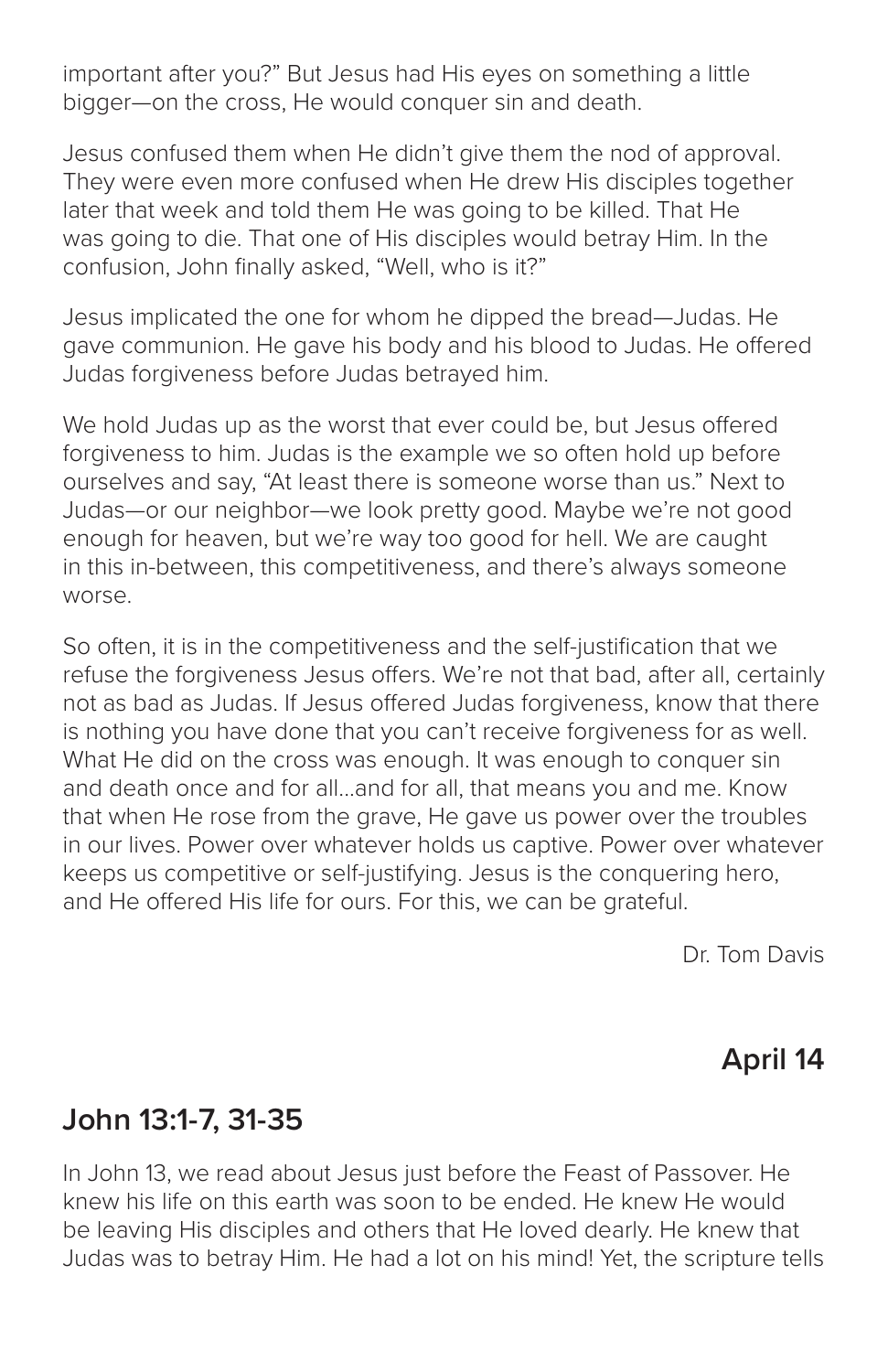us that Jesus rose from supper and began to wash His disciples' feet—a task that was usually performed by servants. What an example Jesus was for his disciples and for us! Later in this same chapter, Jesus tells us, "By this all men will know that you are My disciples, if you have love for one another."

It's important that we are disciples of Jesus Christ, not only for ourselves but for others also. RUMC provided a path for us in 2020, as we were dealing with the Covid pandemic. Floyd and I were asked (as were many others) to "check-on" six members occasionally by calling or delivering needed items to their doorsteps (yes, we even delivered toilet tissue once). Then later, when restrictions were not as severe, I was asked to greet and take temperatures of masked church members and visitors before entering the Sanctuary. God put those people in our paths to get to know and love. When Sunday School started up again, we were asked by Nancy Spence to teach three-year-old Sunday School. There were not enough teachers, so being 74 did not disqualify us. Cheryl Funsten and Katharina Watts agreed to team with us. What fun we are having in Sunday School! God has provided many opportunities for us to love and be loved by others. What joy these folks (aged 3-100) have added to our lives! Dr. Davis asks us each Sunday to think of one person to call to let them know they matter to God and to us also—this is a good place to start to share God's love and when you want more, call the church to volunteer. I promise you will receive more.

Jane Connell

#### **April 15—Good Friday**

#### **Luke 23:44-49**

When we read this passage today, it can feel slippery. We are accustomed to hearing this reading at Good Friday services, but anyone even passingly familiar with Christianity knows that is just two short days away from Easter, so it can be hard (and frankly quite uncomfortable) to imagine ourselves in the disciples' position. Try to picture it: having given up everything—friends, comfort, livelihoods—trusting that this Jesus who they were following was indeed the Messiah, the disciples were now faced with His death, from which no one had ever returned. What would it have felt like to have staked all their hopes on Jesus, only to watch those expectations be crucified? However strong their faith had been,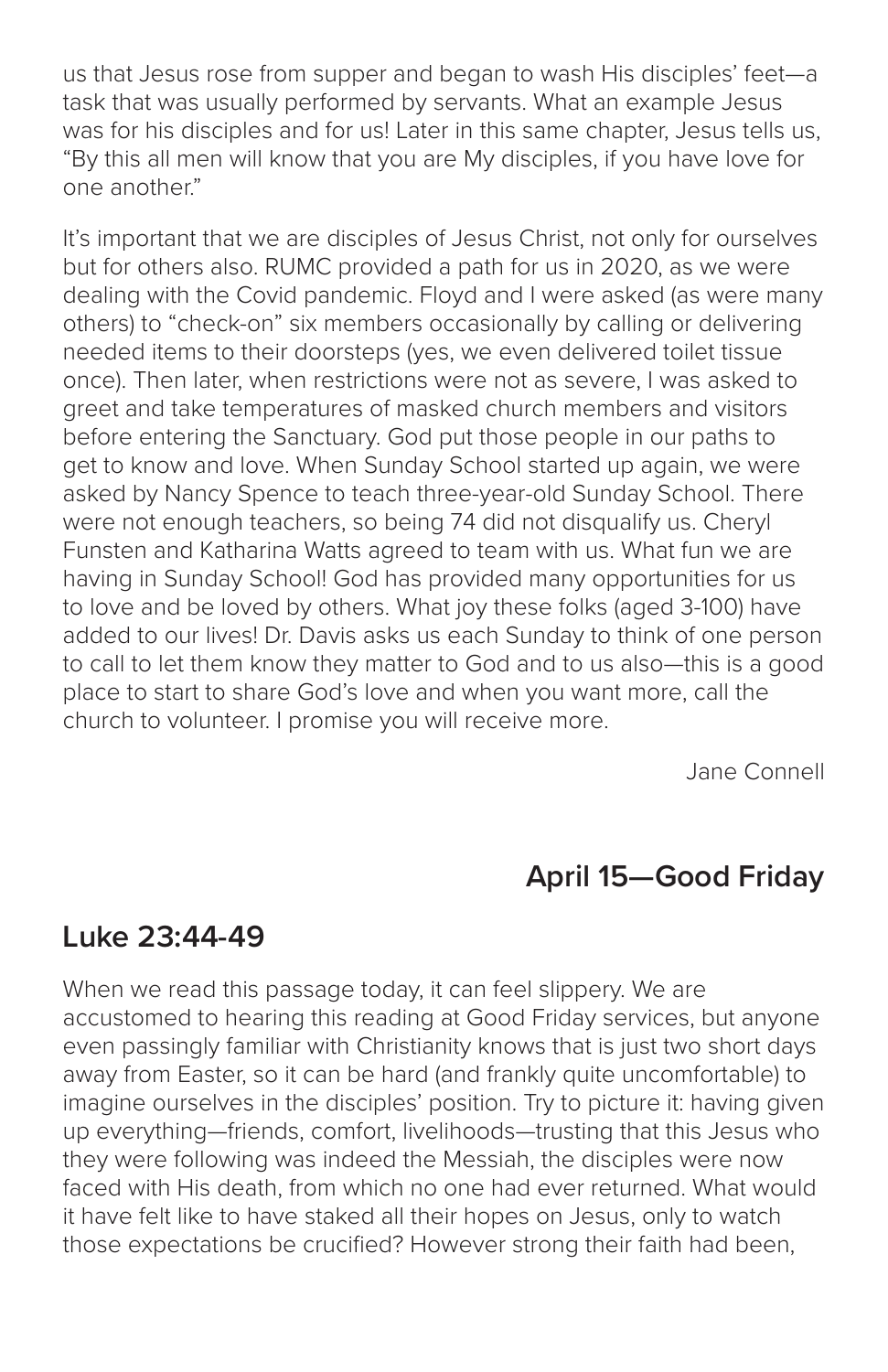is it any surprise that folks "returned home, beating their breasts"? After all, if the very sun itself and the curtain of the temple seemed to be in mourning, how could onlookers have imagined what God had in store?

Thus, it is tempting to avoid looking at Good Friday in the fullness of its despair, not unlike how the priest and the Levite avoid the pitiable traveler in the story of the Good Samaritan earlier in Luke (10:25-37). We would much rather just slide ahead to Jesus' resurrection without reckoning with His death. Yet this is often exactly what we need to do. All around us there are irreversible, intractable problems; it is much easier to skip ahead to a feel-good part than to be in that place of loss, of anguish, of grief. The good news that awaits us, though, is that these never are the last words. Though it seemed impossible, God was there on Good Friday, and through God's grace, there is nothing that cannot be redeemed.

Matt Hall

# **April 16—Holy Saturday**

## **Matthew 27:57-66**

Secure as you know how. From the lids on water bottles to the laundry detergent, we secure things, so nothing spills or leaks out. Lug nuts on cars, patio furniture in a hurricane, and umbrellas on the beach. We know the assurance that comes with securing something the best we know how.

With that idea in mind, today we remember that Jesus really died; He was crucified and laid in a tomb. Yet somehow, the Pharisees were all astir; so much so that they went to Pilate. We can only imagine what the chief priests and Pharisees were thinking. To what extent would His disciples go, to be able to say that He had been raised from the dead? Something had to be done…

"Give the order," they said, and with that, Pilate didn't hesitate. In fact, Matthew tells us he said, "Take a guard. Go make the tomb as secure as you know how."

Here's the plot twist: going to that great extent to secure the tomb and to watch over it with a guard only underscores Jesus' power. He did rise on the third day. In their diligence to prove Jesus wrong, they gave witness to Him. To His power. To God's Word. They gave witness to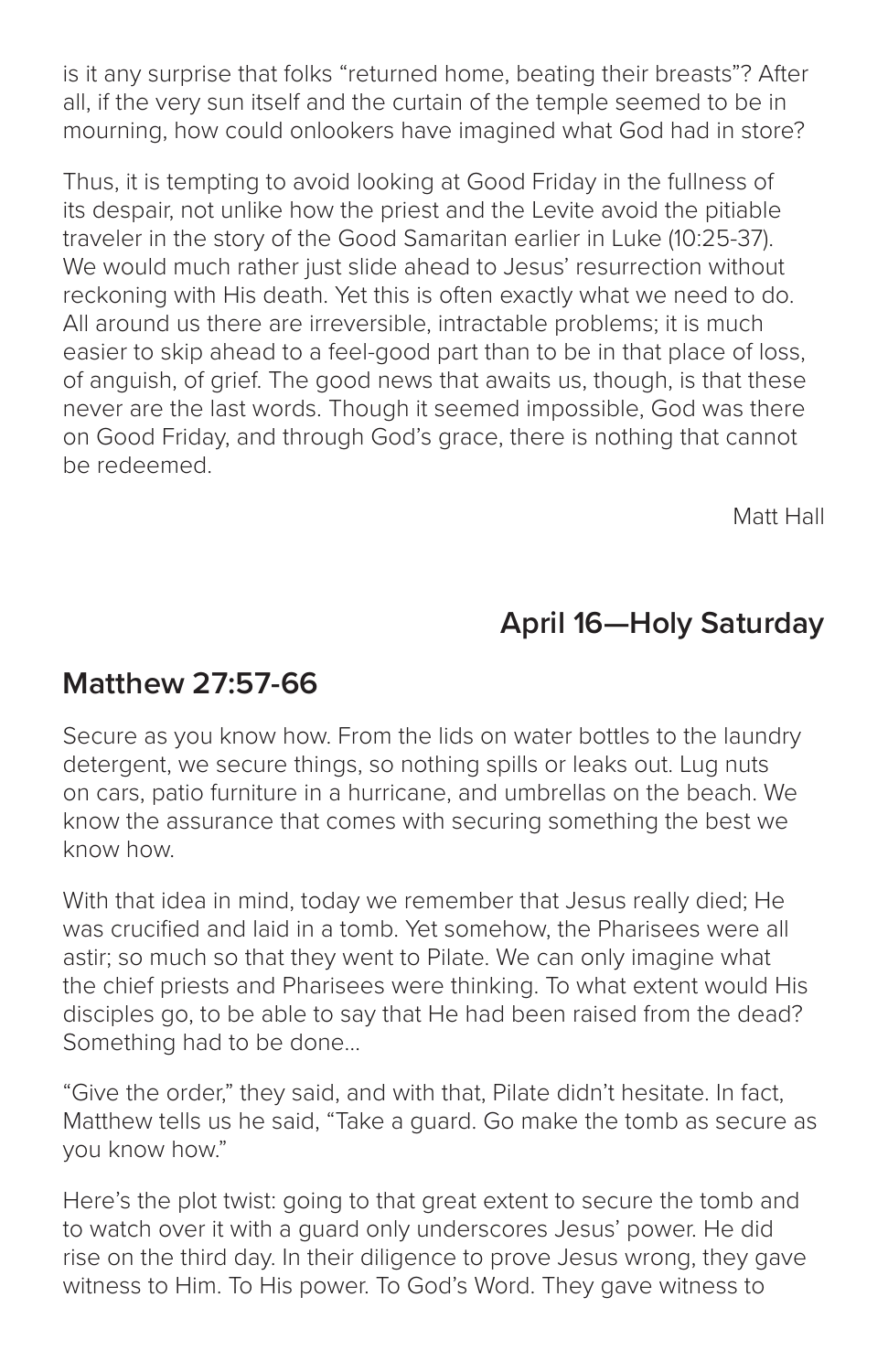Truth. Jesus said: "I am the way, the truth, and the life. No one comes to the Father except through Me." John 14:6.

Thanks be to God.

Rev. Nancy Lane

# **April 17—Easter Sunday**

#### **Luke 24:1-12**

"He is not here, He has risen!" Luke 24:6a

Seven words, spoken by an angel, that have changed the world. The women early on that Sunday morning were at the tomb to finish preparing Jesus' body. What they expected and what they experienced were astonishingly opposite. They expected a body in the tomb; they experienced an empty tomb. That was hard for them to wrap their heads around; so, it is for us today.

We believe that Jesus died on the cross for our sins, and He did. But if He was not raised from the dead, then He was just another martyr. He defeated sin on the cross on Friday and death on Sunday. God ushered in His kingdom on earth the second Jesus busted out of that tomb and that changed the world. Sin and death no longer have any control over believers.

That is good news, but how does a risen Jesus change your life? We are called to participate as a member of the family of God in this kingdom in this world. That means that what we do here and now has a lasting effect in God's new world. Resurrection people are empowered by the Holy Spirit to bring justice, show mercy, and love each other here and now.

*Prayer: Heavenly Father, God of power and might, show me today where I can make a difference in this world. Help me to see the opportunities, however small, to live like a Kingdom person. Give me the courage to follow your will and the power to overcome my fear and anxiety. Thy will be done, thy kingdom come here on earth as it is in heaven. Amen.* 

Bob Fletcher